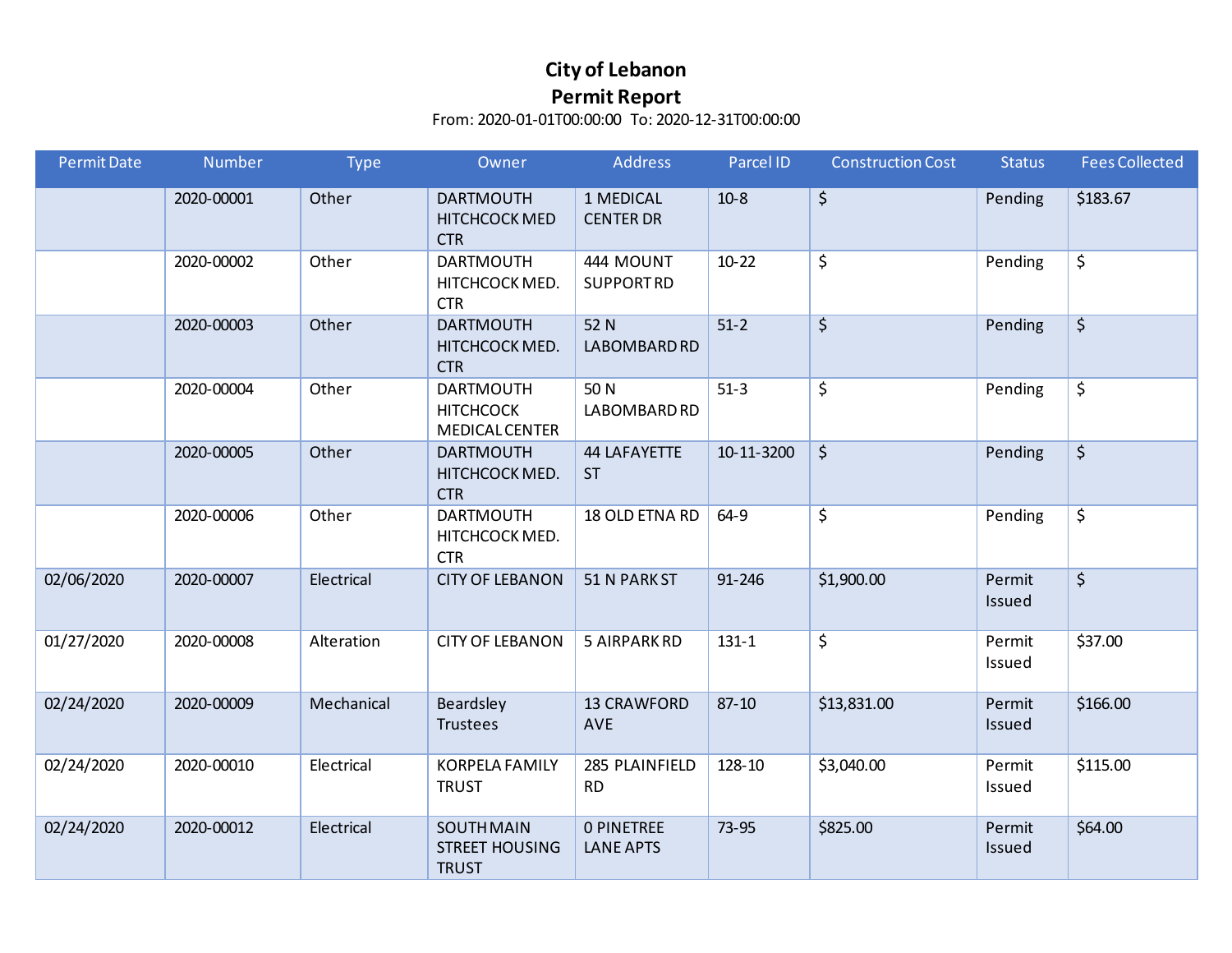| 02/24/2020 | 2020-00013 | Electrical | <b>SOUTH MAIN</b><br><b>STREET HOUSING</b><br><b>TRUST</b>        | <b>VILLAGE LANE</b>              | 73-96     | \$825.00               | Permit<br>Issued   | \$64.00    |
|------------|------------|------------|-------------------------------------------------------------------|----------------------------------|-----------|------------------------|--------------------|------------|
| 01/16/2020 | 2020-00014 | Electrical | BALDWIN,<br>SAMUELG&<br><b>BALDWIN,</b><br>VALENTINA              | 28 ELDRIDGE ST                   | 91-208    | \$777.00               | Permit<br>Issued   | \$37.00    |
| 02/24/2020 | 2020-00015 | Mechanical | <b>DAVID SMITH</b><br><b>PROPERTIES</b>                           | 250 BANK ST<br><b>EXT</b>        | $93 - 67$ | \$4,000.00             | Permit<br>Issued   | \$115.00   |
| 01/17/2020 | 2020-00016 | Repair     | THIBODEAU, CARL<br>& MICHELLE M                                   | 136 POVERTY LN                   | $132 - 2$ | \$15,900.00            | Permit<br>Issued   | \$179.00   |
| 02/20/2020 | 2020-00017 | Mechanical | <b>WILLARD COOK</b><br><b>TRUST</b>                               | 55 N PARK ST                     | 91-248    | $\overline{\varsigma}$ | Permit<br>Issued   | \$263.00   |
| 02/26/2020 | 2020-00018 | Mechanical | MEADE JR, E A &<br>W B TTEES<br>MEADE,<br><b>ELIZABETH A TRST</b> | 7 WYETH FARM<br><b>CIR</b>       | $4 - 30$  | \$9,250.00             | Permit<br>Issued   | \$137.00   |
| 06/18/2020 | 2020-00019 | Alteration | <b>DARTMOUTH</b><br>HITCHCOCK MED<br><b>CTR</b>                   | 1 MEDICAL<br><b>CENTER DR</b>    | $10-8$    | \$825,825.00           | Permit<br>Complete | \$6,185.31 |
| 01/30/2020 | 2020-00020 | Electrical | <b>KORPELA FAMILY</b><br><b>TRUST</b>                             | 285 PLAINFIELD<br><b>RD</b>      | 128-10    | \$1,200.00             | Permit<br>Complete | \$84.00    |
| 01/27/2020 | 2020-00026 | Electrical | KATTAMIS,<br>NICHOLAS&<br><b>REBECCA</b>                          | 50 MASCOMA<br><b>ST</b>          | 91-284    | \$1,800.00             | Permit<br>Issued   | \$58.00    |
| 04/10/2020 | 2020-00027 | Plumbing   | <b>SAU#88</b>                                                     | <b>45 RIVERSIDE</b><br><b>DR</b> | 110-9     | \$17,000.00            | Permit<br>Issued   | \$186.00   |
| 02/27/2020 | 2020-00028 | Mechanical | GILBERT, WILLIAM<br>J & JUDITH L                                  | 16 HIGH ST                       | 91-133    | \$12,513.00            | Permit<br>Issued   | \$207.00   |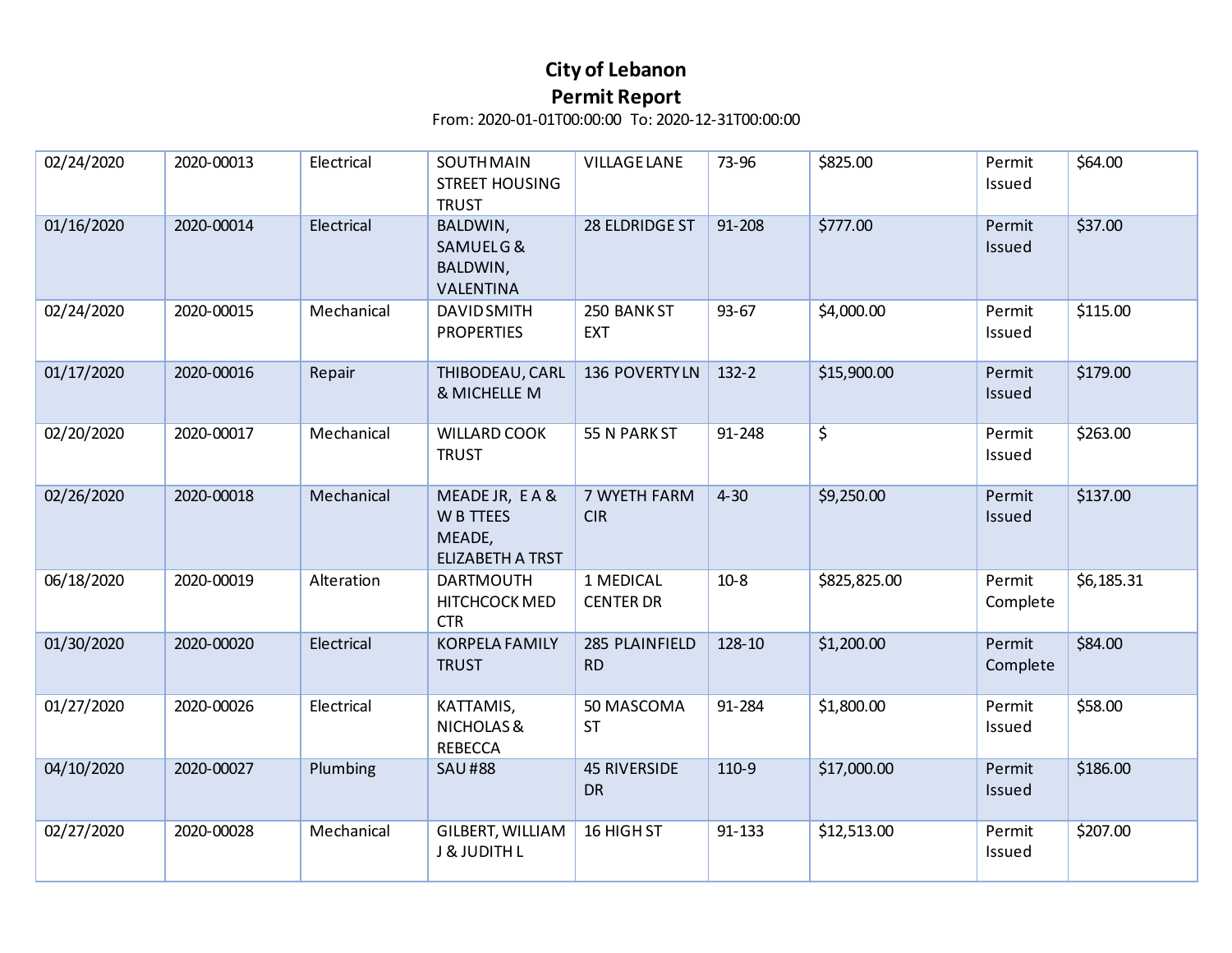| 02/21/2020 | 2020-00029 | Other                      | BARDEN, JOSEPH<br>W & BARDEN,<br><b>MICHAELJ</b>  | <b>10 BROOK RD</b>        | $54 - 7$  | \$4,000.00             | Permit<br>Issued | \$115.00               |
|------------|------------|----------------------------|---------------------------------------------------|---------------------------|-----------|------------------------|------------------|------------------------|
|            | 2020-00030 | Repair                     | Mulholland                                        | <b>0 HANOVER ST</b>       | 91-237    | $\overline{\varsigma}$ | Pending          | $\overline{\varsigma}$ |
| 03/06/2020 | 2020-00031 | Alteration                 | <b>S&amp;W</b><br><b>INVESTMENTCO</b>             | 10 WATER ST               | 91-259    | \$24,000.00            | Permit<br>Issued | \$292.00               |
| 02/19/2020 | 2020-00032 | Plumbing                   | O'TOOLE/STEELE                                    | 31 HOUGHST                | 91-37     | \$6,000.00             | Permit<br>Issued | \$117.00               |
| 03/09/2020 | 2020-00033 | Alteration                 | <b>CHARLES</b><br>DEPUY/MARY<br><b>ANN HAAGEN</b> | 3 GREEN ST                | 92-216    | \$51,520.00            | Permit<br>Issued | \$403.00               |
| 02/18/2020 | 2020-00034 | Alteration                 | TOBY L &<br>PATRICIA A FRIED                      | 29 WATER ST               | 106-86    | \$130,000.00           | Permit<br>Issued | \$898.00               |
| 02/04/2020 | 2020-00035 | Electrical                 | VYSYARAJU,<br><b>KAMESWARA</b><br>RAJU            | <b>10 BIXBY ST</b>        | $64 - 10$ | \$2,886.50             | Permit<br>Issued | \$58.00                |
|            | 2020-00036 | Alteration                 | <b>BGP Properties,</b><br>LLC.                    | 84 MECHANIC<br><b>ST</b>  | 106-53    | \$36,000.00            | Pending          | \$306.00               |
|            | 2020-00037 | Mechanical                 | <b>GARDENER'S</b><br><b>SUPPLY</b>                | 220 MECHANIC<br><b>ST</b> | $105 - 5$ | \$4,800.00             | Pending          | \$115.00               |
| 06/18/2020 | 2020-00038 | Fire Protection<br>Systems | <b>GLENNA GIVEANS</b>                             | 45 GREEN ST               | 92-181    | \$5,000.00             | Permit<br>Issued | \$115.00               |
| 03/12/2020 | 2020-00039 | Change Of<br>Occupancy     | <b>HANOVER STREET</b><br><b>PLAZA</b>             | 103 HANOVER<br><b>ST</b>  | 77-128    | \$                     | Permit<br>Issued | \$37.00                |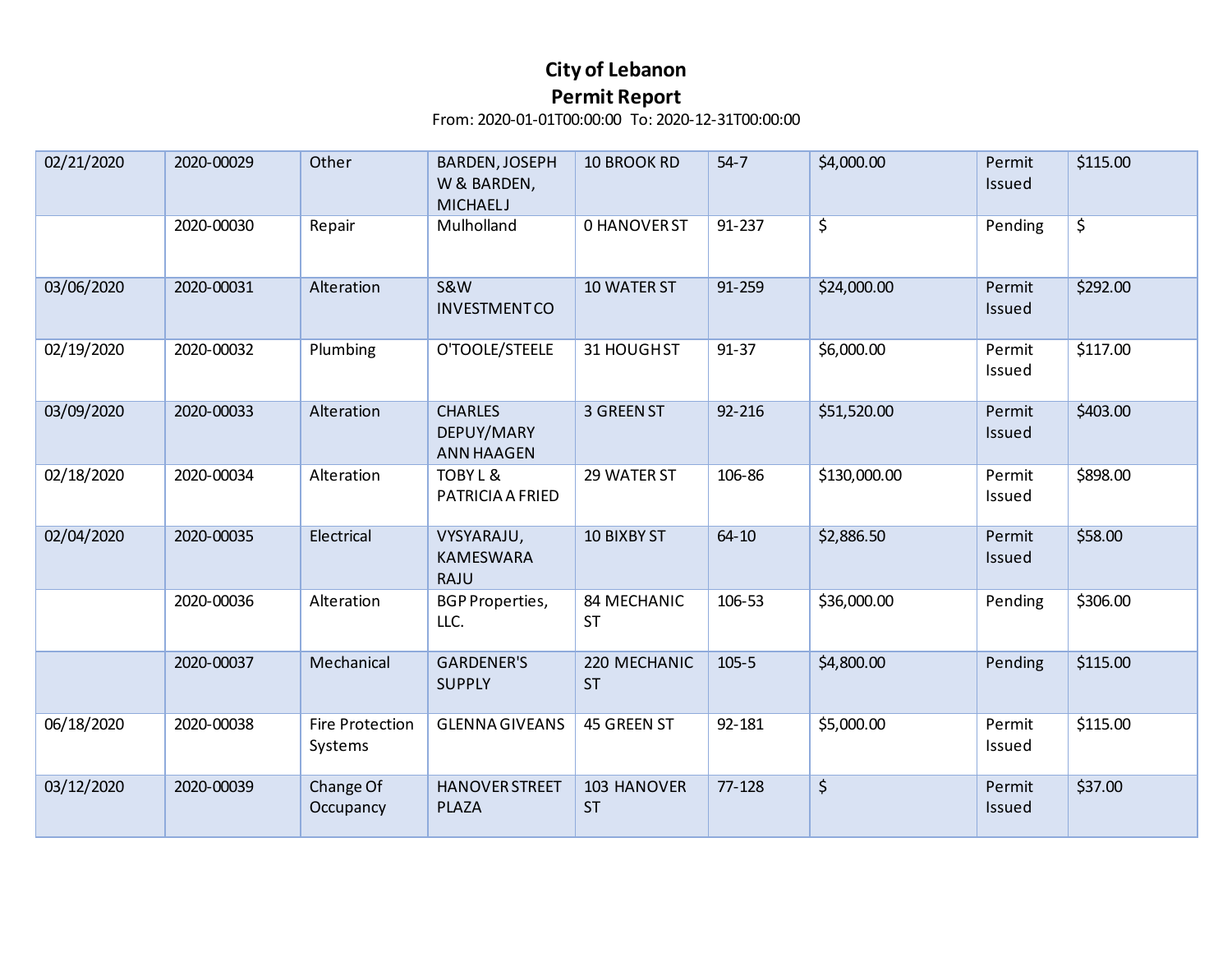|            | 2020-00040 | Sign-Free<br>Standing | CRS REIT OF NH,<br><b>LLC</b>                   | <b>16 AIRPORTRD</b>                  | 130-9      | \$4,568.00     | Withdraw<br>n    | \$         |
|------------|------------|-----------------------|-------------------------------------------------|--------------------------------------|------------|----------------|------------------|------------|
| 02/06/2020 | 2020-00041 | Repair                | <b>ACORN TO SKY</b><br><b>INVESTMENTS LLC</b>   | 22 TRACY ST                          | $72 - 75$  | \$20,000.00    | Permit<br>Issued | \$262.50   |
| 04/14/2020 | 2020-00042 | Alteration            | <b>IBEY RESIDENCE</b>                           | 15<br><b>MANCHESTER</b><br><b>DR</b> | 99-3-100   | \$3,000.00     | Permit<br>Issued | \$58.00    |
| 02/18/2020 | 2020-00043 | Sign-Free<br>Standing | CRS REIT OF NH,<br><b>LLC</b>                   | <b>16 AIRPORTRD</b>                  | 130-9      | \$4,568.00     | Permit<br>Issued | \$115.00   |
| 02/27/2020 | 2020-00044 | Solar                 | PAULJ&<br><b>MARYLOU F</b><br><b>HECHT</b>      | 142 STEVENS RD                       | $28 - 12$  | \$24,354.00    | Permit<br>Issued | \$232.00   |
| 02/11/2020 | 2020-00045 | Mechanical            | <b>LISA A ROGAK</b>                             | 3 ALLEN ST                           | $92 - 46$  | \$8,500.00     | Permit<br>Issued | \$132.00   |
|            | 2020-00046 | Alteration            | <b>DARTMOUTH</b><br>HITCHCOCK MED<br><b>CTR</b> | 1 MEDICAL<br><b>CENTER DR</b>        | $10-8$     | \$1,101,100.00 | Pending          | \$8,208.59 |
| 04/23/2020 | 2020-00047 | Sign-Wall<br>Mounted  | DAY TRIPPER LLC                                 | 55 ETNA RD                           | $50 - 25$  | \$22,650.00    | Permit<br>Issued | \$226.00   |
| 02/27/2020 | 2020-00048 | Solar                 | T.T. & L.M.<br><b>NGUYEN</b>                    | 83 DAISY HILL<br><b>RD</b>           | 165-31-450 | \$34,205.00    | Permit<br>Issued | \$294.00   |
| 04/23/2020 | 2020-00049 | Electrical            | <b>BETCO BLOCK &amp;</b><br>PRODUCTS INC.       | 35 GLEN RD                           | 101-36     | \$4,887.00     | Permit<br>Issued | \$115.00   |
| 02/24/2020 | 2020-00050 | Addition              | RUDNER/DURANT<br>E                              | 15 SHAW ST                           | 92-153     | \$192,000.00   | Permit<br>Issued | \$199.91   |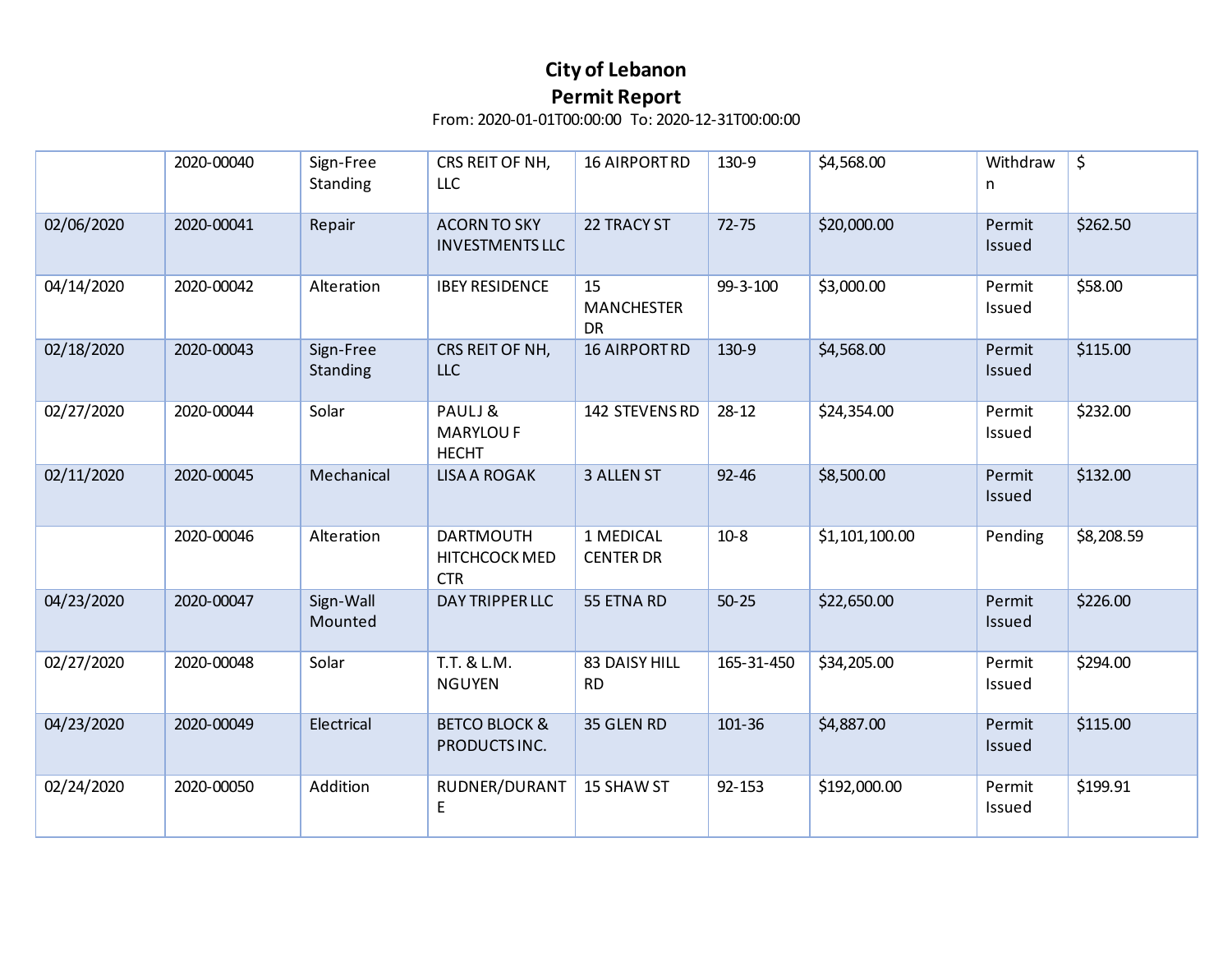| 02/26/2020 | 2020-00051 | Sign-Free<br>Standing  | 77 ETNA ROAD,<br><b>LLC</b>                                             | 77 ETNA RD                      | $37-3$    | \$2,900.00   | Permit<br>Issued   | \$84.00    |
|------------|------------|------------------------|-------------------------------------------------------------------------|---------------------------------|-----------|--------------|--------------------|------------|
| 04/23/2020 | 2020-00052 | Addition               | HICKEY, BRENDAN<br>A & PRICE,<br><b>MANON C</b>                         | 301 POVERTYLN                   | 188-32    | \$150,000.00 | Permit<br>Issued   | \$1,024.00 |
|            | 2020-00053 | Accessory<br>Structure | <b>MIDNIGHT AUTO</b><br><b>RECOVERY</b>                                 | <b>15 RUDSBORO</b><br><b>RD</b> | $99 - 7$  | \$2,500.00   | Pending            | \$58.00    |
| 03/13/2020 | 2020-00054 | Mechanical             | REMAN CATHOLIC<br><b>BISHOP OF</b><br><b>MANCHESTER</b>                 | 2 HOUGHST                       | 91-177    | \$800.00     | Permit<br>Issued   | \$37.00    |
| 03/11/2020 | 2020-00055 | Addition               | BROWN,<br><b>MATTHEW J &amp;</b><br><b>BROWN, SHARON</b><br><b>TICE</b> | 16 BASSY ST                     | $50-9$    | \$80,000.00  | Permit<br>Issued   | \$583.00   |
| 03/06/2020 | 2020-00056 | Alteration             | <b>HANOVER STREET</b><br>PLAZA                                          | 103 HANOVER<br><b>ST</b>        | 77-128    | \$8,000.00   | Permit<br>Issued   | \$174.00   |
|            | 2020-00057 | Electrical             | HOCO F, LLC                                                             | 8 GLEN RD                       | 115-11    | \$11,600.00  | Permit<br>Complete | \$200.00   |
| 04/22/2020 | 2020-00058 | Other                  | <b>TERRY &amp; RENEE D</b><br><b>MELENDY</b>                            | 220 MERIDEN<br><b>RD</b>        | $137 - 2$ | \$2,000.00   | Permit<br>Complete | \$58.00    |
| 02/26/2020 | 2020-00059 | Other                  | <b>ELEMENT</b><br>HOTEL/ALTERIA<br>HOTEL LLC                            | 25 Foothill<br>Street           | 24-14-100 | \$225,000.00 | Permit<br>Issued   | \$1,769.00 |
| 02/27/2020 | 2020-00060 | Other                  | <b>LISA A ROGAK</b>                                                     | 3 ALLEN ST                      | 92-46     | \$21,150.00  | Permit<br>Issued   | \$211.90   |
| 04/08/2020 | 2020-00061 | Alteration             | <b>TIMBERWOOD</b><br><b>COMMONS</b>                                     | 2 TIMBERWOOD<br><b>DR</b>       | $24 - 11$ | \$12,000.00  | Permit<br>Issued   | \$204.00   |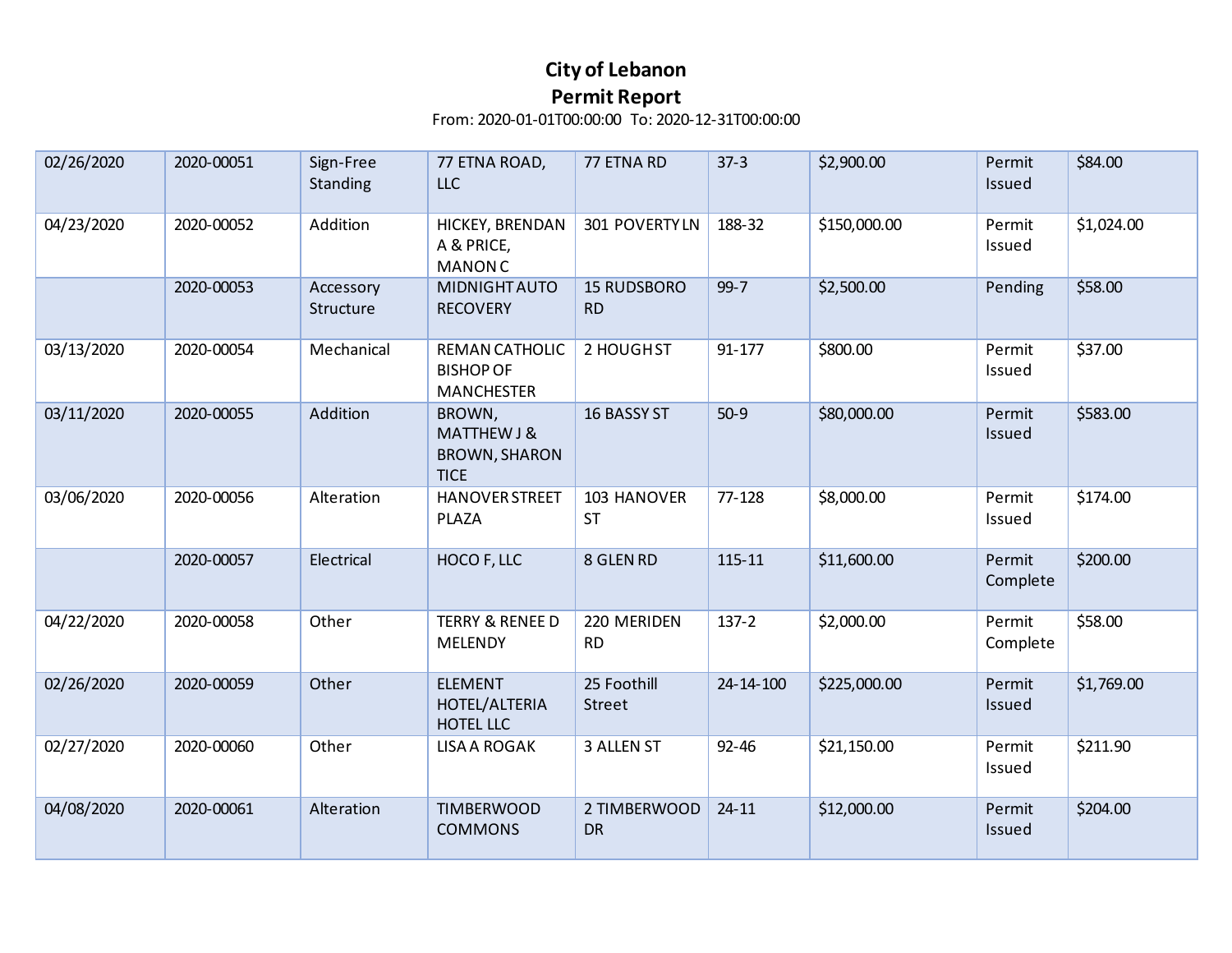| 04/08/2020 | 2020-00063 | Alteration                        | <b>TIMBERWOOD</b><br><b>COMMONS</b>                      | 2 TIMBERWOOD<br><b>DR</b>            | $24 - 11$  | \$60,000.00    | Permit<br>Issued   | \$556.00    |
|------------|------------|-----------------------------------|----------------------------------------------------------|--------------------------------------|------------|----------------|--------------------|-------------|
| 03/19/2020 | 2020-00064 | Alteration                        | <b>JULIEA</b><br><b>MCDONALD</b>                         | 24 PLEASANT ST                       | 73-77-3307 | \$8,000.00     | Permit<br>Issued   | \$129.15    |
| 03/19/2020 | 2020-00065 | Other                             | <b>HANOVER</b><br><b>INVESTMENT</b><br>CORP.             | 101 ETNA RD                          | $37 - 7$   | \$20,000.00    | Permit<br>Issued   | \$263.00    |
| 04/23/2020 | 2020-00066 | <b>Fire Protection</b><br>Systems | <b>PRINCETON</b><br><b>REALTY HOLDINGS</b><br><b>LLC</b> | 14 ELM ST WEST                       | 86-53      | \$750.00       | Permit<br>Issued   | \$63.00     |
| 03/18/2020 | 2020-00067 | Other                             | <b>KORPELA FAMILY</b><br><b>TRUST</b>                    | 285 PLAINFIELD<br><b>RD</b>          | 128-10     | \$19,000.00    | Permit<br>Complete | \$225.15    |
| 06/26/2020 | 2020-00068 | <b>Zoning Only</b>                | <b>ELIZABETH</b><br><b>BANKERT</b>                       | 24 JORDAN CT                         | 91-141     | $\zeta$        | Permit<br>Complete | \$31.00     |
| 03/06/2020 | 2020-00069 | Mechanical                        | YUAN, YUAN &<br>ZENG, JI                                 | 48<br><b>MANCHESTER</b><br><b>DR</b> | 83-14      | \$10,000.00    | Permit<br>Issued   | \$142.00    |
| 06/10/2020 | 2020-00070 | Alteration                        | <b>NOVO NORDISK</b>                                      | 9 TECHNOLOGY<br><b>DR</b>            | $145 - 3$  | \$2,100,000.00 | Permit<br>Issued   | \$15,551.00 |
| 03/06/2020 | 2020-00071 | Mechanical                        | THEISS E WINKLER                                         | 7 CHESTNUT ST                        | 107-91     | \$2,400.00     | Permit<br>Issued   | \$79.00     |
| 03/03/2020 | 2020-00072 | Repair                            | KENNETH P+<br><b>NETTLESHIP</b>                          | <b>24 FOUNTAIN</b><br><b>WAY</b>     | 44-19-4900 | \$23,850.00    | Permit<br>Issued   | \$229.00    |
| 03/06/2020 | 2020-00073 | Electrical                        | <b>HOPE BIBLE</b><br><b>FELOWSHIP</b>                    | 114 SEMINARY<br><b>HILL</b>          | $102 - 5$  | \$1,500.00     | Permit<br>Issued   | \$84.00     |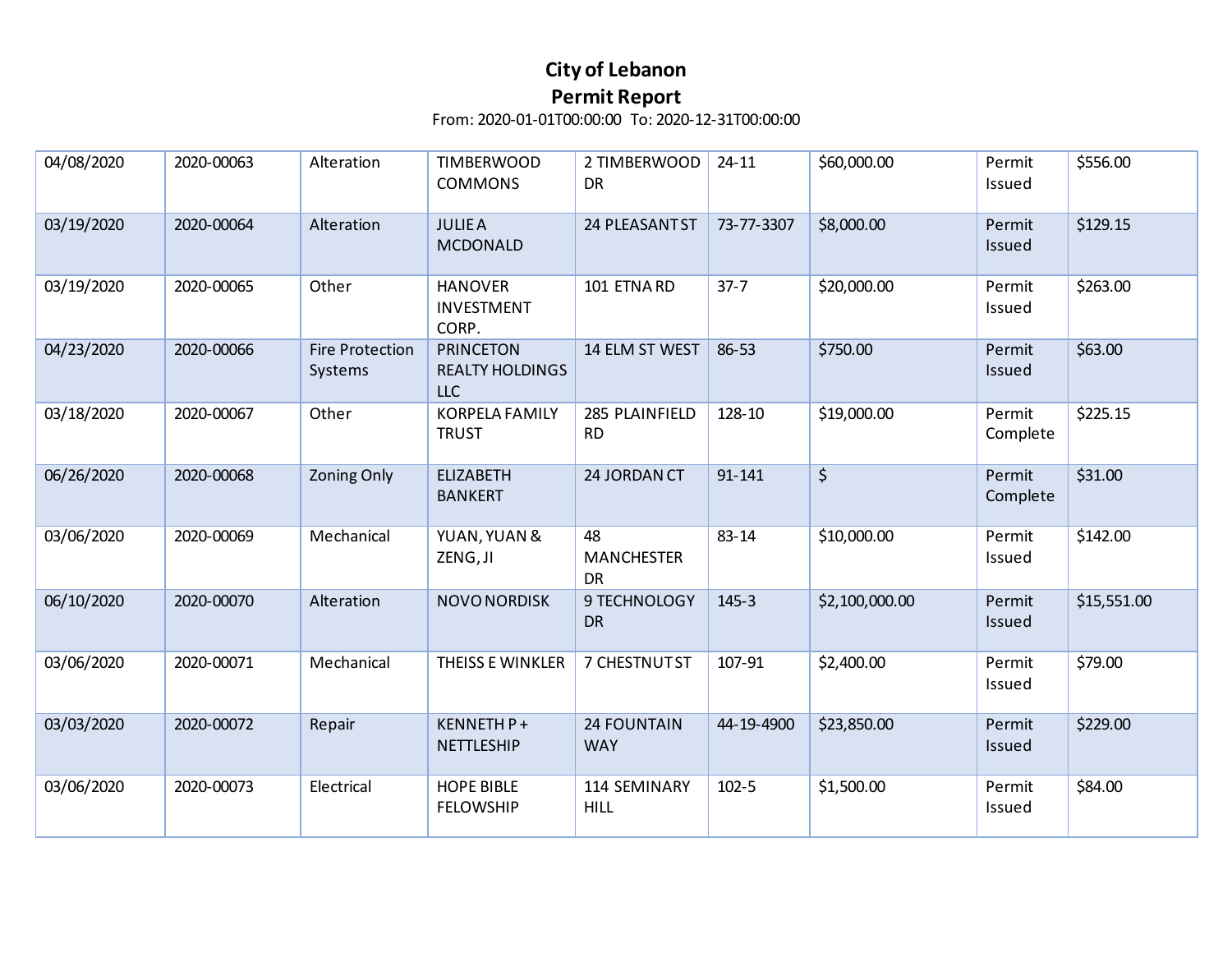| 03/19/2020 | 2020-00074 | Addition   | DONNAB&JOHN<br><b>G HARP</b>                   | <b>10 LILAC AVE</b>                 | 93-34      | \$32,000.00          | Permit<br>Issued   | \$280.00    |
|------------|------------|------------|------------------------------------------------|-------------------------------------|------------|----------------------|--------------------|-------------|
| 03/12/2020 | 2020-00075 | Repair     | <b>WOOD BRIDGE</b><br><b>PROPERTIES</b>        | 11 LAFAYETTE<br><b>ST</b>           | 10-11-2100 | \$95,600.85          | Permit<br>Issued   | \$818.00    |
| 04/23/2020 | 2020-00076 | Alteration | YOUR BEST DAY,<br><b>LLC</b>                   | 3 MAIN ST                           | 86-22      | \$50,000.00          | Permit<br>Issued   | \$483.00    |
| 04/23/2020 | 2020-00077 | Plumbing   | <b>JING BAO</b>                                | 35 WOLF RD                          | $50 - 12$  | \$1,000.00           | Permit<br>Issued   | \$37.00     |
| 03/13/2020 | 2020-00078 | Electrical | <b>JOSEPHW &amp;</b><br><b>EILEEN M BARDEN</b> | 193 HARDY HILL<br><b>RD</b>         | $54-6$     | \$2,000.00           | Permit<br>Issued   | \$58.00     |
| 04/23/2020 | 2020-00079 | Electrical | <b>DAVIDT AHERN</b>                            | <b>66 YOUNG ST</b>                  | $91 - 28$  | \$4,000.00           | Permit<br>Issued   | \$79.00     |
| 05/06/2020 | 2020-00080 | Alteration | <b>WOOD BRIDGE</b><br><b>PROPERTIES</b>        | 11 LAFAYETTE<br><b>ST</b>           | 10-11-2100 | $\boldsymbol{\zeta}$ | Withdraw<br>n      | \$23,532.00 |
|            |            |            |                                                |                                     |            |                      |                    |             |
| 04/03/2020 | 2020-00081 | Solar      | <b>ROSS CONNER</b>                             | <b>18 ROLLING</b><br><b>RIDGERD</b> | 161-29     | \$24,728.00          | Permit<br>Issued   | \$234.00    |
| 03/19/2020 | 2020-00082 | Repair     | <b>MARYA</b><br><b>MCCARTHY</b>                | 103 NH ROUTE<br>4A                  | $98 - 10$  | \$9,844.00           | Permit<br>Issued   | \$140.00    |
| 03/19/2020 | 2020-00083 | Other      | <b>MARYA</b><br><b>MCCARTHY</b>                | 103 NH ROUTE<br>4A                  | 98-10      | \$16,994.00          | Permit<br>Issued   | \$186.00    |
| 03/23/2020 | 2020-00084 | Solar      | <b>KRISTIN KNAPP</b>                           | 39 EAGLE RIDGE<br><b>DR</b>         | $28 - 18$  | \$18,000.00          | Permit<br>Complete | \$192.00    |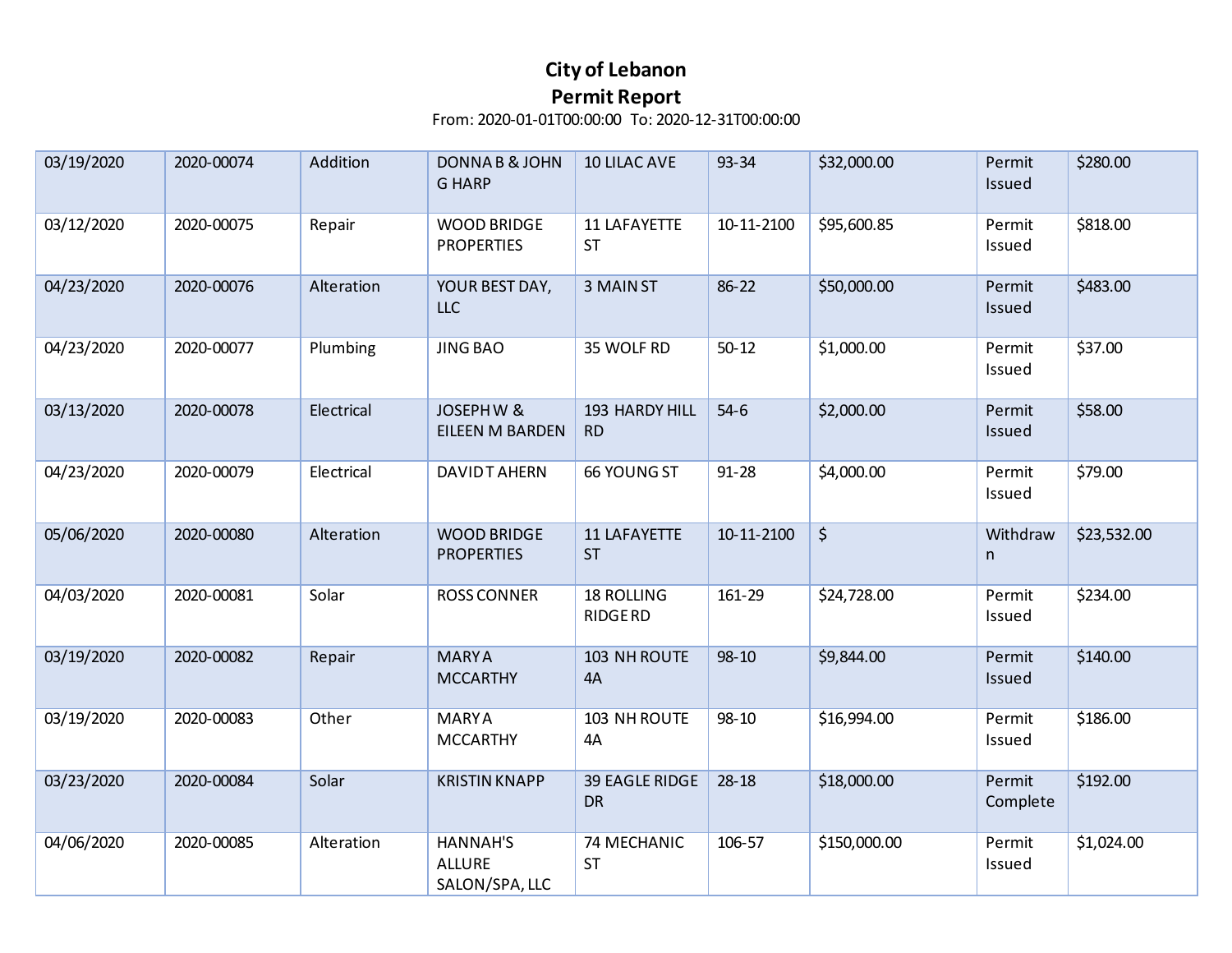|            | 2020-00086 | Alteration         | DAY TRIPPER LLC                                                                                          | 55 ETNA RD                  | $50 - 25$ | \$81,000.00  | Pending            | \$711.00                       |
|------------|------------|--------------------|----------------------------------------------------------------------------------------------------------|-----------------------------|-----------|--------------|--------------------|--------------------------------|
| 07/24/2020 | 2020-00087 | Other              | <b>WS ASSET</b><br>MANAGEMENT                                                                            | 250 Plainfield<br>Rd        | $114 - 1$ | \$349,000.00 | Pending            | \$                             |
| 07/24/2020 | 2020-00087 | Other              | <b>WS ASSET</b><br>MANAGEMENT                                                                            | 250 Plainfield<br>Rd        | $114 - 1$ | \$349,000.00 | Pending            | $\boldsymbol{\dot{\varsigma}}$ |
| 07/24/2020 | 2020-00087 | Other              | <b>WS ASSET</b><br>MANAGEMENT                                                                            | 250 Plainfield<br>Rd        | $114 - 1$ | \$349,000.00 | Pending            | \$                             |
| 07/24/2020 | 2020-00087 | Other              | <b>WS ASSET</b><br>MANAGEMENT                                                                            | 250 Plainfield<br>Rd        | $114 - 1$ | \$349,000.00 | Permit<br>Issued   | \$2,681.00                     |
|            | 2020-00089 | <b>Zoning Only</b> | <b>HANNAH'S</b><br><b>ALLURE</b><br>SALON/SPA, LLC                                                       | 74 MECHANIC<br><b>ST</b>    | 106-57    | \$0.00       | Pending            | \$                             |
| 05/04/2020 | 2020-00090 | Alteration         | NOVO NORDISK                                                                                             | 5 TECHNOLOGY<br><b>DR</b>   | $130-1$   | \$209,435.00 | Permit<br>Issued   | \$1,655.00                     |
| 07/22/2020 | 2020-00091 | Alteration         | <b>GILE PARTNERS,</b><br>LLC                                                                             | 7 MAIN ST                   | $72-1$    | \$6,610.00   | Permit<br>Issued   | \$164.00                       |
| 06/08/2020 | 2020-00092 | Repair             | <b>GILE PARTNERS,</b><br>LLC                                                                             | 7 MAIN ST                   | $72 - 1$  | \$27,180.00  | Permit<br>Issued   | \$315.00                       |
| 04/29/2020 | 2020-00093 | Alteration         | <b>NORTHERN NE</b><br>TELE OPER LLC<br><b>FAIRPOINT COMM</b><br><b>INC</b><br>CONSOLIDATED<br>COMMINCA/P | 79 CRAFTS HILL<br><b>RD</b> | $46 - 2$  | \$20,000.00  | Permit<br>Complete | \$263.00                       |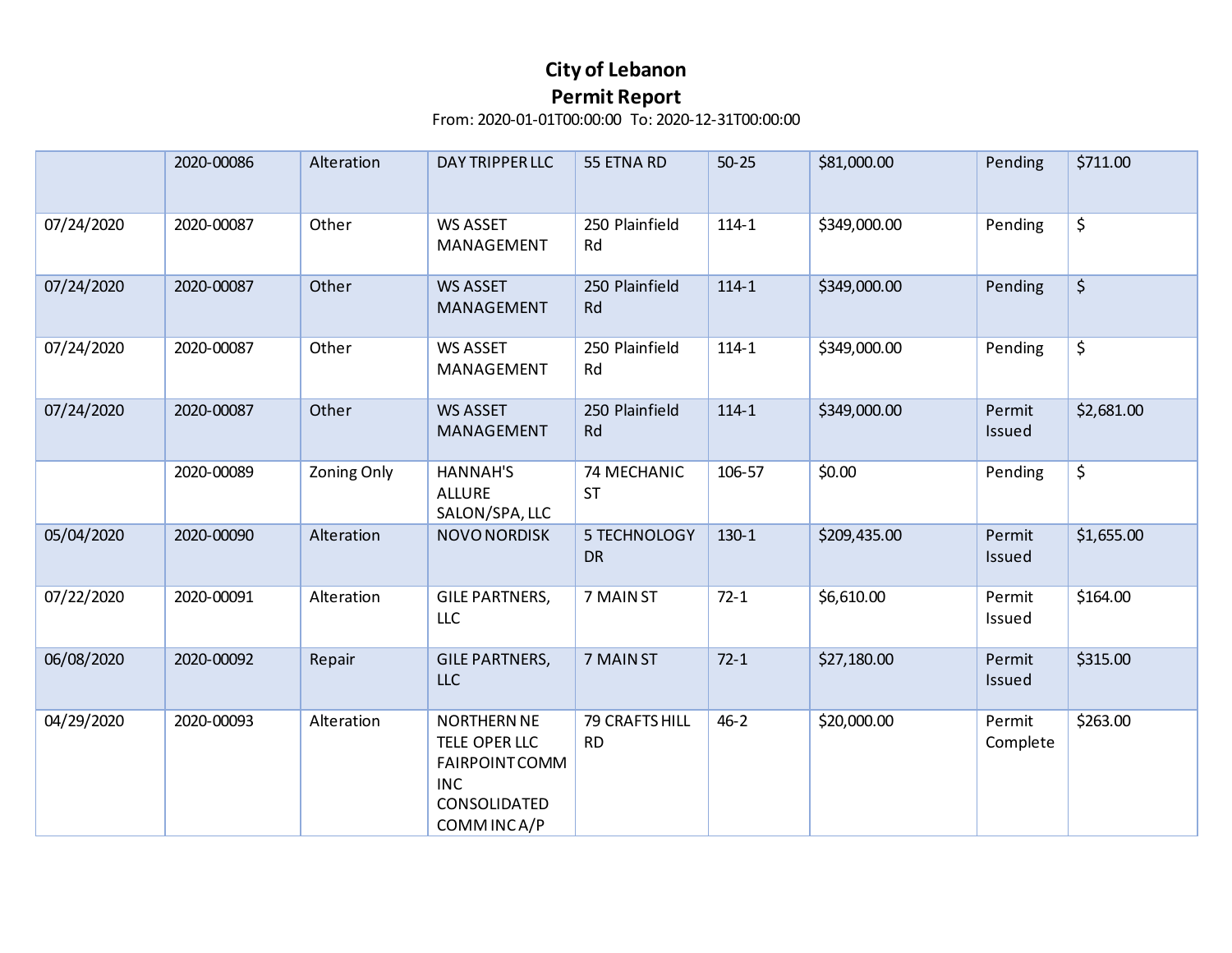| 04/22/2020 | 2020-00094 | Shed 200 sf. or<br>Less    |                                                                               | 58 SUNSET<br><b>ROCK RD</b>   | 82-21      | \$200.00       | Permit<br>Issued | \$31.00     |
|------------|------------|----------------------------|-------------------------------------------------------------------------------|-------------------------------|------------|----------------|------------------|-------------|
| 04/09/2020 | 2020-00095 | Other                      | <b>TIMKEN</b><br>AEROSPACE                                                    | 336 MECHANIC<br><b>ST</b>     | $104 - 2$  | \$301,191.00   | Permit<br>Issued | \$2,329.25  |
| 05/07/2020 | 2020-00096 | <b>New</b><br>Construction | <b>ED KERRIGAN</b>                                                            | 195 MECHANIC<br><b>ST</b>     | 105-114    | \$5,500,000.00 | Denied           | \$40,541.00 |
| 10/02/2020 | 2020-00096 | New<br>Construction        | <b>ED KERRIGAN</b>                                                            | 195 MECHANIC<br><b>ST</b>     | 105-114    | \$5,500,000.00 | Permit<br>Issued | \$40,541.00 |
| 04/27/2020 | 2020-00097 | Demolish                   | <b>CITY OF LEBANON</b><br>- DPW                                               | 20 SPENCER ST                 | $92 - 31$  | \$178,000.00   | Permit<br>Issued | \$          |
| 04/27/2020 | 2020-00098 | Other                      | BIRCHER,<br>RICHARD D TTEE<br>BIRCHER,<br><b>RICHARD D REV</b><br><b>TRST</b> | 64 PROSPECT ST                | 107-158    | \$7,500.00     | Permit<br>Issued | \$126.00    |
| 04/09/2020 | 2020-00099 | Addition                   | PHILLIP<br><b>MULLIGAN &amp;</b><br><b>SUSAN MORSE</b>                        | 26 MESSENGER<br><b>ST</b>     | 107-195    | \$75,000.00    | Permit<br>Issued | \$551.00    |
| 07/10/2020 | 2020-00100 | Repair                     | <b>ESTATE OF</b><br><b>ARLENE MACLEOD</b>                                     | 91 HARDY HILL<br><b>RD</b>    | 80-20      | \$15,000.00    | Permit<br>Issued | \$          |
| 04/13/2020 | 2020-00104 | Other                      | <b>SARINTIN</b>                                                               | 18 ELM ST WEST                | 86-52      | \$55,000.00    | Permit<br>Issued | \$425.00    |
| 04/17/2020 | 2020-00105 | Other                      | <b>PRITI</b><br>HOSPITALITY, LLC                                              | 135 NH ROUTE<br>120           | 64-19      | \$2,000.00     | Permit<br>Issued | \$84.00     |
| 04/15/2020 | 2020-00107 | Addition                   | ANA PUALA F.<br>ALEXANDRESCU                                                  | 24 APPLE<br><b>BLOSSOM DR</b> | 44-19-2800 | \$30,000.00    | Permit<br>Issued | \$          |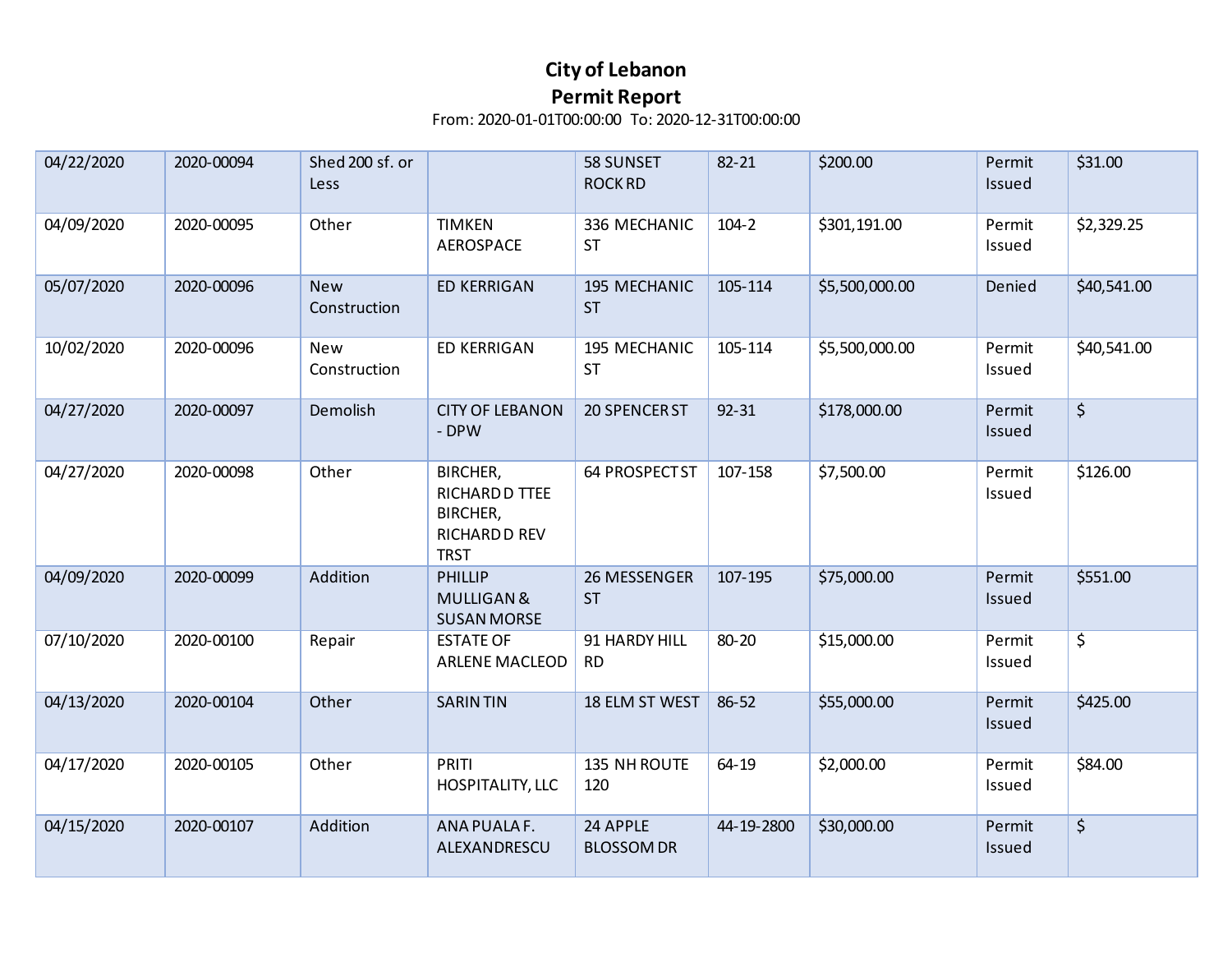| 05/21/2020 | 2020-00108 | New<br>Construction     | <b>SMITH MATTHEW</b><br>P & SOPHIE                              | 300 POVERTY LN                 | 188-4     | \$350,000.00 | Permit<br>Issued | \$2,284.00 |
|------------|------------|-------------------------|-----------------------------------------------------------------|--------------------------------|-----------|--------------|------------------|------------|
| 04/03/2020 | 2020-00109 | Other                   | MARKA&<br><b>REBECCA J KIDDER</b>                               | 41 WINTER ST                   | $77 - 85$ | \$5,000.00   | Permit<br>Issued | \$79.00    |
| 04/24/2020 | 2020-00110 | Other                   | JENKINS, JEFFREY<br>A                                           | 6 DAVIS DR                     | 77-157    | \$1,438.00   | Permit<br>Issued | \$58.00    |
| 04/14/2020 | 2020-00112 | Shed 200 sf. or<br>Less | TIMOTHY J &<br><b>PATRICIA</b><br><b>MCNAMARA</b>               | <b>9 DEER RUN LN</b>           | 188-13    | \$5,000.00   | Permit<br>Issued | $\zeta$    |
| 04/20/2020 | 2020-00113 | Solar                   | <b>WELSCH, SARAH</b><br>LESLIE & WELSCH,<br><b>ROBERT LOUIS</b> | 240 HARDY HILL<br><b>RD</b>    | $30 - 11$ | \$34,360.00  | Permit<br>Issued | \$295.00   |
| 04/14/2020 | 2020-00114 | Other                   | McDonald's USA                                                  | 249 PLAINFIELD<br><b>RD</b>    | 129-13    | \$6,000.00   | Permit<br>Issued | $\zeta$    |
| 04/20/2020 | 2020-00116 | Shed 200 sf. or<br>Less | <b>IURII</b><br>STARODUBTSEV                                    | 72 SPENCER ST                  | 78-26     | \$4,850.00   | Permit<br>Issued | \$31.00    |
| 04/13/2020 | 2020-00117 | Repair                  | <b>SLACK, LORRAINE</b><br>A LIV TRST+                           | 22 DOROTHY<br><b>PERLEY RD</b> | $94 - 10$ | \$4,475.00   | Permit<br>Issued | \$79.00    |
|            | 2020-00118 | Alteration              | <b>JLR PROPERTIES</b>                                           | 133 N MAIN ST                  | 58-64     | \$500.00     | Pending          | \$31.00    |
| 05/04/2020 | 2020-00119 | Shed 200 sf. or<br>Less | LONNYJ & DARCIE<br><b>LFINDLEY</b>                              | <b>MASCOMA ST</b>              | 90-34-100 | \$1,500.00   | Permit<br>Issued | \$58.00    |
| 04/27/2020 | 2020-00120 | Shed 200 sf. or<br>Less | Don White                                                       | 388 N MAIN ST                  | $8 - 16$  | \$2,000.00   | Permit<br>Issued | \$31.00    |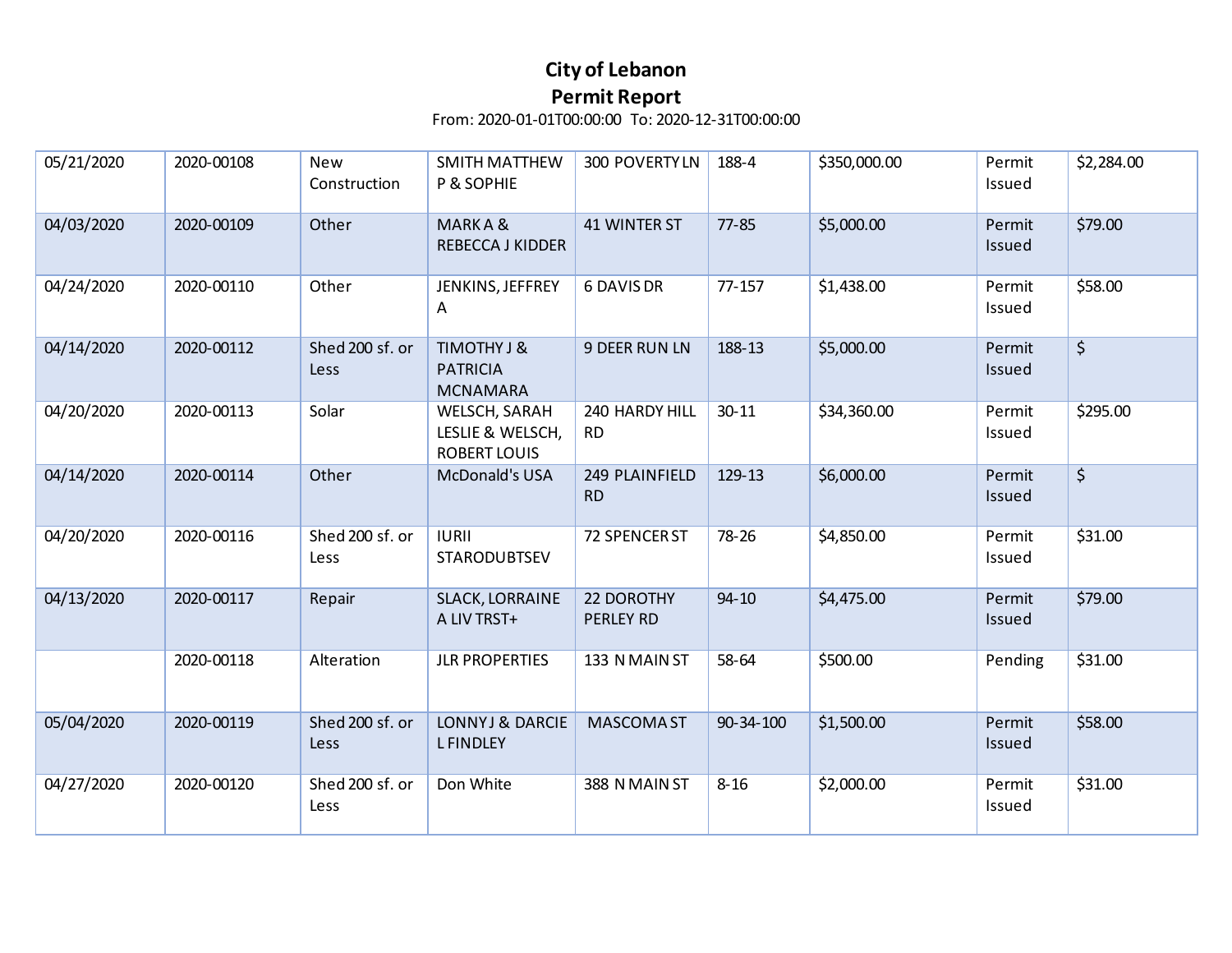| 05/04/2020 | 2020-00121 | Accessory<br>Structure  | Joel Eshbaugh                                | 33 WILDWOOD<br><b>DR</b>          | $3-9$           | \$6,500.00   | Permit<br>Issued        | \$31.00  |
|------------|------------|-------------------------|----------------------------------------------|-----------------------------------|-----------------|--------------|-------------------------|----------|
| 05/28/2020 | 2020-00122 | Addition                | ROTENBERG,<br>SIVAN & BRAND,<br>JOHN O       | 54 FARR RD                        | 124-16          | \$63,000.00  | Permit<br>Issued        | \$476.00 |
| 05/04/2020 | 2020-00123 | Shed 200 sf. or<br>Less | <b>LAURA</b><br>ANDERSON                     | 74 FOREST AVE                     | 92-160          | \$115.00     | Permit<br>Issued        | \$31.00  |
| 06/19/2020 | 2020-00124 | Accessory<br>Structure  | LIU REVOCABLE<br><b>TRUST</b>                | 2 WHITE AVE                       | $73 - 20$       | \$112,000.00 | Permit<br>Issued        | \$785.00 |
| 05/07/2020 | 2020-00125 | <b>Deck</b>             | GILLESPIE, LAURA<br>L                        | 9 LAKEVIEW DR                     | $14-2$          | \$12,180.00  | Permit<br>Issued        | \$155.00 |
| 05/14/2020 | 2020-00126 | Addition                | ANDREWJ&<br><b>ELLEN M</b><br><b>RAYMOND</b> | 431 MERIDEN<br><b>RD</b>          | 194-14          | \$4,930.00   | Permit<br>Issued        | \$0.00   |
| 05/14/2020 | 2020-00127 | Chickens                | <b>TEPLITZ &amp;</b><br><b>OSTAPENKO</b>     | 268 HANOVER<br><b>STEXT</b>       | 49-20           | \$300.00     | Permit<br>Issued        | \$31.00  |
| 04/27/2020 | 2020-00128 | Electrical              | <b>STENGER CRAFT</b><br>PROP LLC             | 162 N MAIN ST                     | $59-18$         | \$2,000.00   | Permit<br>Issued        | \$84.00  |
| 04/30/2020 | 2020-00129 | Sign-Wall<br>Mounted    | CP CENTERRA, LLC                             | <b>12 CENTERRA</b><br><b>PKWY</b> | $10 - 11 - 100$ | \$9,000.00   | Permit<br><b>Issued</b> | \$182.00 |
| 06/08/2020 | 2020-00130 | Alteration              | Julien Blanchet<br>Holley Allen              | 20 PLEASANT ST                    | 73-80           | \$3,000.00   | Permit<br>Issued        | \$58.00  |
| 06/03/2020 | 2020-00131 | Addition                | Jerry Yaroshevich                            | 328 POVERTYLN                     | 188-47          | \$86,000.00  | Permit<br>Issued        | \$620.00 |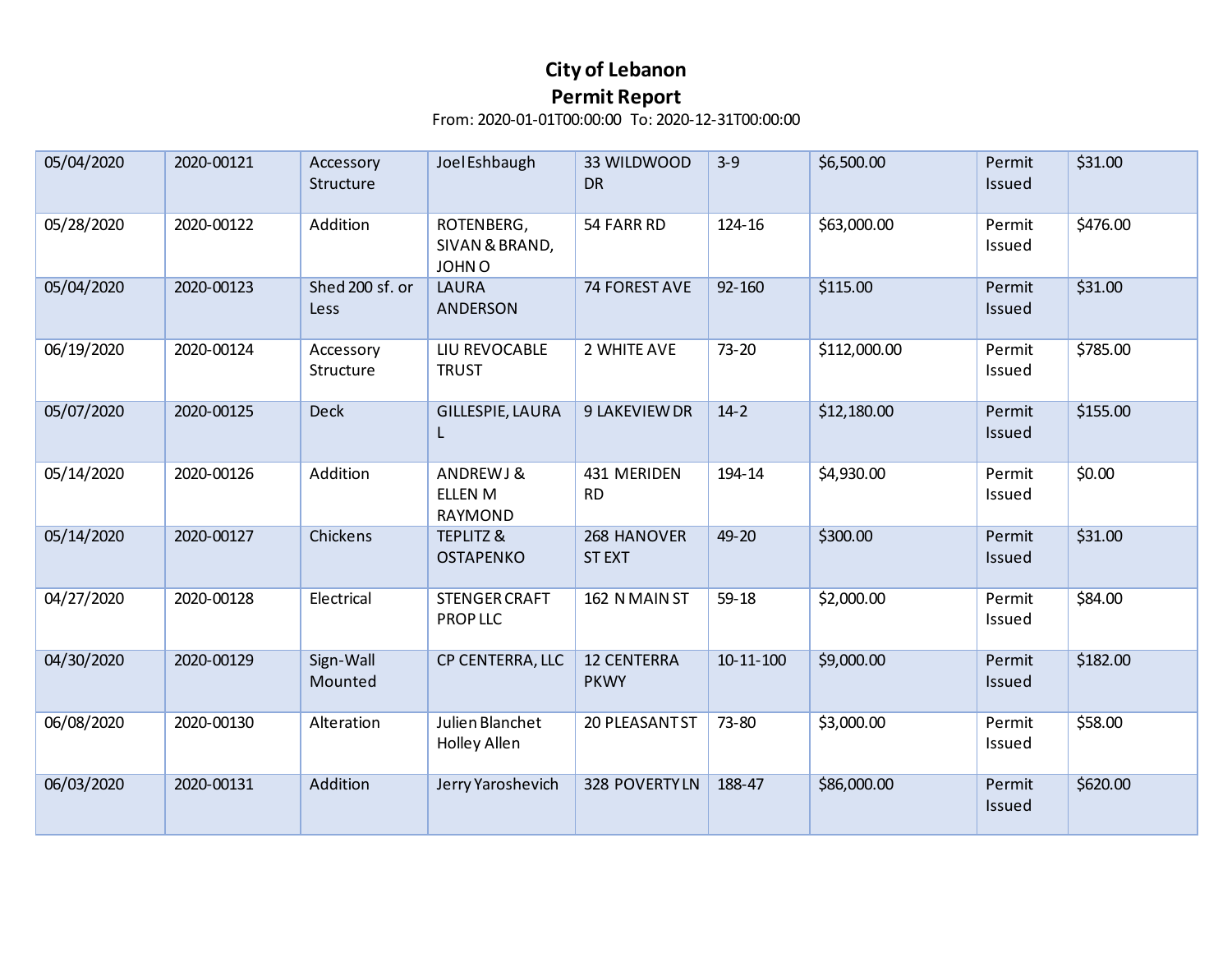| 04/29/2020 | 2020-00132 | Garage                      | Designs by<br>Michael Sons                              | 35 MASCOMA<br><b>ST</b>       | 91-121     | \$80,842.87 | Pending          | \$                     |
|------------|------------|-----------------------------|---------------------------------------------------------|-------------------------------|------------|-------------|------------------|------------------------|
|            | 2020-00134 | Demolish                    | GOODELL,<br>CARROLL L &<br>GOODELL,<br><b>MADELINE</b>  | 141 HANOVER<br><b>ST</b>      | $77 - 122$ | \$12,000.00 | Pending          | \$154.00               |
|            | 2020-00135 | Sign-Wall<br>Mounted        | SANEL REALTY,<br>INC.                                   | 98 MAIN ST                    | $72 - 67$  | $\zeta$     | Withdraw<br>n    | $\overline{\varsigma}$ |
| 05/11/2020 | 2020-00136 | Accessory<br>Structure      | <b>KEANE</b><br><b>CHRISTOPHER &amp;</b><br><b>RUTH</b> | 60 DAISY HILL<br><b>RD</b>    | 165-28     | \$2,500.00  | Permit<br>Issued | \$58.00                |
| 09/22/2020 | 2020-00137 | Accessory<br>Structure      |                                                         | 5 BARROWS ST                  | 77-114     | $\zeta$     | Permit<br>Issued | \$31.00                |
| 08/25/2020 | 2020-00139 | Alteration                  | Julien Blanchet<br><b>Holley Allen</b>                  | 20 PLEASANT ST                | 73-80      | \$3,500.00  | Permit<br>Issued | $\overline{\varsigma}$ |
| 07/10/2020 | 2020-00139 | Alteration                  | Julien Blanchet<br>Holley Allen                         | 20 PLEASANT ST                | 73-80      | \$3,500.00  | Pending          | $\overline{\varsigma}$ |
| 11/23/2020 | 2020-00141 | Alteration                  | <b>Brenden MacAskill</b>                                | 263 MERIDEN<br><b>RD</b>      | 138-7      | \$4,750.00  | Permit<br>Issued | \$79.00                |
| 05/29/2020 | 2020-00142 | Deck                        | <b>Edward Emond</b>                                     | <b>62 MOUNTAIN</b><br>VIEW DR | 108-14-36  | \$11,350.00 | Permit<br>Issued | \$150.00               |
| 05/19/2020 | 2020-00145 | Shed 200 sf. or<br>Less     | LANGLEY,<br>ANDREWAF&<br>LANGLEY,<br><b>JENNIFERT</b>   | <b>5 BARROWS ST</b>           | 77-114     | \$450.00    | Permit<br>Issued | \$31.00                |
| 05/14/2020 | 2020-00146 | Temporary<br>Structures/Use | <b>GAGNER FAMILY</b><br>LTD PARTNERSHIP                 | 263 PLAINFIELD<br><b>RD</b>   | 129-18     | \$          | Permit<br>Issued | \$                     |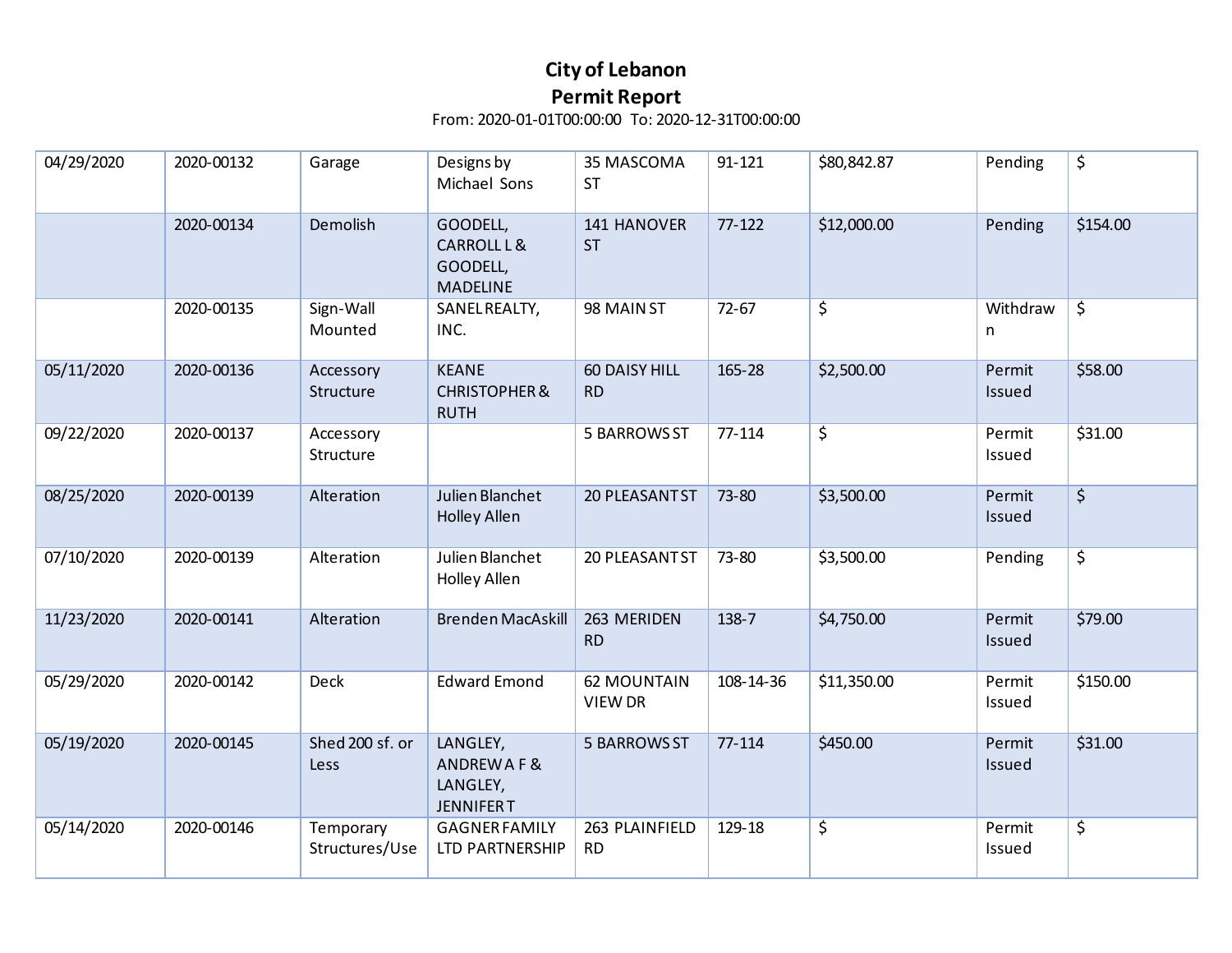| 05/22/2020 | 2020-00148 | Garage                      |                                     | 20 DARTMOUTH<br>AVE              | $49 - 3$  | \$750.00       | Permit<br>Issued   | \$          |
|------------|------------|-----------------------------|-------------------------------------|----------------------------------|-----------|----------------|--------------------|-------------|
| 06/01/2020 | 2020-00150 | Tent/Special<br>Event       | DIV, Miracle Mile<br>Plaza          | 422 MIRACLE<br><b>MILE</b>       | $103 - 3$ | \$0.00         | Permit<br>Issued   | \$37.00     |
| 08/03/2020 | 2020-00151 | Alteration                  | WETZEL GREGER,<br><b>JANETL</b>     | 22 SHAW ST                       | 92-179    | \$12,844.85    | Permit<br>Issued   | \$159.00    |
| 06/30/2020 | 2020-00152 | <b>Zoning Only</b>          | WETZEL GREGER,<br><b>JANETL</b>     | 22 SHAW ST                       | 92-179    | \$             | Permit<br>Issued   | \$31.00     |
| 05/19/2020 | 2020-00154 | Temporary<br>Structures/Use | <b>STEVEN SHOREY</b>                | 23 BRIDGE ST                     | $72 - 26$ | $\zeta$        | Permit<br>Issued   | \$37.00     |
| 05/15/2020 | 2020-00155 | Temporary<br>Structures/Use | <b>JOHN</b><br><b>MANCHESTER</b>    | 261 PLAINFIELD<br><b>RD</b>      | 129-16    | \$             | Permit<br>Issued   | \$37.00     |
| 05/29/2020 | 2020-00156 | <b>New</b><br>Construction  | <b>STANLEY BROWN</b>                | <b>37 HIGHLAND</b><br><b>AVE</b> | $73 - 29$ | \$1,975,000.00 | Permit<br>Issued   | \$12,521.00 |
| 07/08/2020 | 2020-00157 | Accessory<br>Structure      | <b>CITY OF LEBANON</b>              | 5 AIRPARK RD                     | $131 - 1$ | \$1,145,000.00 | Permit<br>Complete | \$          |
| 05/26/2020 | 2020-00158 | Other                       | DREW/BRIANNE<br>MACDERMOTT          | 2 ABBOTT ST                      | 107-87    | \$5,500.00     | Permit<br>Issued   | \$79.00     |
| 07/02/2020 | 2020-00159 | Sign-Wall<br>Mounted        | Alliance Group<br><b>USA</b>        | 11<br>INTERCHANGE<br><b>DR</b>   | 129-2     | \$2,000.00     | Permit<br>Issued   | \$84.00     |
| 05/28/2020 | 2020-00160 | Alteration                  | <b>MAYHEW</b>                       | 2 WHITE BIRCH<br>LN              | 74-3-194  | \$24,000.00    | Permit<br>Issued   | \$230.00    |
|            | 2020-00161 | Alteration                  | SALLS JR,<br><b>BLENDON D &amp;</b> | 12 ORA AVE                       | $90 - 5$  | \$800.00       | Pending            | \$37.00     |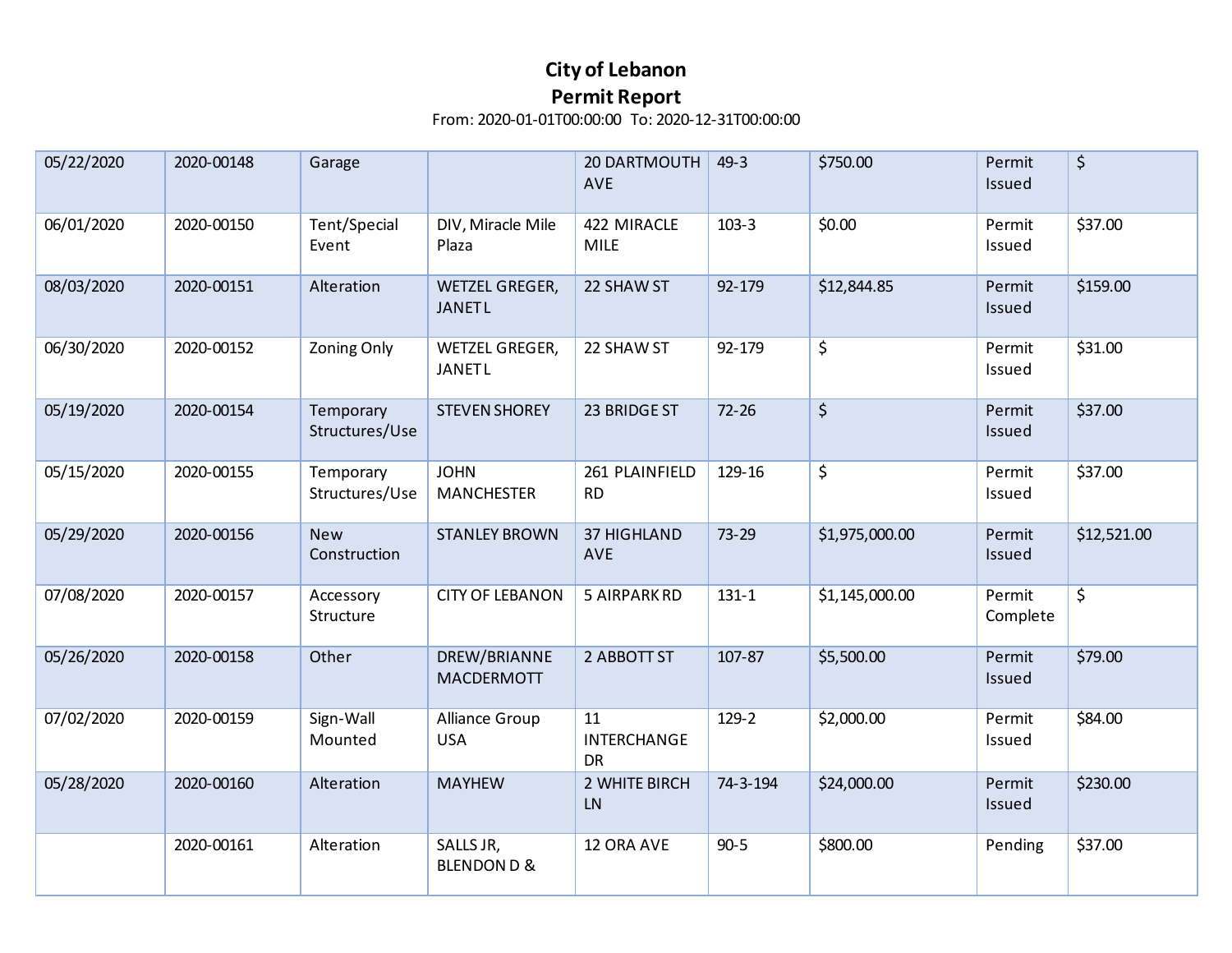|            |            |                             | NEWTON,<br><b>CRYSTALLEE J</b>                             |                            |           |              |                    |                        |
|------------|------------|-----------------------------|------------------------------------------------------------|----------------------------|-----------|--------------|--------------------|------------------------|
| 05/15/2020 | 2020-00162 | Temporary<br>Structures/Use | ONE COURTST<br><b>ASSOCIATES</b>                           | 1 COURTST                  | 91-244    | $\zeta$      | Permit<br>Issued   | \$37.00                |
| 05/22/2020 | 2020-00163 | Temporary<br>Structures/Use | HOCO F, LLC                                                | 8 GLEN RD                  | 115-11    | \$           | Permit<br>Issued   | \$37.00                |
| 08/14/2020 | 2020-00164 | <b>New</b><br>Construction  | <b>SOUTH MAIN</b><br><b>STREET HOUSING</b><br><b>TRUST</b> | <b>VILLAGE LANE</b>        | 73-96     | \$230,000.00 | Permit<br>Issued   | \$1,806.00             |
| 05/22/2020 | 2020-00165 | Temporary<br>Structures/Use | <b>Godfrey Holdings</b>                                    | 2 W PARK ST                | 91-233    | \$           | Permit<br>Issued   | \$37.00                |
| 06/17/2020 | 2020-00166 | Solar                       | BENZEL, MELANIE<br>C &<br>MCDONOUGH,<br><b>PAULA</b>       | 73 DAISY HILL<br><b>RD</b> | 165-35    | \$26,900.00  | Permit<br>Issued   | \$248.00               |
| 08/20/2020 | 2020-00167 | Addition                    | KETT, WARREN<br>CHARLES & KETT,<br><b>RUTH HANNAH</b>      | 16 WILDWOOD<br><b>DR</b>   | $3 - 41$  | \$6,500.00   | Permit<br>Complete | $\overline{\varsigma}$ |
| 09/22/2020 | 2020-00169 | Shed 200 sf. or<br>Less     | Black Dog Bees &<br>Maple Trees, LLC                       | 4 WOODLAND<br><b>DR</b>    | 136-27    | \$2,000.00   | Permit<br>Issued   | $\overline{\varsigma}$ |
| 06/19/2020 | 2020-00170 | Chickens                    | ROEBUCK, SARA H<br>& CARL                                  | 13 PLEASANT ST             | $73 - 72$ | \$           | Permit<br>Issued   | \$31.00                |
|            | 2020-00171 | Alteration                  | REXBO REALTY,<br><b>INC</b>                                | 201 S MAIN ST              | 115-18    | \$1,001.00   | Pending            | \$84.00                |
|            | 2020-00172 | Addition                    | PATCH ORCHARD<br>INC.                                      | 39 PATCH RD                | 138-14    | \$40,000.00  | Pending            | \$                     |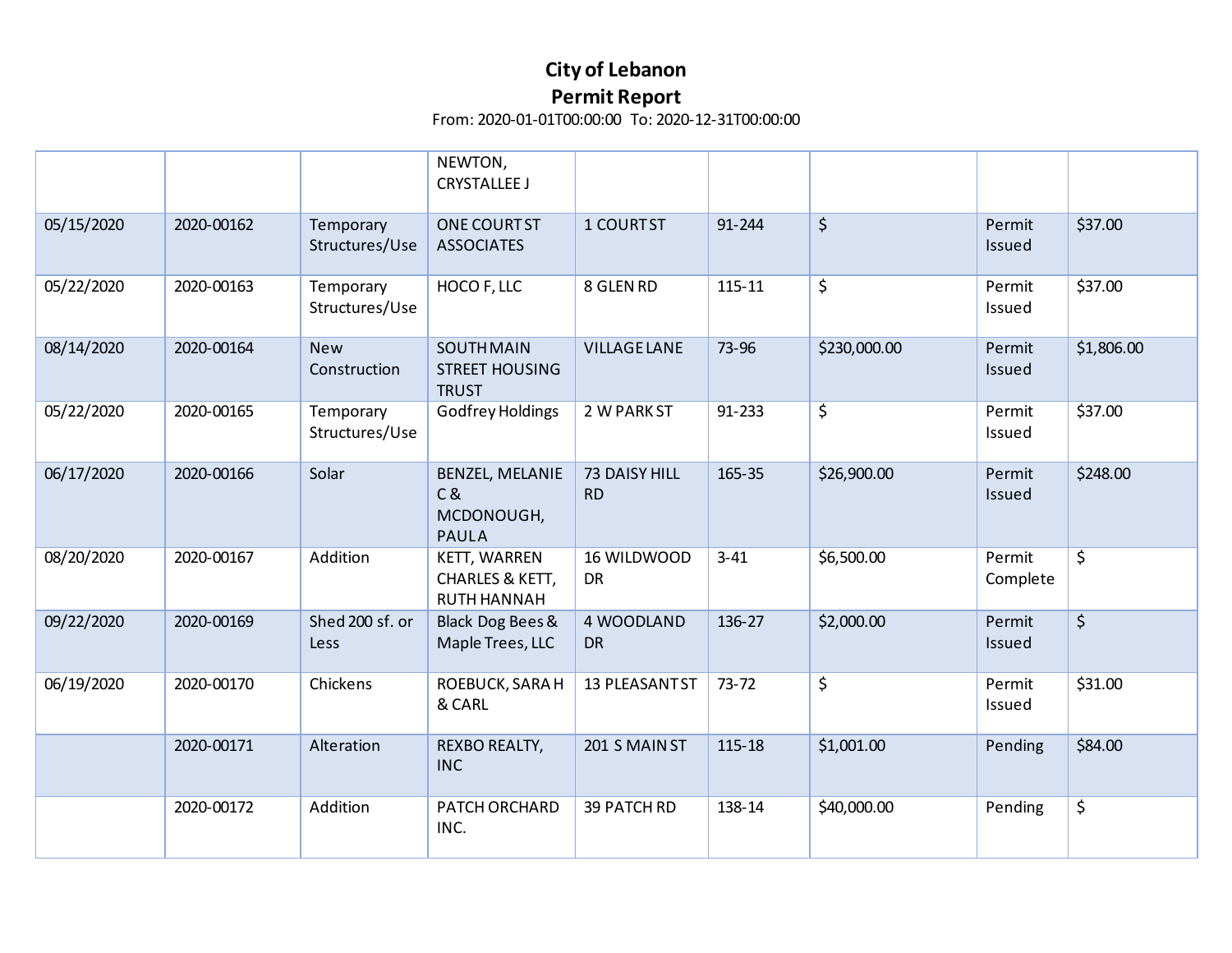| 05/29/2020 | 2020-00173 | Mech Elec<br>Plum           | <b>CITY OF LEBANON</b>                        | <b>12 S PARK ST</b>             | 91-253     | \$3,900.00   | Permit<br>Issued | \$       |
|------------|------------|-----------------------------|-----------------------------------------------|---------------------------------|------------|--------------|------------------|----------|
|            | 2020-00174 | Alteration                  | <b>MARKC &amp; MARY E</b><br><b>MANIKIAN</b>  | 69 NH ROUTE<br>4A               | 84-46      | \$20,000.00  | Pending          | \$204.75 |
| 06/09/2020 | 2020-00175 | Alteration                  | <b>ELIAS and SARAH</b><br><b>DONOVAN</b>      | 30 SHAW ST                      | 92-176     | \$35,000.00  | Permit<br>Issued | \$299.00 |
| 06/09/2020 | 2020-00176 | Deck                        | DAVID & MIRIAM<br>CORRIVEAU                   | <b>32 WHEATLEY</b><br><b>ST</b> | $77 - 18$  | \$           | Permit<br>Issued | \$148.00 |
| 06/08/2020 | 2020-00177 | Other                       | 327 HICKS<br><b>DEVELOPMENT</b>               | 94 MAIN ST                      | 72-68      | \$25,000.00  | Permit<br>Issued | \$299.25 |
| 06/09/2020 | 2020-00178 | Other                       | 327 HICKS<br>DEVELOPMENT                      | 94 MAIN ST                      | 72-68      | \$16,500.00  | Permit<br>Issued | \$236.78 |
| 05/22/2020 | 2020-00183 | Temporary<br>Structures/Use | J-POWERHOUSE<br>PLAZA LLLP/THE<br>JAFFE CORP. | 10 BENNING ST                   | 115-19     | $\zeta$      | Permit<br>Issued | \$37.00  |
| 05/22/2020 | 2020-00184 | Electrical                  | MONFETTE,<br><b>HARVEY D</b>                  | 19 DARTMOUTH<br>AVE             | 49-15      | \$900.00     | Permit<br>Issued | \$37.00  |
| 09/02/2020 | 2020-00185 | Other                       | PATCH RESIDENCE                               | <b>5 MACK AVE</b>               | $73 - 43$  | \$1,000.00   | Permit<br>Issued | \$31.00  |
| 06/18/2020 | 2020-00186 | Electrical                  | <b>CITY OF LEBANON</b>                        | 0 GLEN RD                       | 116-5      | \$100,000.00 | Permit<br>Issued | \$       |
| 06/09/2020 | 2020-00187 | Electrical                  | <b>EMPERSON PLACE</b><br>APTS.                | <b>19 SPENCER ST</b>            | $78-2$     | \$2,000.00   | Permit<br>Issued | \$84.00  |
| 06/22/2020 | 2020-00188 | Pool                        | LAHAYE<br><b>RESIDENCE</b>                    | 23 LAPLANTE RD                  | 123-18-500 | \$           | Permit<br>Issued | \$624.00 |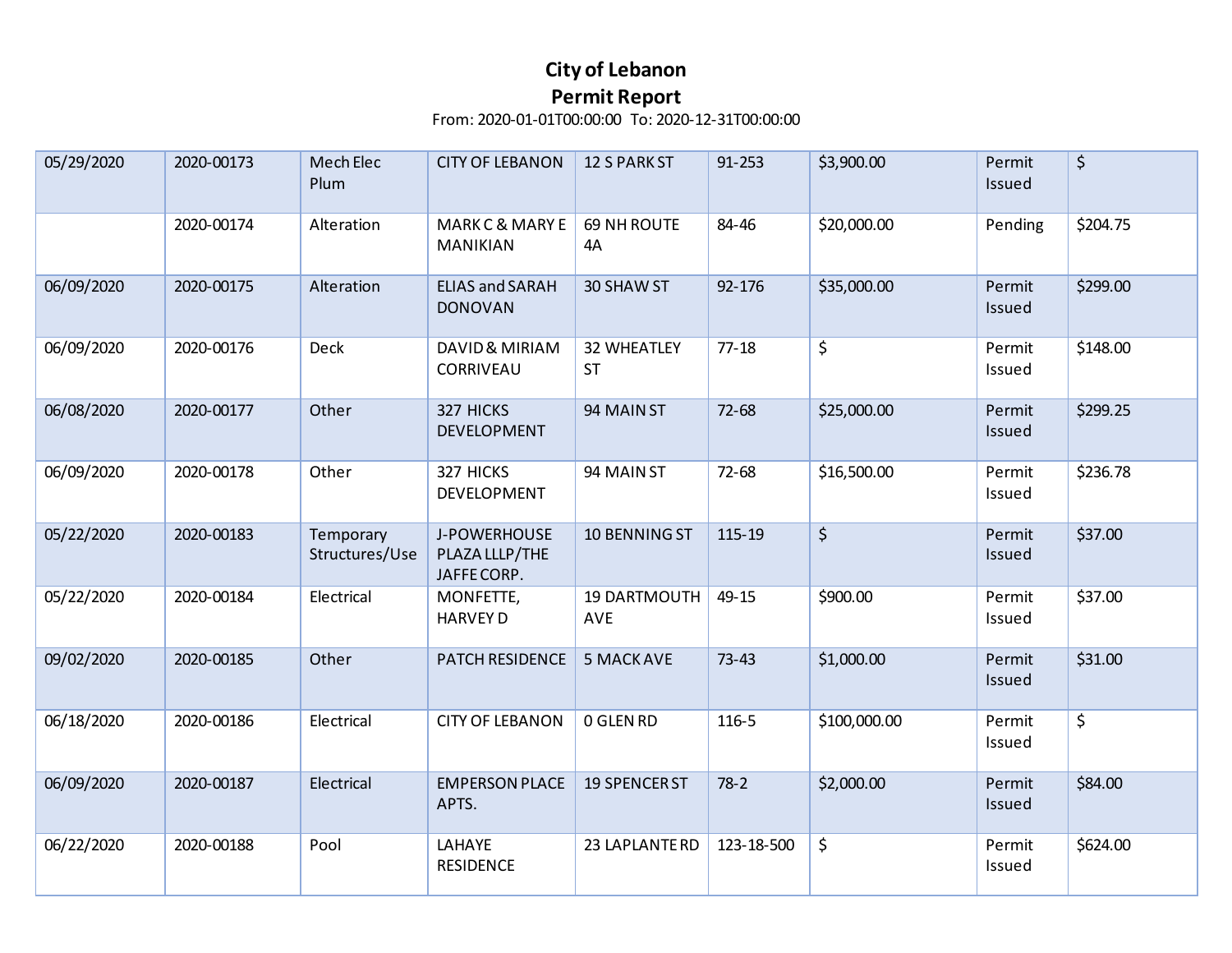| 06/18/2020 | 2020-00190 | Solar      | JONES RESIDENCE                                                                | 116 SLAYTON<br><b>HILL RD</b>    | 134-8      | \$17,102.00 | Permit<br>Issued   | \$186.00 |
|------------|------------|------------|--------------------------------------------------------------------------------|----------------------------------|------------|-------------|--------------------|----------|
| 06/01/2020 | 2020-00191 | Deck       | <b>Wilson Residence</b>                                                        | 174 BANK ST<br><b>EXT</b>        | 93-88      | \$5,000.00  | Permit<br>Issued   | \$79.00  |
| 07/14/2020 | 2020-00192 | Deck       | <b>CUSACK, WF &amp; M</b><br>K CO-TTEES<br><b>CUSACK REVOC</b><br><b>TRUST</b> | 13 GREEN ST<br><b>WEST</b>       | 59-42      | \$5,500.00  | Permit<br>Issued   | \$108.00 |
| 06/24/2020 | 2020-00193 | Electrical | City of Lebanon                                                                | 1 TAYLOR<br><b>STREET</b>        | $92 - 25$  | \$          | Withdraw<br>n      | \$       |
| 06/02/2020 | 2020-00194 | Electrical | Beardsley<br>Trustees                                                          | <b>13 CRAWFORD</b><br><b>AVE</b> | $87 - 10$  | \$3,564.78  | Permit<br>Issued   | \$79.00  |
| 06/15/2020 | 2020-00195 | Other      | <b>JOHNSON</b><br><b>RESIDENCE</b>                                             | 33 FLOYD AVE                     | 73-77-301  | \$32,100.00 | Permit<br>Complete | \$281.00 |
| 06/11/2020 | 2020-00196 | Repair     | Eric James                                                                     | <b>18 FAIRVIEW</b><br><b>AVE</b> | 91-170     | \$7,000.00  | Pending            | \$79.00  |
| 06/10/2020 | 2020-00197 | Mechanical | LIU REVOCABLE<br><b>TRUST</b>                                                  | 2 WHITE AVE                      | 73-20      | \$31,401.25 | Permit<br>Issued   | \$277.00 |
| 06/18/2020 | 2020-00198 | Other      | <b>SAU#88</b>                                                                  | 195 Hanover<br>Street Ext        | 64-33      | \$48,068.00 | Permit<br>Issued   | $\zeta$  |
| 06/18/2020 | 2020-00199 | Electrical | Severs Residence                                                               | 79 DAISY HILL<br><b>RD</b>       | 165-31-400 | \$5,000.00  | Permit<br>Issued   | \$79.00  |
| 06/18/2020 | 2020-00200 | Other      | <b>GREARSON, A</b><br>FAYE &<br>WINSLOW, RALPH<br>L.                           | 89 CROSS RD                      | 165-14     | \$5,000.00  | Permit<br>Issued   | \$79.00  |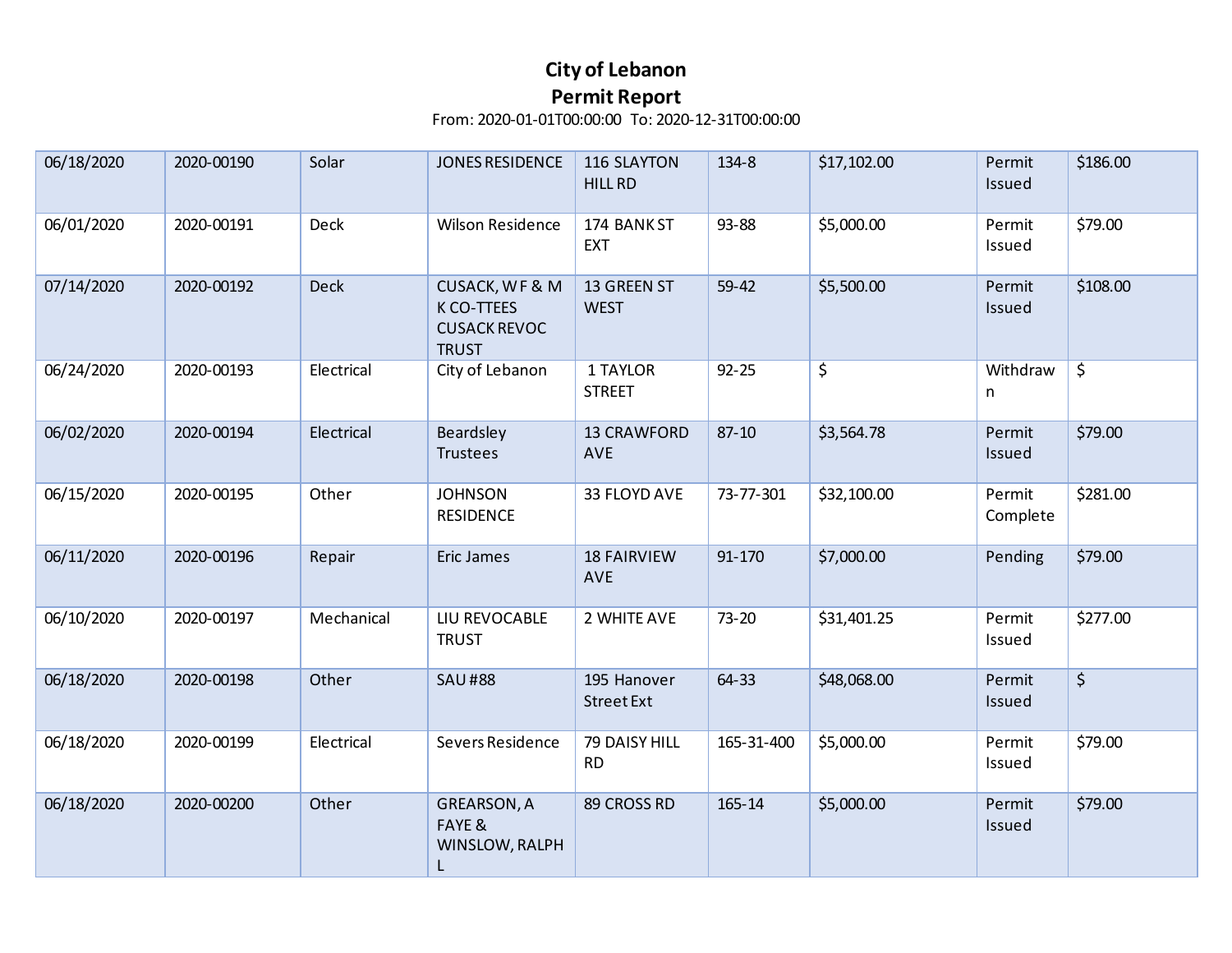| 06/18/2020 | 2020-00201 | Demolish                    | <b>NOLAN</b><br><b>RESIDENCE</b>                           | 99 BANK ST                           | 92-86     | \$300.00    | Permit<br>Issued   | \$37.00  |
|------------|------------|-----------------------------|------------------------------------------------------------|--------------------------------------|-----------|-------------|--------------------|----------|
| 07/10/2020 | 2020-00202 | Pool                        | Sera Gray                                                  | 72 HARDY HILL<br><b>RD</b>           | 80-24     | \$24,800.00 | Permit<br>Issued   | \$       |
| 06/04/2020 | 2020-00203 | Electrical                  | WHITTLESEY,<br>DOUGLAS W &<br>WHITTLESEY,<br><b>LAUREN</b> | 17 GREEN ST<br><b>WEST</b>           | 59-44     | \$1,500.00  | Permit<br>Issued   | \$58.00  |
| 10/01/2020 | 2020-00204 | Repair                      | PRINZ, BIANKAD                                             | 8 ELM ST                             | 92-57-800 | \$22,000.00 | Permit<br>Issued   | \$217.00 |
| 07/16/2020 | 2020-00204 | Repair                      | PRINZ, BIANKAD                                             | 8 ELM ST                             | 92-57-800 | \$22,000.00 | Permit<br>Issued   | \$217.00 |
| 06/12/2020 | 2020-00206 | <b>Deck</b>                 | Eric Streit                                                | 27<br><b>STAGECOACH</b><br><b>RD</b> | 134-24    | \$7,000.00  | Permit<br>Complete | \$       |
|            | 2020-00208 | Temporary<br>Structures/Use | <b>WOODROW</b><br><b>FITNESS</b>                           | 33 MORGAN DR                         | 10-11-700 | \$0.00      | Pending            | \$37.00  |
| 06/24/2020 | 2020-00209 | Alteration                  | <b>DVI MIRACLE MILE</b><br>LLC                             | 422 MIRACLE<br><b>MILE</b>           | $103-3$   | \$1,500.00  | Permit<br>Issued   | \$84.00  |
| 06/17/2020 | 2020-00210 | Shed 200 sf. or<br>Less     | WIELER, MARY<br>KAY & SMYRSKI,<br><b>JOHN</b>              | <b>39 DUNSINANE</b><br><b>DR</b>     | 163-18    | \$1,685.00  | Permit<br>Issued   | \$31.00  |
|            | 2020-00211 | Sign-Wall<br>Mounted        | <b>HANOVER STREET</b><br><b>PLAZA</b>                      | 103 HANOVER<br><b>ST</b>             | 77-128    | \$50.00     | Pending            | \$37.00  |
| 06/18/2020 | 2020-00212 | Repair                      | <b>CATHERYN</b><br><b>HEMBREE</b>                          | <b>46 CHURCH ST</b>                  | 106-106   | \$30,000.00 | Permit<br>Issued   | \$268.00 |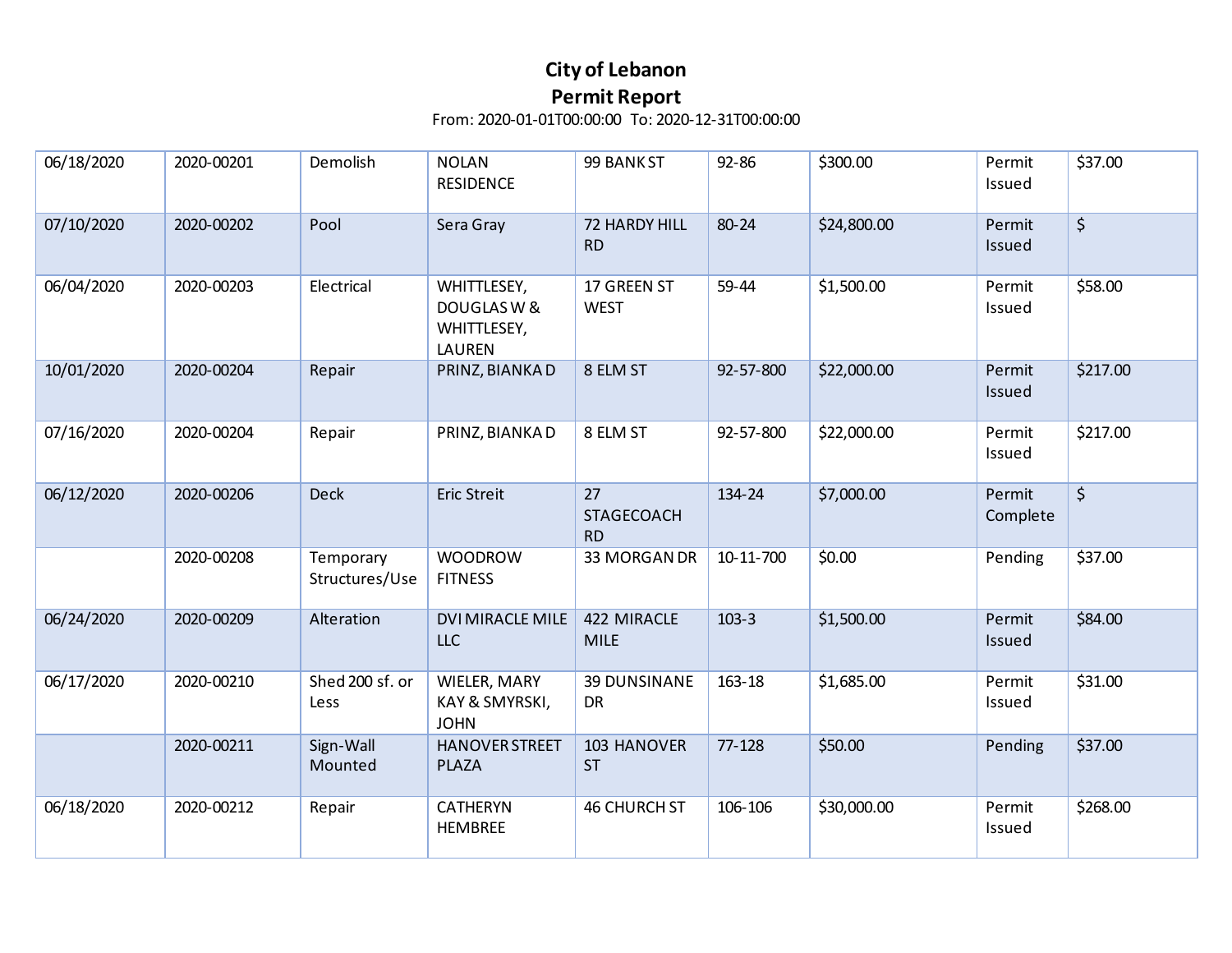| 06/22/2020 | 2020-00213 | Chickens                | <b>GILE RESIDENCE</b>                                                   | 10 COTTAGE CIR                    | 87-136               | \$0.00       | Permit<br>Issued | \$31.00    |
|------------|------------|-------------------------|-------------------------------------------------------------------------|-----------------------------------|----------------------|--------------|------------------|------------|
| 06/16/2020 | 2020-00214 | Electrical              | LEVER, JAMES &<br>TAYLOR, SUSAN                                         | 19 SHAW ST                        | 92-155               | \$3,580.00   | Permit<br>Issued | \$79.00    |
| 07/06/2020 | 2020-00215 | Demolish                | <b>CROWLEY</b><br><b>RESIDENCE</b>                                      | 16 PINEST                         | 107-64               | \$0.00       | Permit<br>Issued | \$31.00    |
|            | 2020-00216 | Shed 200 sf. or<br>Less | <b>GINNYR</b><br><b>HARRINGTON</b>                                      | 8 PAYNE RD                        | 84-37                | \$5,000.00   | Pending          | \$79.00    |
| 06/18/2020 | 2020-00217 | Sign-Wall<br>Mounted    | ALPHA SIERRA,<br><b>LLC</b>                                             | 58 AIRPORTRD                      | $131 - 1 -$<br>80100 | $\zeta$      | Permit<br>Issued | $\zeta$    |
| 06/22/2020 | 2020-00218 | Accessory<br>Structure  | <b>TOMAPO FARM</b>                                                      | 110 STORRS<br><b>HILL RD</b>      | 136-18               | \$15,000.00  | Permit<br>Issued | \$173.00   |
| 07/19/2020 | 2020-00219 | Solar                   | AMES III, T<br><b>GREGORY &amp; JOY-</b><br>AMES,<br><b>JACQUELINES</b> | 22 FARAWAYLN                      | $1 - 8$              | \$4,866.00   | Permit<br>Issued | \$79.00    |
| 10/23/2020 | 2020-00221 | Alteration              | 21 AGUA STREET<br>LLC % DAVIDSON,<br><b>MICHAEL</b>                     | 21 WATER ST                       | 91-257               | \$22,000.00  | Permit<br>Issued | \$217.00   |
| 08/19/2020 | 2020-00223 | Alteration              | CP CENTERRA, LLC                                                        | <b>12 CENTERRA</b><br><b>PKWY</b> | 10-11-100            | \$250,000.00 | Permit<br>Issued | \$1,923.00 |
| 07/15/2020 | 2020-00224 | Other                   | <b>KATTAMIS</b><br><b>RESIDENCE</b>                                     | 45 SCHOOL ST                      | 107-113              | \$47,000.00  | Permit<br>Issued | \$375.00   |
|            | 2020-00225 | Electrical              | SEACOAST<br><b>MOTORCYCLE</b><br>LEASING CO, INC                        | 351 MIRACLE<br><b>MILE</b>        | 103-9                | \$2,700.00   | Pending          | \$84.00    |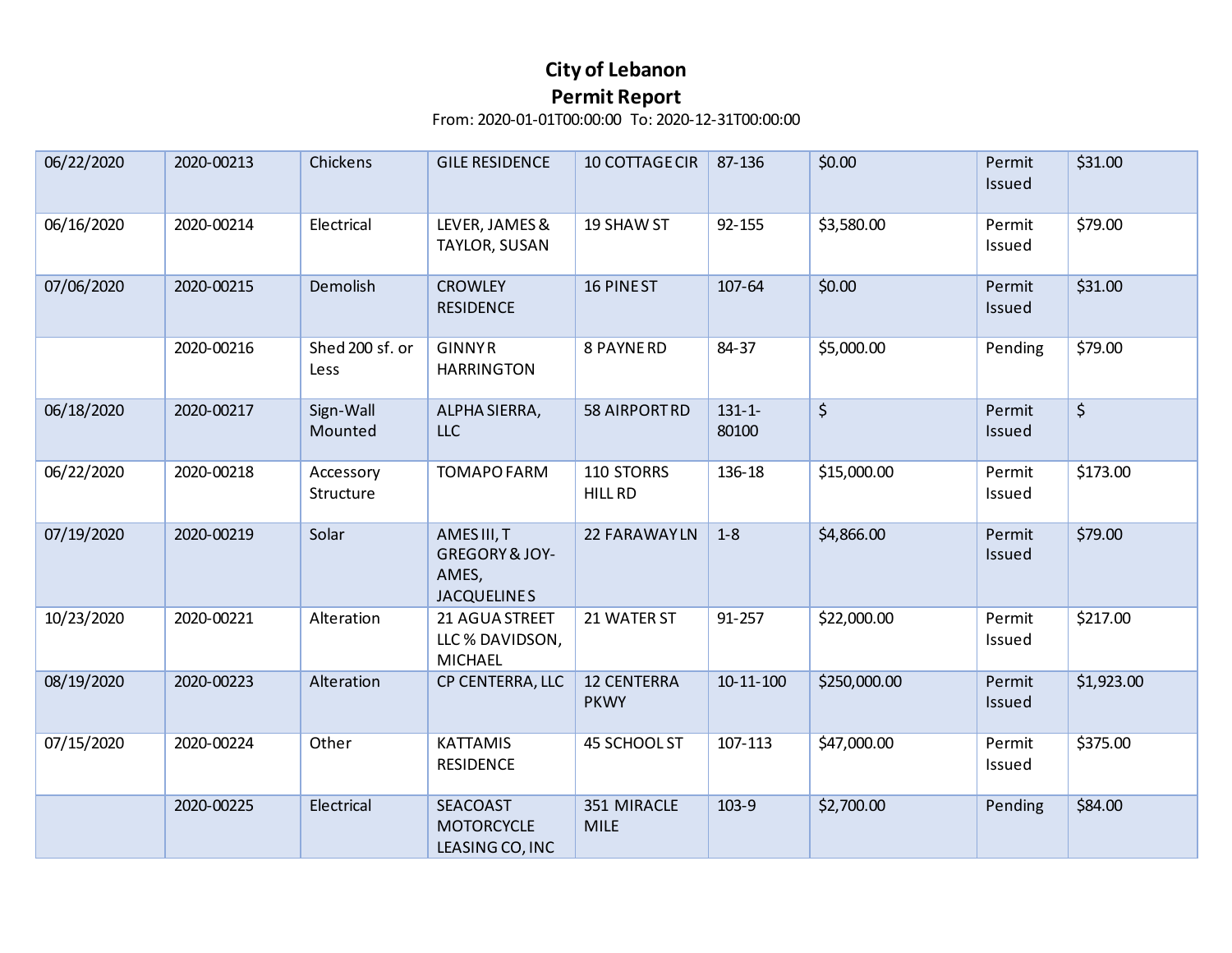| 06/26/2020 | 2020-00226 | Other                   | <b>SLAYTON</b><br><b>RESIDENCE</b>                   | <b>12 EASTMAN</b><br><b>HILL RD</b> | 112-13    | \$5,000.00   | Permit<br>Issued   | \$79.00     |
|------------|------------|-------------------------|------------------------------------------------------|-------------------------------------|-----------|--------------|--------------------|-------------|
| 07/08/2020 | 2020-00227 | Repair                  | Kane Homes LLC                                       | 10 CHILD ST                         | 91-79     | \$16,800.00  | Permit<br>Issued   | \$176.00    |
| 07/17/2020 | 2020-00228 | Electrical              | BENZEL, MELANIE<br>C &<br>MCDONOUGH,<br><b>PAULA</b> | 73 DAISY HILL<br><b>RD</b>          | 165-35    | \$5,000.00   | Permit<br>Issued   | \$79.00     |
| 09/04/2020 | 2020-00231 | Electrical              | SUDLOW, LYNN D<br>& JEROME,<br><b>EDWARD A</b>       | 33 FLOYD AVE                        | 73-77-701 | \$5,000.00   | Permit<br>Issued   | \$79.00     |
| 10/08/2020 | 2020-00233 | Alteration              | Visoins for<br><b>Creative Housing</b>               | 12 GREEN ST                         | 92-131    | \$900,000.00 | Permit<br>Issued   | \$11,793.00 |
| 07/23/2020 | 2020-00234 | Electrical              | RATTS, RYAN C &<br>COUGHLIN,<br><b>AMBERE</b>        | <b>41 UNION ST</b>                  | 107-127   | \$5,000.00   | Permit<br>Issued   | \$79.00     |
| 09/02/2020 | 2020-00235 | Repair                  | John Hueg                                            | 44 YOUNG ST                         | $91 - 20$ | \$15,968.11  | Permit<br>Issued   | \$179.00    |
| 10/22/2020 | 2020-00236 | Alteration              | LEDYARD<br><b>CHARTER SCHOOL</b><br>OF LEBANON       | 39 HANOVER ST                       | 91-239    | $\zeta$      | Permit<br>Issued   | \$4,522.00  |
| 08/12/2020 | 2020-00237 | Other                   | <b>LEBANON</b><br><b>HOUSING</b><br><b>AUTHORITY</b> | 97 Hanover<br>Street                | 77-129    | \$257,326.00 | Permit<br>Complete | \$2,007.00  |
| 07/06/2020 | 2020-00238 | <b>Home Business</b>    | CARDEW<br><b>RESIDENCE</b>                           | 14 WILLIAMS ST                      | 77-59     | \$0.00       | Permit<br>Issued   | \$31.00     |
| 07/10/2020 | 2020-00239 | Shed 200 sf. or<br>Less | <b>BURLEY</b><br><b>RESIDENCE</b>                    | 140 BANK ST<br><b>EXT</b>           | 93-118    | \$2,000.00   | Permit<br>Issued   | \$58.00     |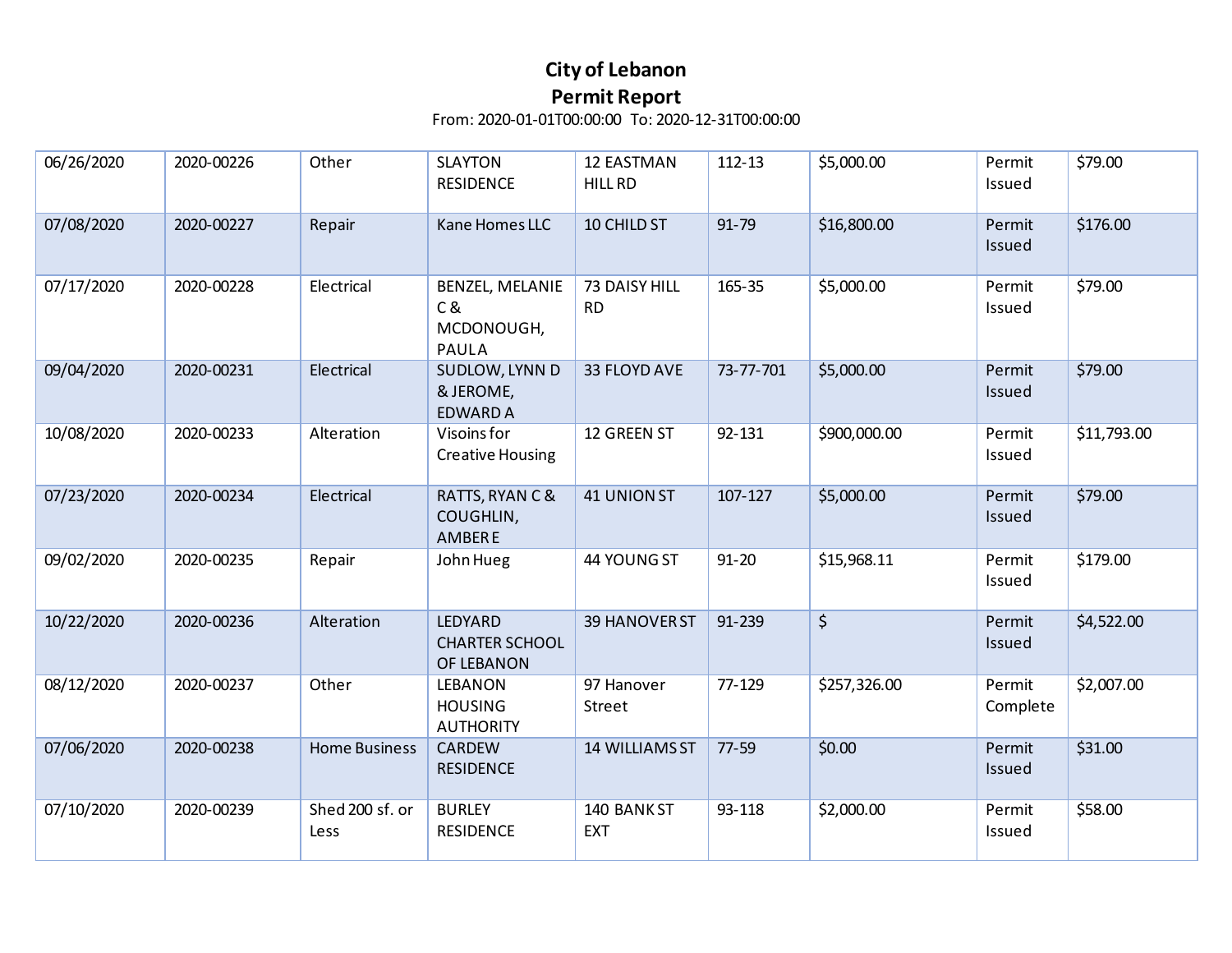| 08/13/2020 | 2020-00240 | Electrical             | PAIGE, TRAVISS&<br><b>KIMBERLY G</b>                                 | <b>44 FOREST AVE</b>                 | 92-102     | \$5,000.00   | Permit<br>Issued | \$79.00    |
|------------|------------|------------------------|----------------------------------------------------------------------|--------------------------------------|------------|--------------|------------------|------------|
| 08/05/2020 | 2020-00241 | Other                  | <b>KORPELA FAMILY</b><br><b>TRUST</b>                                | 258 PLAINFIELD<br><b>RD</b>          | 128-8      | \$200,000.00 | Permit<br>Issued | \$1,586.00 |
| 08/25/2020 | 2020-00243 | Change Of<br>Occupancy |                                                                      | 250 Plainfield<br>Rd                 | $114 - 1$  | \$1,000.00   | Permit<br>Issued | \$115.00   |
| 08/14/2020 | 2020-00244 | Sign-Wall<br>Mounted   | <b>Catch Ventures</b><br>LLC                                         | 57 HANOVER ST                        | 91-220     | \$800.00     | Permit<br>Issued | \$         |
| 08/18/2020 | 2020-00246 | Change Of<br>Occupancy | McDonald's USA                                                       | 249 PLAINFIELD<br><b>RD</b>          | 129-13     | \$5,000.00   | Permit<br>Issued | \$115.00   |
| 07/07/2020 | 2020-00247 | Alteration             | RICKRODE,<br><b>GEOFFREY A &amp;</b><br>RICKRODE,<br><b>KRISTINM</b> | <b>158 SLAYTON</b><br><b>HILL RD</b> | 134-2      | \$28,000.00  | Pending          | \$255.00   |
|            | 2020-00248 | Mechanical             | Zeilman Residence                                                    | 69 APPLE<br><b>BLOSSOM DR</b>        | 44-19-1300 | \$11,318.00  | Pending          | \$150.05   |
| 07/17/2020 | 2020-00249 | Other                  | <b>LURVEY</b><br><b>RESIDENCE</b>                                    | 33 DARTMOUTH<br><b>AVE</b>           | 49-12      | \$5,000.00   | Permit<br>Issued | \$79.00    |
|            | 2020-00250 | Plumbing               | Audette<br>Residence                                                 | <b>3 BROOKSIDE</b><br><b>DR</b>      | 106-23     | \$3,975.00   | Pending          | \$79.00    |
| 07/27/2020 | 2020-00251 | Other                  | <b>DAVIS RESIDENCE</b>                                               | 220 MASCOMA<br><b>ST</b>             | 89-8-5504  | \$5,842.00   | Permit<br>Issued | \$116.00   |
| 07/22/2020 | 2020-00252 | Solar                  | <b>GILMER</b><br><b>RESIDENCE</b>                                    | <b>41 FOLIAGE</b><br><b>VIEW RD</b>  | 161-34     | \$5,000.00   | Permit<br>Issued | \$79.00    |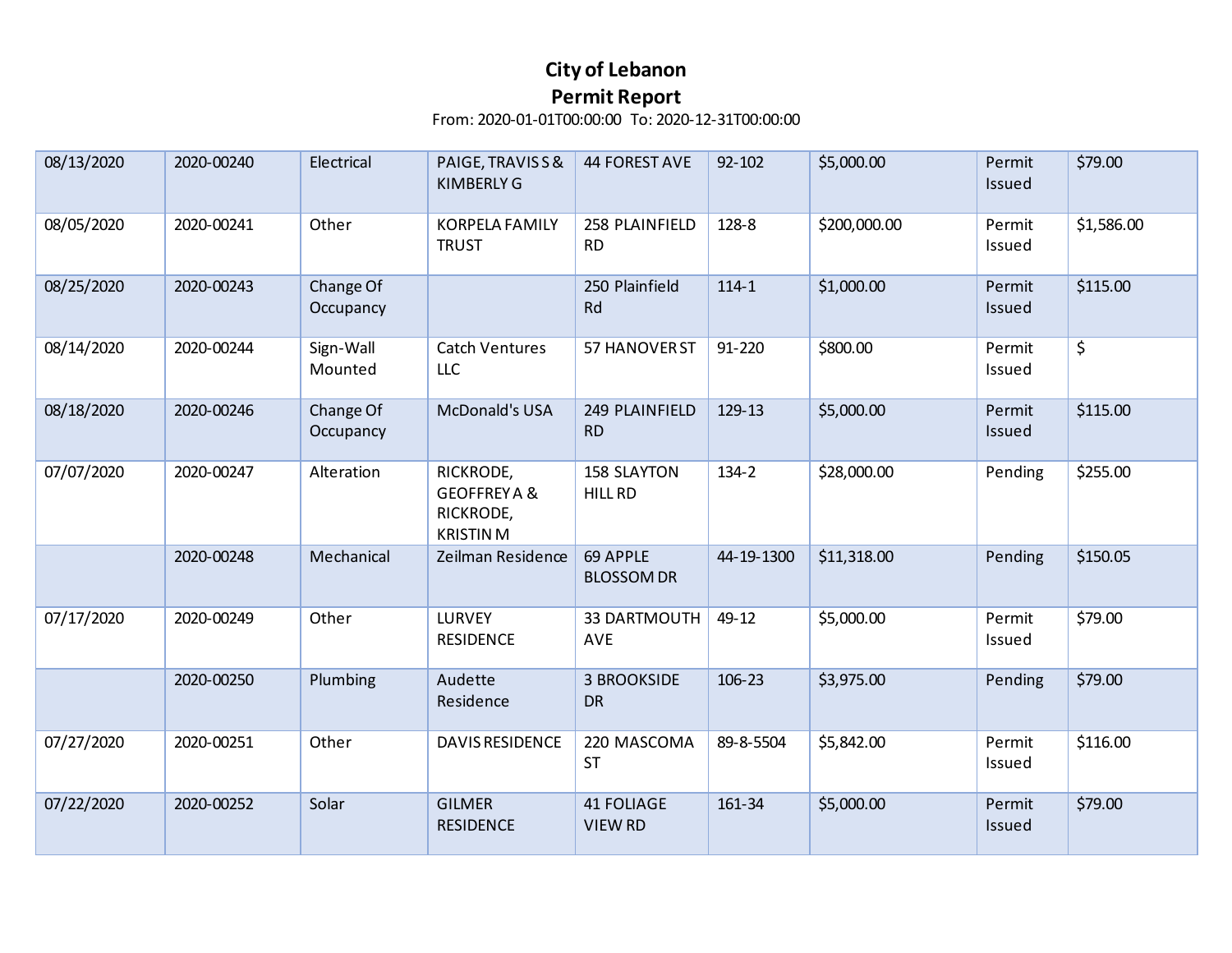| 07/27/2020 | 2020-00253 | Other                      | <b>BAUMGARTNEN</b><br><b>RESIDENCE</b>                                   | 4 LARO ST                         | 137-34    | \$1,247.00   | Permit<br>Issued | \$58.00    |
|------------|------------|----------------------------|--------------------------------------------------------------------------|-----------------------------------|-----------|--------------|------------------|------------|
| 07/20/2020 | 2020-00254 | Electrical                 | HARTMAN, TYLER<br>K & JESSICA J                                          | 55 EAGLE RIDGE<br>DR              | $52 - 27$ | \$5,000.00   | Permit<br>Issued | \$79.00    |
| 08/27/2020 | 2020-00256 | Accessory<br>Structure     | Rory Gawler                                                              | 103 PROSPECT<br><b>STREET EXT</b> | 108-15    | \$2,200.00   | Permit<br>Issued | \$         |
|            | 2020-00258 | <b>New</b><br>Construction | <b>OAKES RESIDENCE</b>                                                   | <b>0 FORTUNEST</b>                | 93-94-100 | \$160,000.00 | Pending          | \$1,087.00 |
|            | 2020-00259 | Alteration                 | Edmondson<br>Residence                                                   | 123 SEMINARY<br><b>HILL</b>       | 102-53    | \$50,000.00  | Pending          | \$394.00   |
|            | 2020-00260 | Repair                     | <b>BAGLEY JR,</b><br><b>GORDONE &amp;</b><br><b>BAGLEY, BLANCHE</b><br>M | <b>17 FAIRVIEW</b><br><b>AVE</b>  | 91-174    | \$5,000.00   | Pending          | \$79.00    |
| 07/22/2020 | 2020-00261 | Plumbing                   | <b>WATSON</b><br><b>RESIDENCE</b>                                        | 17 WILLIAMS ST                    | 77-64     | \$11,397.50  | Permit<br>Issued | \$151.00   |
|            | 2020-00262 | Mechanical                 | <b>GILBERT</b><br><b>APARTMENTS</b>                                      | 14 HIGH ST                        | 91-132    | \$3,300.00   | Pending          | \$115.00   |
| 08/05/2020 | 2020-00263 | Other                      | LYNAUGH<br><b>RESIDENCE</b>                                              | <b>14 WHEATLEY</b><br><b>ST</b>   | $77 - 12$ | \$800.00     | Pending          | \$37.00    |
|            | 2020-00264 | Solar                      | WELSCH, SARAH<br>LESLIE & WELSCH,<br><b>ROBERT LOUIS</b>                 | 240 HARDY HILL<br><b>RD</b>       | $30 - 11$ | $\zeta$      | Denied           | \$         |
| 07/30/2020 | 2020-00265 | Shed 200 sf. or<br>Less    | <b>VIENS, RODNEYS</b>                                                    | 8 DOVE LN                         | 4-18-200  | \$5,400.00   | Pending          | \$         |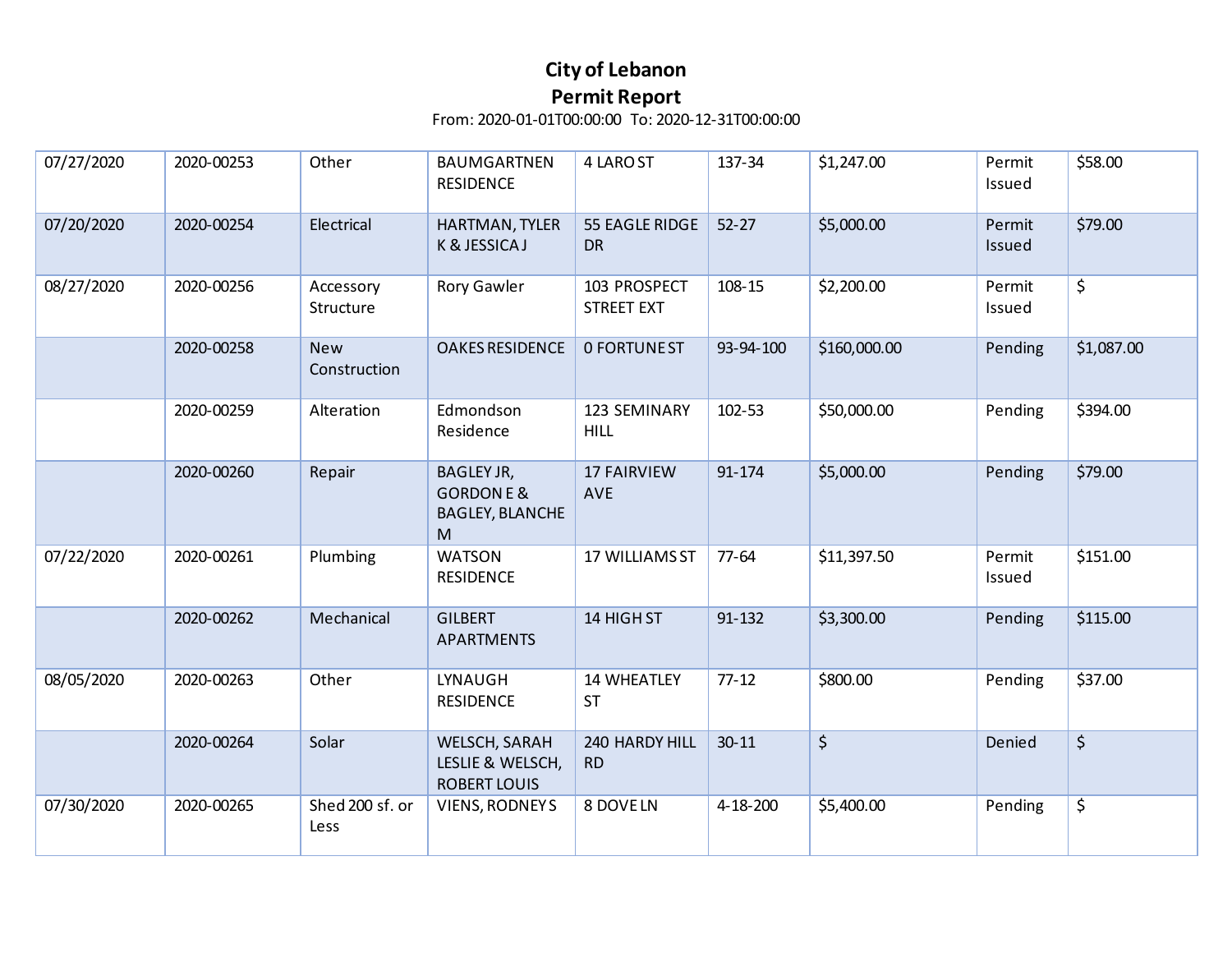| 08/21/2020 | 2020-00267 | Change Of<br>Occupancy  | Perry Seale                                             | 52 MAPLE ST                           | 73-64      | \$1,000.00  | Permit<br>Issued   | \$37.00                |
|------------|------------|-------------------------|---------------------------------------------------------|---------------------------------------|------------|-------------|--------------------|------------------------|
| 08/14/2020 | 2020-00268 | Electrical              | SYKES, GEORGE &<br><b>J BUCKLEY</b>                     | 3 AVON AVE                            | $90 - 16$  | \$4,866.00  | Permit<br>Issued   | \$79.00                |
| 07/16/2020 | 2020-00269 | Repair                  | STEBBINS SR,<br><b>THOMASP&amp;</b><br>STEBBINS, BONNIE | 72 BOMHOWER<br><b>STEXT</b>           | 90-42-7200 | \$5,800.00  | Permit<br>Issued   | \$115.00               |
| 08/13/2020 | 2020-00270 | Addition                | MLADEK, KLAUS<br>M & O'ROURKE,<br><b>KRISTINM</b>       | 23 PINEST                             | 107-78     | \$70,000.00 | Permit<br>Complete | \$532.35               |
| 08/14/2020 | 2020-00271 | Solar                   | <b>GREENE, WESTIN</b><br>& SHANA                        | 4 TIMOTHY AVE                         | $73 - 18$  | \$4,866.00  | Permit<br>Issued   | \$79.00                |
| 07/28/2020 | 2020-00273 | Deck                    | EID, MARK A &<br>ROBINSON,<br><b>JESSICAM</b>           | <b>32 FOUNTAIN</b><br><b>WAY</b>      | 44-19-4600 | \$2,000.00  | Permit<br>Issued   | $\overline{\varsigma}$ |
|            | 2020-00275 | Other                   | SOUTHWIND<br>MARKET GROUP,<br><b>LLC</b>                | 14<br><b>INTERCHANGE</b><br><b>DR</b> | 129-9      | $\zeta$     | Pending            | \$37.00                |
| 08/19/2020 | 2020-00276 | Sign-Free<br>Standing   | <b>KORPELA FAMILY</b><br><b>TRUST</b>                   | 258 PLAINFIELD<br><b>RD</b>           | 128-8      | \$27,000.00 | Permit<br>Issued   | \$314.00               |
| 07/27/2020 | 2020-00277 | Electrical              | <b>OLD FARM TRUST</b>                                   | 135 STORRS<br><b>HILL RD</b>          | 134-17-100 | \$4,000.00  | Permit<br>Issued   | \$79.00                |
| 07/30/2020 | 2020-00278 | Shed 200 sf. or<br>Less | GIBBONS, JOSHUA<br>& KATE                               | 57 CRAFTS AVE                         | 58-21-100  | \$500.00    | Permit<br>Issued   | \$31.00                |
|            | 2020-00279 | Plumbing                | <b>WOODROW</b><br><b>FITNESS</b>                        | 33 MORGAN DR                          | 10-11-700  | \$2,900.00  | Pending            | \$84.00                |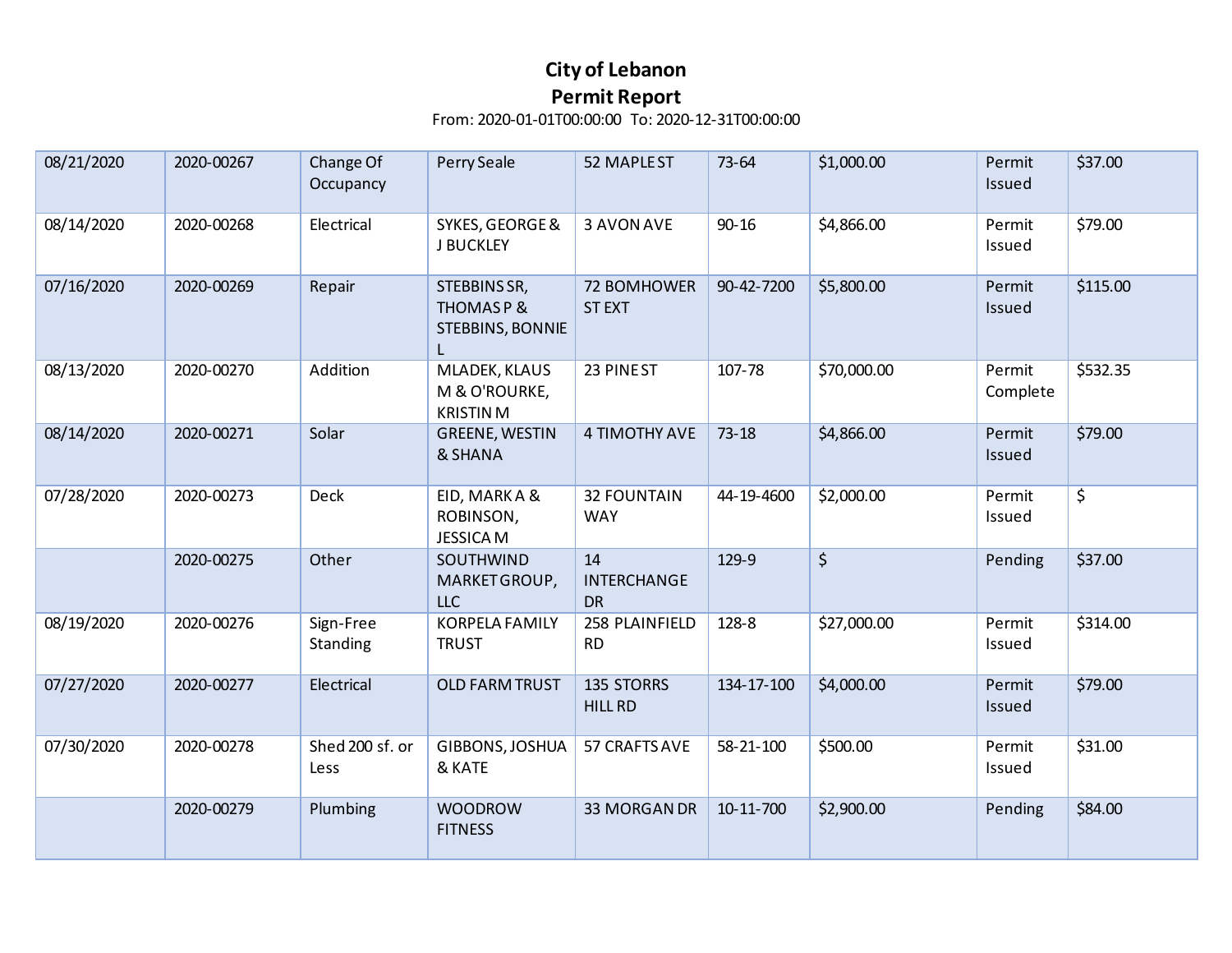| 09/14/2020 | 2020-00280 | Temporary<br>Structures/Use | <b>UPPER VALLEY</b><br><b>EDUCATIONAL</b><br>INST.                      | 194<br><b>DARTMOUTH</b><br><b>COLLEGE HWY</b> | 108-17     | \$0.00       | Permit<br>Issued | \$37.00    |
|------------|------------|-----------------------------|-------------------------------------------------------------------------|-----------------------------------------------|------------|--------------|------------------|------------|
|            | 2020-00281 | Other                       | <b>JANET WONG</b>                                                       | <b>43 MECHANIC</b><br><b>ST</b>               | 106-34     | \$1,000.00   | Pending          | \$63.00    |
| 10/21/2020 | 2020-00283 | Electrical                  | ALBANESE,<br>ZACHARY L &<br>ALBANESE,<br>CAROLINE                       | 2 APPLE<br><b>BLOSSOM DR</b>                  | 44-19-3600 | \$4,866.00   | Permit<br>Issued | \$79.00    |
| 09/08/2020 | 2020-00288 | Mechanical                  | <b>FORBUSH, KS</b><br><b>TRUSTEE</b><br>FORBUSH, K S REV<br><b>TRST</b> | <b>6 DOWNES AVE</b>                           | $77-37$    | \$10,133.00  | Permit<br>Issued | \$142.29   |
| 08/10/2020 | 2020-00289 | Repair                      | <b>EMPERSON PLACE</b><br>APTS.                                          | 19 SPENCER ST                                 | $78-2$     | \$249,349.00 | Permit<br>Issued | \$1,949.00 |
|            | 2020-00290 | Addition                    | <b>MARK ALLARD</b><br><b>DENISE POTTER</b>                              | 36 SPRING ST                                  | 107-46     | \$8,500.00   | Pending          | \$132.00   |
|            | 2020-00291 | Mechanical                  | LATONA, PATRICIA<br>A                                                   | 40 WOLF RD                                    | 50-14-5105 | \$9,161.05   | Pending          | \$136.00   |
| 08/07/2020 | 2020-00292 | Alteration                  | NEWSPAPERS OF<br>NH/VALLEY NEWS                                         | 24<br><b>INTERCHANGE</b><br><b>DR</b>         | 129-8      | \$2,000.00   | Permit<br>Issued | \$84.00    |
| 01/05/2021 | 2020-00293 | Addition                    | <b>GOYETTE'S</b><br>CAMPGROUND,<br><b>LLC</b>                           | 92 NH ROUTE<br>4A                             | $99-2$     | \$23,946.00  | Permit<br>Issued | \$291.00   |
| 10/07/2020 | 2020-00295 | Alteration                  | SOXJR, HC & CH<br>TTEES SOX JR, HC<br>& CH TRST                         | 31 FARAWAYLN                                  | $1-6$      | \$13,216.00  | Permit<br>Issued | \$162.50   |
| 10/07/2020 | 2020-00295 | Alteration                  | SOXJR, HC & CH<br>TTEES SOX JR, HC<br>& CHTRST                          | 31 FARAWAYLN                                  | $1-6$      | \$13,216.00  | Permit<br>Issued | \$230.50   |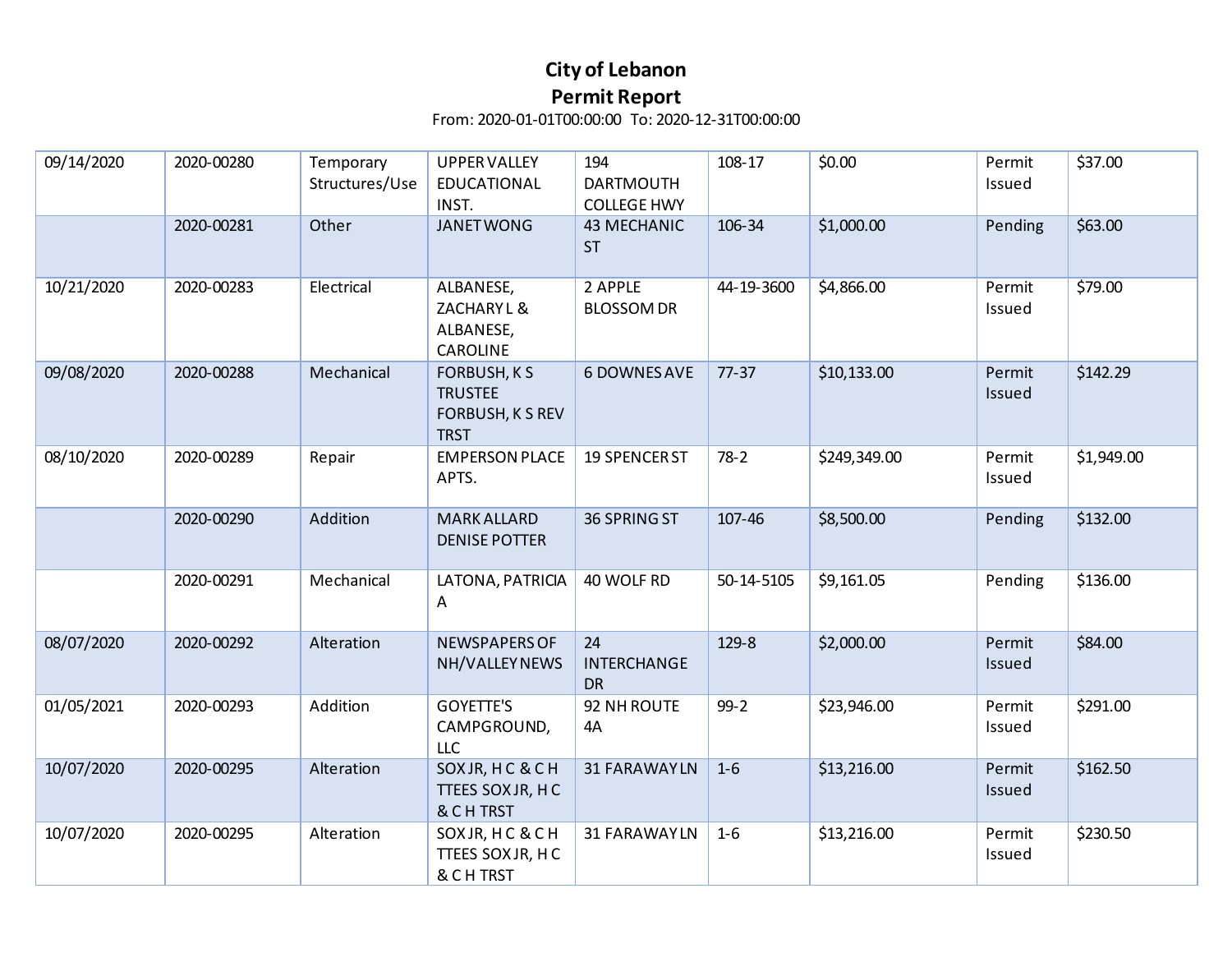| 09/22/2020 | 2020-00298 | Mechanical                 | ROGERS, SCOTT A<br>& LUCILLE V                                                            | 14 GUYER ST                                | 91-126     | \$6,758.00       | Permit<br>Issued | \$           |
|------------|------------|----------------------------|-------------------------------------------------------------------------------------------|--------------------------------------------|------------|------------------|------------------|--------------|
| 12/21/2020 | 2020-00299 | New<br>Construction        | <b>DARTMOUTH</b><br><b>HITCHCOCK</b><br><b>MEDICAL CENTER</b>                             | 1 MEDICAL<br><b>CENTER DR</b>              | $10-8$     | \$105,482,796.00 | Permit<br>Issued | \$775,414.00 |
| 09/29/2020 | 2020-00300 | Other                      | WOOD, KARLEEN<br>D                                                                        | 282 OLD PINE<br>TREE CEMETERY<br><b>RD</b> | $74 - 10$  | \$4,923.00       | Permit<br>Issued | \$79.00      |
| 12/10/2020 | 2020-00301 | <b>New</b><br>Construction | <b>DARTMOUTH</b><br><b>COLLEGE</b><br>TRUSTEES D C<br><b>REAL ESTATE</b><br><b>OFFICE</b> | 401 MOUNT<br><b>SUPPORTRD</b>              | $24-2$     | \$63,000,000.00  | Permit<br>Issued | \$463,165.50 |
| 12/10/2020 | 2020-00301 | <b>New</b><br>Construction | <b>DARTMOUTH</b><br><b>COLLEGE</b><br>TRUSTEES D C<br><b>REAL ESTATE</b><br><b>OFFICE</b> | 401 MOUNT<br><b>SUPPORTRD</b>              | $24-2$     | \$63,000,000.00  | Permit<br>Issued | \$463,165.50 |
| 08/18/2020 | 2020-00302 | Chickens                   | Meagan Henry                                                                              | 32 MONICA RD                               | $97 - 7$   | \$500.00         | Permit<br>Issued | \$31.00      |
| 09/08/2020 | 2020-00303 | Solar                      | Severs Residence                                                                          | 79 DAISY HILL<br><b>RD</b>                 | 165-31-400 | \$16,400.00      | Permit<br>Issued | \$182.07     |
| 09/01/2020 | 2020-00304 | Repair                     | Paul Coats                                                                                | 80 CHURCH ST                               | 106-112    | \$1,000.00       | Permit<br>Issued | \$31.00      |
| 09/17/2020 | 2020-00305 | Alteration                 | <b>ALICE PECK DAY</b><br>MEM. HOSPITAL                                                    | <b>5 ALICE PECK</b><br>DAY DR              | 90-59      | \$388,000.00     | Permit<br>Issued | \$2,969.00   |
|            | 2020-00306 | Accessory<br>Structure     | VECHERIN,<br>SERGEY N &<br>VECHERIN,<br><b>MARGARITA O</b>                                | 2 BARNES AVE                               | 79-20      | \$490.00         | Pending          | \$31.00      |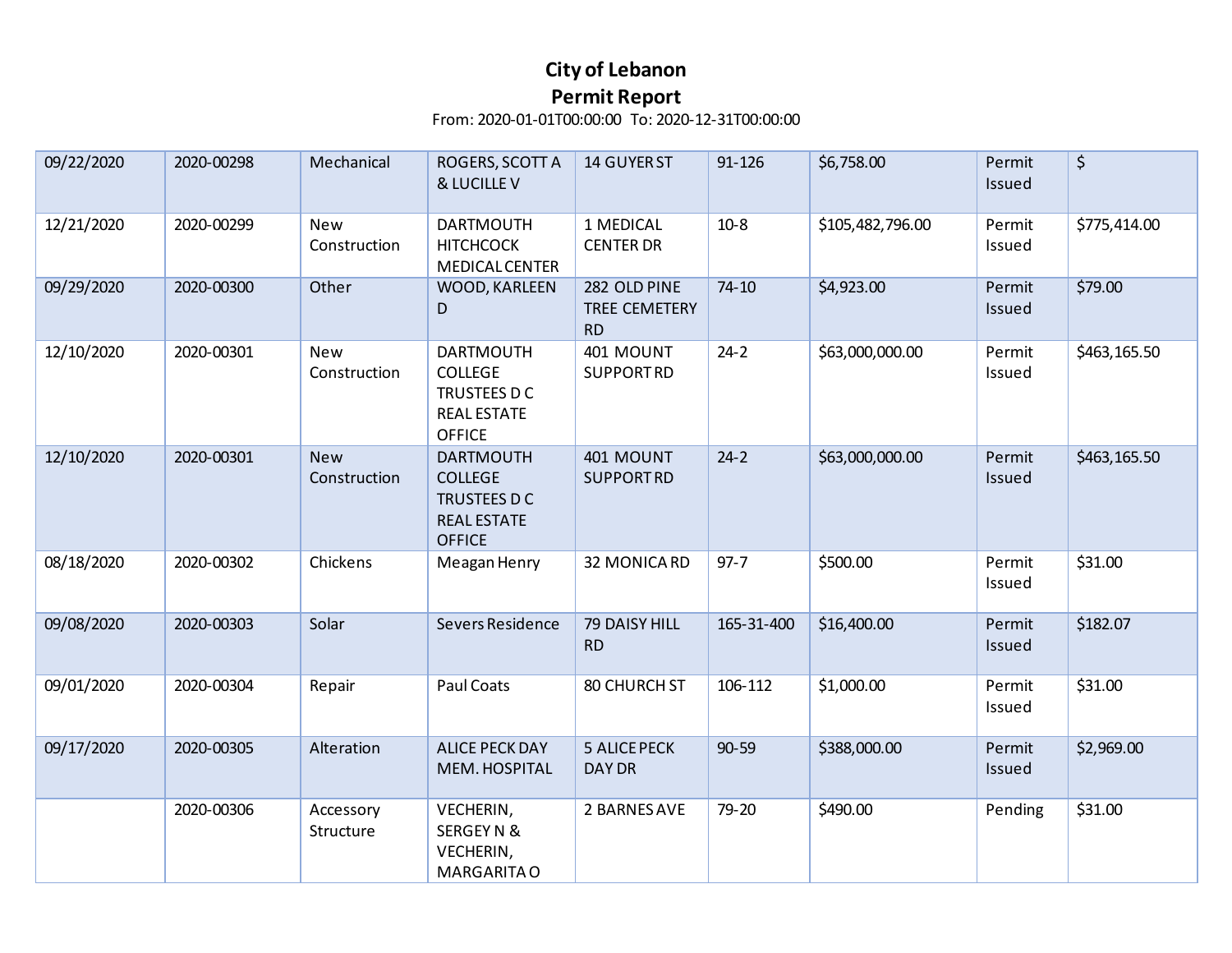| 08/20/2020 | 2020-00307 | Accessory<br>Structure      | JUDIELJ. &<br>MELANIE C.<br><b>ELVIRA</b> | 410<br><b>DARTMOUTH</b><br><b>COLLEGE HWY</b> | 112-17-300 | $\varsigma$  | Permit<br>Issued | \$31.00    |
|------------|------------|-----------------------------|-------------------------------------------|-----------------------------------------------|------------|--------------|------------------|------------|
| 08/20/2020 | 2020-00308 | Mechanical                  | <b>S&amp;W</b><br><b>INVESTMENTCO</b>     | 10 WATER ST                                   | 91-259     | \$115,000.00 | Permit<br>Issued | \$961.00   |
| 09/02/2020 | 2020-00310 | Repair                      | <b>WAKEMAN</b><br>Residence               | 251 HARDY HILL<br><b>RD</b>                   | $30-7$     | \$100,000.00 | Permit<br>Issued | \$709.00   |
| 09/22/2020 | 2020-00311 | Electrical                  | <b>WITNER</b><br><b>RESIDENCE</b>         | 124 PROSPECT<br><b>STREET EXT</b>             | 109-9      | \$2,000.00   | Permit<br>Issued | \$2,000.00 |
|            | 2020-00312 | Mechanical                  | <b>KATHERINE BELLE</b>                    | <b>28 FOUNTAIN</b><br><b>WAY</b>              | 44-19-4700 | \$1,357.00   | Pending          | \$58.00    |
| 09/02/2020 | 2020-00313 | Other                       | <b>HOME DEPOT</b>                         | 104 SCHOOLST                                  | $107 - 7$  | \$10,056.00  | Permit<br>Issued | \$135.34   |
| 09/04/2020 | 2020-00314 | Accessory<br>Structure      | <b>CITY OF LEBANON</b>                    | 0 GLEN RD                                     | 116-6      | \$15,000.00  | Permit<br>Issued | $\zeta$    |
| 08/21/2020 | 2020-00315 | Alteration                  | <b>ADAMR &amp; FAITH</b><br>E FREEMAN     | <b>6 DULAC ST</b>                             | 105-36     | \$2,500.00   | Permit<br>Issued | \$58.00    |
| 09/16/2020 | 2020-00316 | Other                       | NOVO NORDISK<br>US BIO PROD INC           | 5 TECHNOLOGY<br><b>DR</b>                     | $130-1$    | \$628,350.00 | Permit<br>Issued | \$4,037.00 |
| 09/24/2020 | 2020-00317 | Shed 200 sf. or<br>Less     | jesus Zamora                              | 22 CARLTON DR                                 | 102-45     | \$0.00       | Permit<br>Issued | \$31.00    |
| 09/22/2020 | 2020-00318 | Alteration                  | <b>CATHERYN</b><br><b>HEMBREE</b>         | <b>46 CHURCH ST</b>                           | 106-106    | \$5,000.00   | Permit<br>Issued | \$79.00    |
|            | 2020-00319 | Temporary<br>Structures/Use | RASEELA ALTAF                             | 59 HANOVER ST                                 | 91-219     | \$0.00       | Pending          | \$31.00    |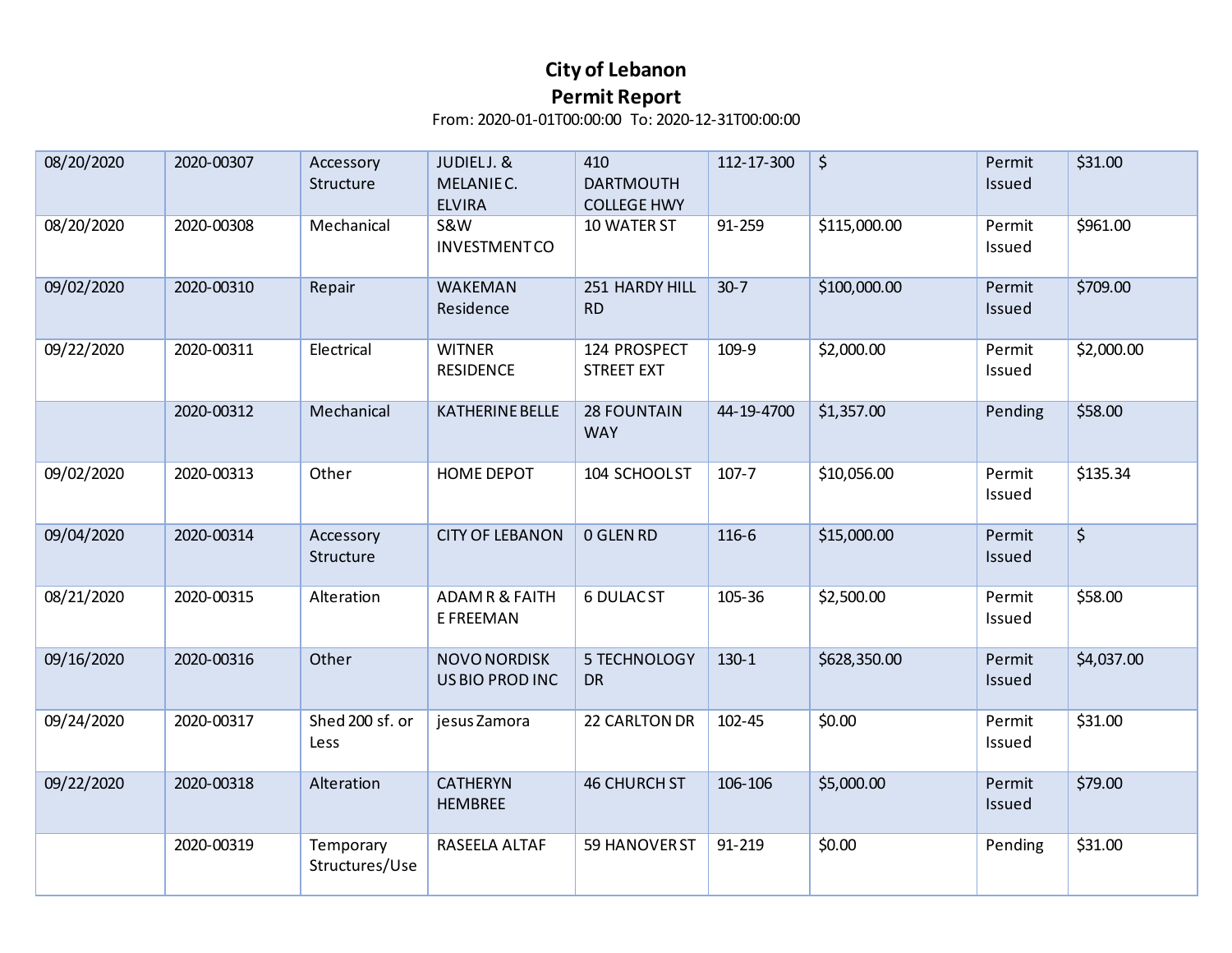| 10/09/2020 | 2020-00320 | Other                   | NEWSPAPERS OF<br>NH/VALLEY NEWS                             | 24<br><b>INTERCHANGE</b><br><b>DR</b> | 129-8           | \$10,000.00 | Permit<br>Issued | \$189.00 |
|------------|------------|-------------------------|-------------------------------------------------------------|---------------------------------------|-----------------|-------------|------------------|----------|
| 09/14/2020 | 2020-00322 | Other                   | <b>EXECUSUITE LLC %</b><br>DAVIDSON,<br><b>MICHAEL</b>      | 75 BANK ST                            | 92-78           | \$40,000.00 | Permit<br>Issued | \$410.00 |
| 10/05/2020 | 2020-00323 | Alteration              | <b>KORPELA FAMILY</b><br><b>TRUST</b>                       | 274 PLAINFIELD<br><b>RD</b>           | 128-6-<br>70300 | \$7,300.00  | Permit<br>Issued | \$169.00 |
| 09/22/2020 | 2020-00325 | <b>Zoning Only</b>      | Black Dog Bees &<br>Maple Trees, LLC                        | 4 WOODLAND<br><b>DR</b>               | 136-27          | \$0.00      | Permit<br>Issued | \$31.00  |
| 08/27/2020 | 2020-00326 | Repair                  | <b>NGUYEN</b><br><b>RESIDENCE</b>                           | 2 DULAC ST                            | 105-34          | \$16,200.00 | Permit<br>Issued | \$181.00 |
| 09/22/2020 | 2020-00327 | Other                   | SANTIMORE,<br>DWIGHT D &<br>SANTIMORE,<br><b>STEPHANIEM</b> | 46 S MAIN ST                          | 86-11           | \$3,195.00  | Permit<br>Issued | \$       |
| 10/22/2020 | 2020-00328 | Other                   | HART, JOHN J &<br><b>KARYLE</b>                             | <b>74 MOUNTAIN</b><br><b>VIEW DR</b>  | 108-14-44       | \$9,066.00  | Permit<br>Issued | \$136.00 |
| 10/22/2020 | 2020-00328 | Other                   | HART, JOHN J &<br><b>KARYLE</b>                             | <b>74 MOUNTAIN</b><br><b>VIEW DR</b>  | 108-14-44       | \$9,066.00  | Permit<br>Issued | \$136.00 |
| 10/09/2020 | 2020-00329 | Alteration              | REYNOLDS/KERM<br>OND RESIDENCE                              | 35 PROSPECT ST                        | 107-152         | \$45,000.00 | Permit<br>Issued | \$362.00 |
| 09/11/2020 | 2020-00330 | Shed 200 sf. or<br>Less | <b>MOONEY</b><br><b>RESIDENCE</b>                           | <b>6 BOMHOWER</b><br><b>ST</b>        | 90-44-100       | \$0.00      | Permit<br>Issued | \$31.00  |
| 09/09/2020 | 2020-00331 | Addition                | <b>TROTTIER FAMILY</b>                                      | 110 TRUES<br><b>BROOK RD</b>          | 186-21          | \$75,000.00 | Permit<br>Issued | \$551.00 |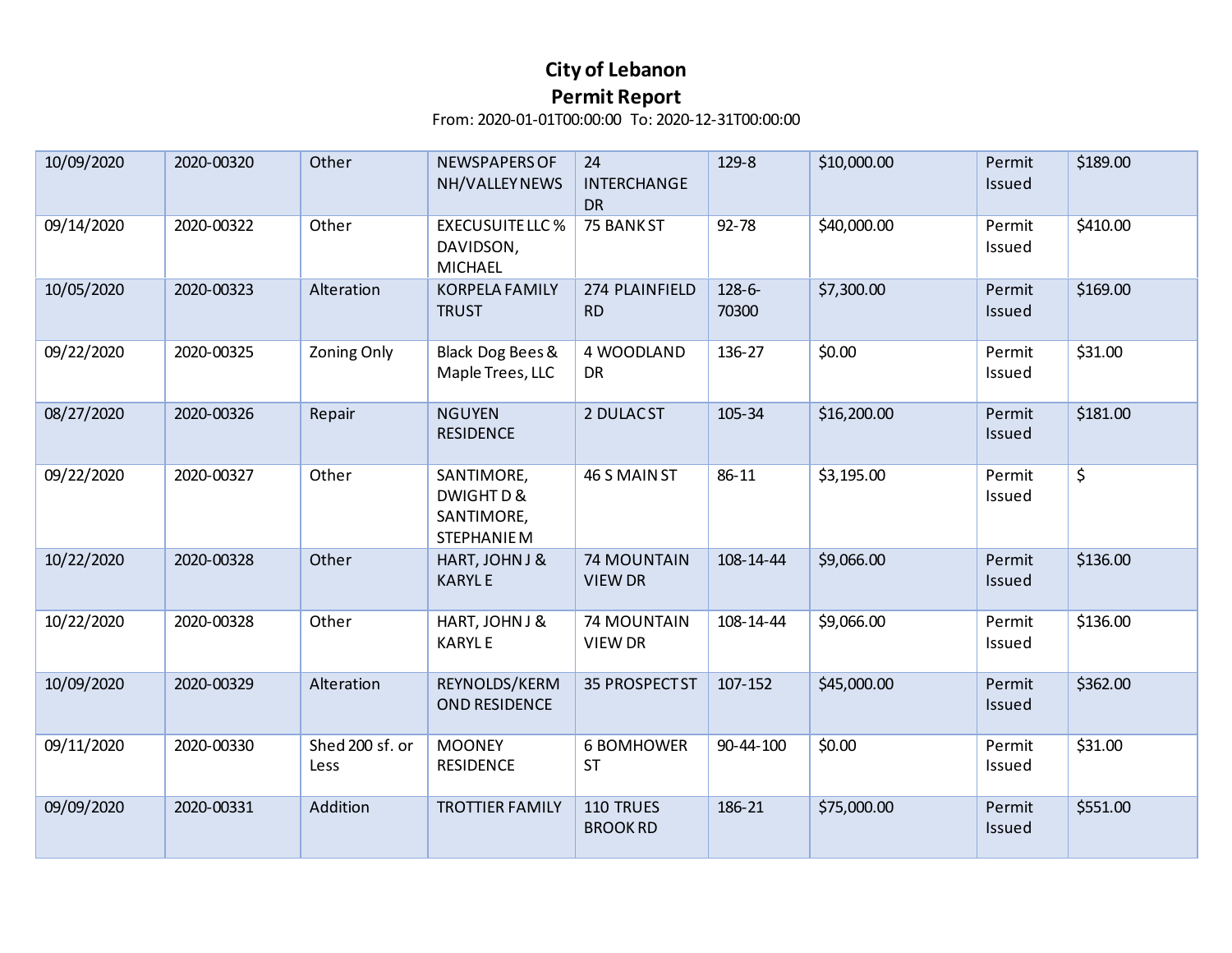| 09/22/2020 | 2020-00332 | Electrical              | <b>GILE PARTNERS,</b><br><b>LLC</b>                  | 1 FOLLENSBEE<br><b>AVE</b>           | 107-184        | \$20,000.00 | Permit<br>Issued   | \$263.00 |
|------------|------------|-------------------------|------------------------------------------------------|--------------------------------------|----------------|-------------|--------------------|----------|
| 10/13/2020 | 2020-00333 | Repair                  | SKIPPER, LIHLANI<br>E & NELSON,<br><b>GARRETT G</b>  | 112 BANK ST                          | $93 - 8$       | \$2,332.00  | Permit<br>Issued   | \$93.00  |
| 10/07/2020 | 2020-00334 | Solar                   | T.T. & L.M.<br><b>NGUYEN</b>                         | 83 DAISY HILL<br><b>RD</b>           | 165-31-450     | \$19,633.00 | Permit<br>Issued   | \$202.00 |
| 10/07/2020 | 2020-00334 | Solar                   | T.T. & L.M.<br><b>NGUYEN</b>                         | 83 DAISY HILL<br><b>RD</b>           | 165-31-450     | \$19,633.00 | Permit<br>Issued   | \$202.00 |
| 09/01/2020 | 2020-00335 | Shed 200 sf. or<br>Less | <b>TOWN OF</b><br><b>HANOVER</b>                     | 394 N MAIN ST                        | $5 - 2$        | \$550.00    | Permit<br>Issued   | \$37.00  |
| 09/17/2020 | 2020-00337 | <b>Deck</b>             | <b>REED RESIDENCE</b>                                | <b>188 POVERTYLN</b>                 | 161-12         | \$25,000.00 | Permit<br>Issued   | \$236.00 |
| 09/02/2020 | 2020-00338 | Other                   | <b>CONKLIN</b><br><b>RESIDENCE</b>                   | 9 TIMOTHY AVE                        | $73 - 13$      | \$14,500.00 | Permit<br>Issued   | \$170.00 |
| 10/13/2020 | 2020-00339 | Other                   | CINQUEMANI,<br>AARONJ&<br>CINQUEMANI,<br>ALEXANDRA M | <b>40 STEVENS RD</b>                 | $52 - 5 - 100$ | \$1,576.00  | Permit<br>Issued   | \$58.00  |
| 09/18/2020 | 2020-00340 | Alteration              | <b>BOBBY OAKES</b>                                   | 400 MIRACLE<br><b>MILE</b>           | $103 - 4$      | \$10,000.00 | Permit<br>Complete | \$189.00 |
| 10/09/2020 | 2020-00341 | Sign-Wall<br>Mounted    | Trumbull-Nelson                                      | 10<br><b>TECHNOLOGY</b><br><b>DR</b> | 145-4          | \$1,100.00  | Permit<br>Issued   | \$84.00  |
| 10/05/2020 | 2020-00342 | Solar                   | <b>DEVIN R WILKIE</b>                                | 40 MASCOMA<br><b>ST</b>              | 91-282         | \$11,500.00 | Permit<br>Issued   | \$133.88 |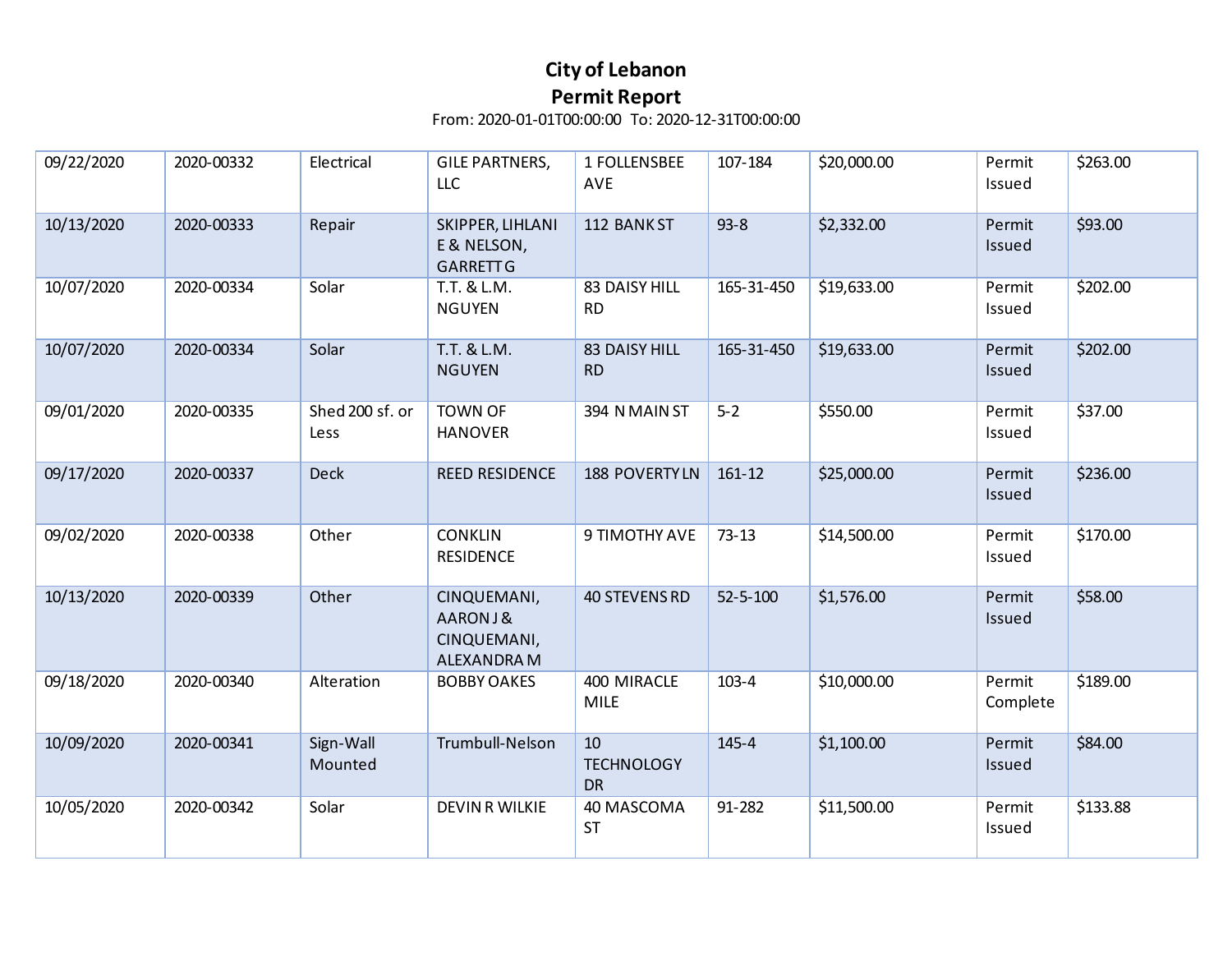|            | 2020-00343 | Mechanical                  | PETER JOHNSON<br><b>BUILDING AND</b><br><b>SUPPLY</b>                         | 254 PLAINFIELD<br><b>RD</b>           | $129 - 1 -$<br>70100 | \$12,000.00 | Pending          | \$204.00 |
|------------|------------|-----------------------------|-------------------------------------------------------------------------------|---------------------------------------|----------------------|-------------|------------------|----------|
| 09/25/2020 | 2020-00344 | Shed 200 sf. or<br>Less     | <b>WLAKER</b><br><b>RESIDENCE</b>                                             | <b>65 PROSPECT ST</b>                 | 108-12               | \$0.00      | Permit<br>Issued | \$31.00  |
| 10/07/2020 | 2020-00345 | Alteration                  | <b>JOHN KELLY &amp;</b><br>RAQUEL CHASE-<br><b>KELLY</b>                      | <b>30 BLUEBERRY</b><br><b>HILL DR</b> | $30 - 48$            | \$28,872.00 | Permit<br>Issued | \$260.00 |
|            | 2020-00347 | Temporary<br>Structures/Use | LEBANON SCHOOL<br><b>DISTRICT</b>                                             | 3 MOULTON<br><b>AVE</b>               | 109-30               | \$0.00      | Pending          | \$       |
|            | 2020-00348 | Temporary<br>Structures/Use | <b>SAU#88</b>                                                                 | <b>5 WHITE AVE</b>                    | 73-93                | \$0.00      | Pending          | \$       |
| 09/10/2020 | 2020-00349 | Repair                      | KORPELA, SIMO &<br><b>LENA TTEES</b><br><b>KORPELA FAMILY</b><br><b>TRUST</b> | 491 MERIDEN<br><b>RD</b>              | $215 - 5$            | \$17,000.00 | Permit<br>Issued | \$186.00 |
|            | 2020-00350 | Temporary<br>Structures/Use | <b>SAU#88</b>                                                                 | 195 Hanover<br><b>Street Ext</b>      | 64-33                | \$0.00      | Pending          | \$       |
|            | 2020-00351 | Temporary<br>Structures/Use | <b>SAU#88</b>                                                                 | 195 Hanover<br><b>Street Ext</b>      | 64-33                | \$0.00      | Pending          | \$       |
| 09/22/2020 | 2020-00352 | Other                       | <b>LAUREN</b><br><b>SILVERSON</b>                                             | 10 WEST ST                            | 91-139-101           | \$5,326.00  | Permit<br>Issued | \$112.00 |
| 10/15/2020 | 2020-00353 | Other                       | <b>NERENZ</b><br><b>RESIDENCE</b>                                             | 39 WILDWOOD<br><b>DR</b>              | $3 - 11$             | \$18,000.00 | Permit<br>Issued | \$192.00 |
| 09/18/2020 | 2020-00354 | Other                       | <b>STONE CLIFF</b><br>ANIMALCLINIC<br><b>LLC</b>                              | 63 EVANS DR                           | 78-40-100            | \$3,500.00  | Permit<br>Issued | \$115.00 |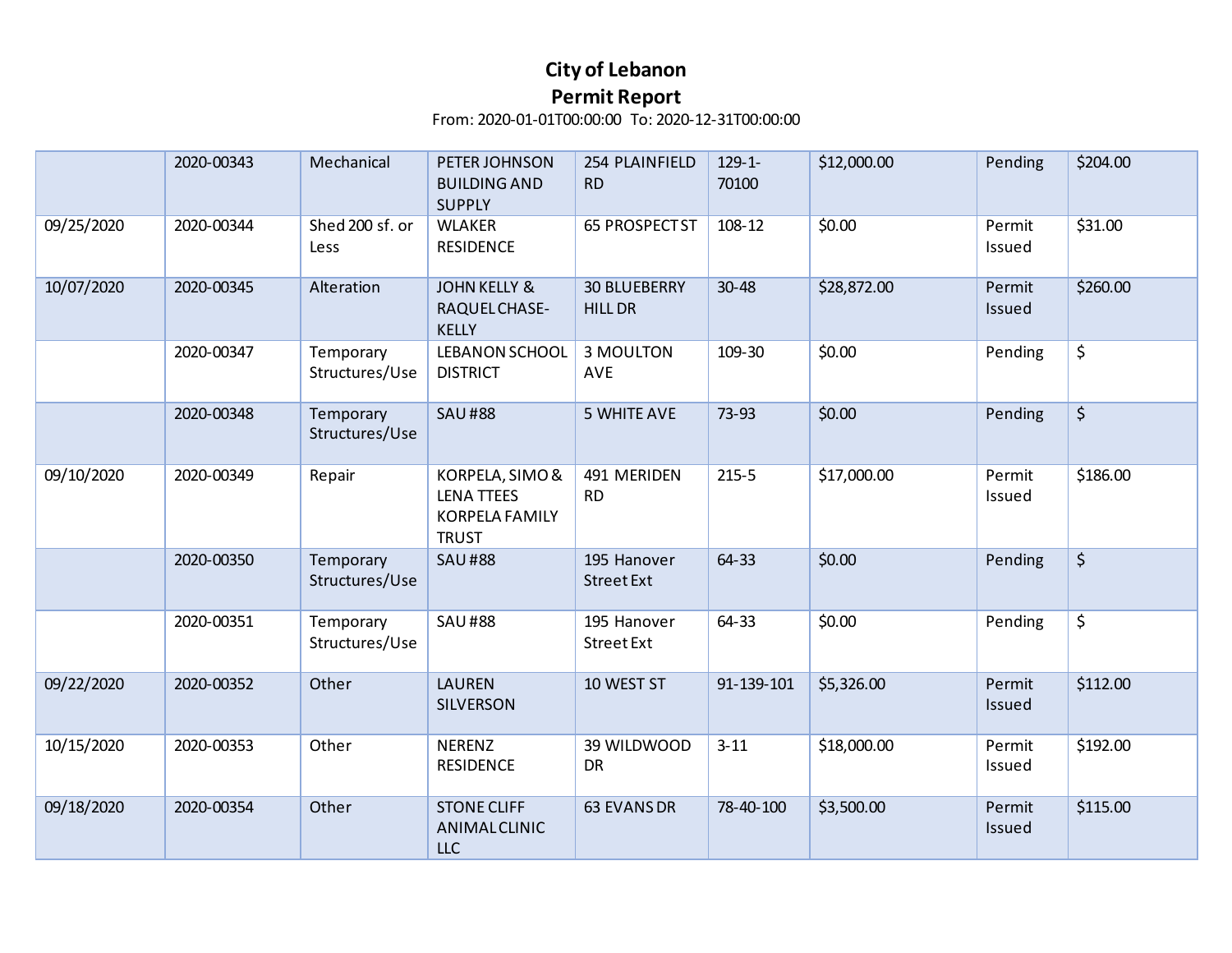| 01/07/2021 | 2020-00356 | Mechanical                 | <b>BALAGUR</b>                                           | 20 W PARK ST                       | 91-232    | \$36,551.00  | Permit<br>Issued   | \$384.00   |
|------------|------------|----------------------------|----------------------------------------------------------|------------------------------------|-----------|--------------|--------------------|------------|
| 01/07/2021 | 2020-00357 | Alteration                 | Seale Residence                                          | 56 MASCOMA<br><b>ST</b>            | 91-286    | \$3,000.00   | Permit<br>Issued   | \$58.00    |
|            | 2020-00358 | Sign-Free<br>Standing      | McDonald's USA                                           | 249 PLAINFIELD<br><b>RD</b>        | 129-13    | \$500.00     | Pending            | \$37.00    |
| 10/06/2020 | 2020-00359 | <b>New</b><br>Construction | <b>ROCK RIDGE</b><br>LEBANON, LLC                        | 36 DOGWOOD<br><b>CIR</b>           | 74-3-163  | \$286,350.00 | Permit<br>Issued   | \$0.00     |
| 10/09/2020 | 2020-00360 | Repair                     | John Pomeroy                                             | 25 MESSENGER<br><b>ST</b>          | 107-192   | \$18,300.00  | Permit<br>Issued   | \$194.00   |
|            | 2020-00362 | Sign-Wall<br>Mounted       | <b>EM AND EE</b><br><b>BOISVERTCO</b><br><b>TRUSTEES</b> | 237 HANOVER<br><b>STEXT</b>        | $64 - 2$  | \$0.00       | Pending            | \$37.00    |
| 12/16/2020 | 2020-00363 | <b>New</b><br>Construction | <b>RHOADS</b><br><b>RESIDENCE</b>                        | 61 GREAT<br><b>BROOK RD</b>        | 192-10    | \$650,000.00 | Permit<br>Issued   | \$4,174.00 |
| 10/14/2020 | 2020-00364 | Shed 200 sf. or<br>Less    | <b>MEAGAN STABLER</b><br><b>RESIDENCE</b>                | 48 WESTVIEW<br>LN                  | $30 - 23$ | \$0.00       | Permit<br>Issued   | \$31.00    |
| 10/09/2020 | 2020-00365 | Other                      | <b>Higgins Residence</b>                                 | 3 GREEN ST<br><b>WEST</b>          | $73 - 22$ | \$1,562.00   | Permit<br>Issued   | \$58.00    |
| 10/16/2020 | 2020-00366 | Solar                      | WOLFE, SEAN &<br><b>CHRISTINE M</b>                      | <b>43 STORRS HILL</b><br><b>RD</b> | 136-14    | \$40,600.00  | Permit<br>Issued   | \$459.00   |
|            | 2020-00367 | Deck                       | <b>HARVEY</b><br><b>RESIDENCE</b>                        | 297 MERIDEN<br><b>RD</b>           | 138-22    | \$5,000.00   | Pending            | \$79.00    |
| 12/01/2020 | 2020-00368 | Mechanical                 | POMMEJAUNE<br>LLC                                        | 71 MAIN ST                         | $72 - 17$ | \$8,825.36   | Permit<br>Complete | \$180.00   |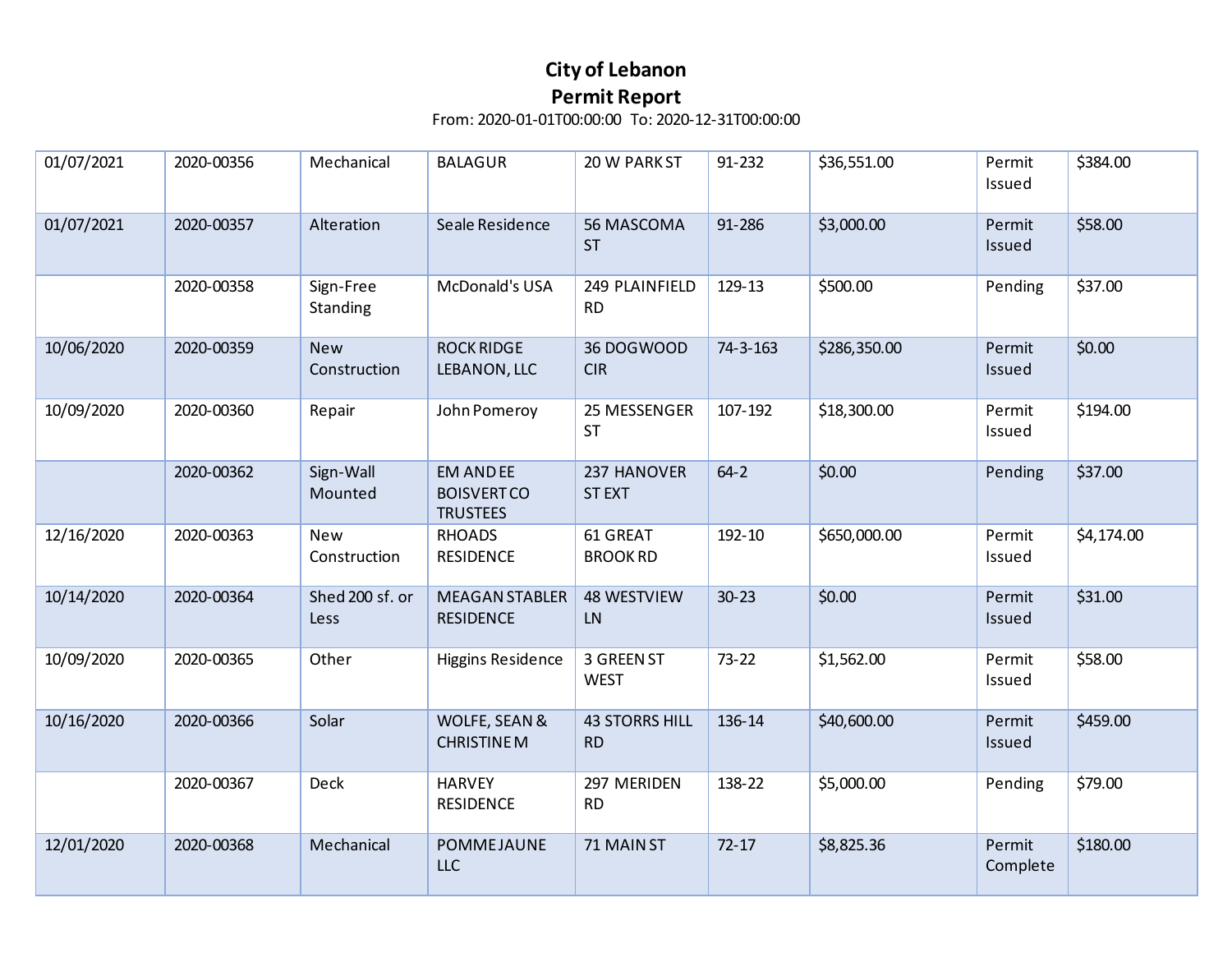| 12/24/2020 | 2020-00373 | Mechanical             | <b>VLAHAKIS, CG</b><br><b>TRUSTEE</b><br>VLAHAKIS, CG LIV<br><b>TRST</b> | 10 SUMMER ST                        | 77-172    | \$7,812.00     | Permit<br>Issued | \$128.00    |
|------------|------------|------------------------|--------------------------------------------------------------------------|-------------------------------------|-----------|----------------|------------------|-------------|
| 10/28/2020 | 2020-00375 | Alteration             | <b>TIMKEN</b><br><b>AEROSPACE</b>                                        | 336 MECHANIC<br><b>ST</b>           | $104 - 2$ | \$290,000.00   | Permit<br>Issued | \$2,247.00  |
| 11/04/2020 | 2020-00378 | Alteration             | Ira & Candice<br>Jenkins                                                 | 8 PEARLST                           | $59 - 7$  | \$8,500.00     | Permit<br>Issued | \$132.00    |
| 10/07/2020 | 2020-00379 | Accessory<br>Structure | <b>BUCK RESIDENCE</b>                                                    | 86 DAISY HILL<br><b>RD</b>          | 165-18    | \$2,000.00     | Permit<br>Issued | \$58.00     |
|            | 2020-00380 | Repair                 | <b>MOODIE</b><br><b>RESIDENCE</b>                                        | <b>65 NH ROUTE</b><br>4A            | 84-44     | \$8,000.00     | Pending          | \$129.00    |
| 10/09/2020 | 2020-00381 | Other                  | COX and Hingston                                                         | 39 SCHOOL ST                        | 107-112   | \$10,000.00    | Permit<br>Issued | \$142.00    |
| 12/01/2020 | 2020-00382 | Alteration             | <b>THOMSON</b><br><b>RESIDENCE</b>                                       | 23 EASTMAN<br><b>HILL RD</b>        | $112 - 7$ | \$8,700.00     | Permit<br>Issued | \$133.56    |
| 10/08/2020 | 2020-00386 | Electrical             | <b>GILMER</b><br><b>RESIDENCE</b>                                        | <b>41 FOLIAGE</b><br><b>VIEW RD</b> | 161-34    | \$3,500.00     | Permit<br>Issued | \$79.00     |
| 12/28/2020 | 2020-00388 | Alteration             | <b>DARTMOUTH</b><br>HITCHCOCK MED<br><b>CTR</b>                          | 1 MEDICAL<br><b>CENTER DR</b>       | $10-8$    | \$2,590,000.00 | Permit<br>Issued | \$19,152.00 |
| 10/07/2020 | 2020-00389 | Other                  | ZUTTERMEISTER,<br><b>THOMASR&amp;</b><br>ZUTTERMEISTER,<br><b>BETH</b>   | <b>6 KINNEST</b>                    | 137-40    | \$18,848.00    | Permit<br>Issued | \$197.00    |
| 10/29/2020 | 2020-00390 | Addition               | <b>GARDENER'S</b><br><b>SUPPLY</b>                                       | 220 MECHANIC<br><b>ST</b>           | $105 - 5$ | \$9,000.00     | Permit<br>Issued | \$182.00    |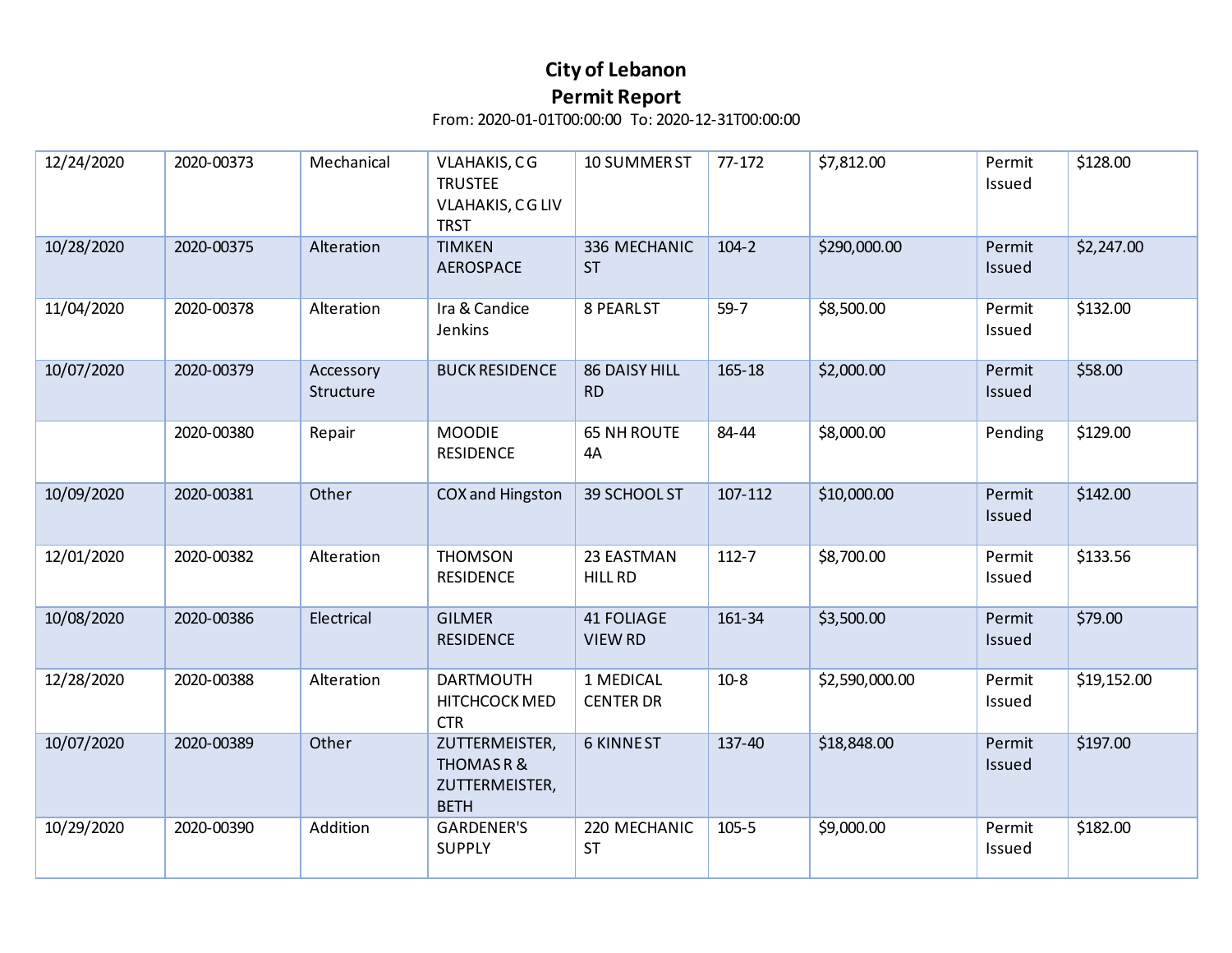| 11/12/2020 | 2020-00391 | Addition                   | <b>CITY OF</b><br>LEBANON-REC                                              | <b>60 SPRING ST</b>         | $120-2$   | \$3,000.00   | Permit<br>Issued   | \$         |
|------------|------------|----------------------------|----------------------------------------------------------------------------|-----------------------------|-----------|--------------|--------------------|------------|
| 10/28/2020 | 2020-00392 | <b>New</b><br>Construction | <b>ROCK RIDGE</b><br>LEBANON, LLC                                          | 39 DOGWOOD<br><b>CIR</b>    | 74-3-180  | \$286,350.00 | Permit<br>Issued   | \$1,882.76 |
| 10/28/2020 | 2020-00393 | <b>New</b><br>Construction | <b>ROCK RIDGE</b><br>LEBANON, LLC                                          | 38 DOGWOOD<br><b>CIR</b>    | 74-3-162  | \$263,350.00 | Permit<br>Issued   | \$1,737.86 |
| 11/30/2020 | 2020-00395 | Other                      | MACNEIL, ROBERT<br>TRUSTEE 79 E<br><b>WILDER RD</b><br><b>REALTY TRUST</b> | 79 EAST WILDER<br><b>RD</b> | $7 - 2$   | \$0.00       | Permit<br>Issued   | \$         |
| 12/28/2020 | 2020-00396 | Sign-Wall<br>Mounted       | SB SIGNS, INC                                                              | 377 MIRACLE<br><b>MILE</b>  | 103-12    | \$3,700.00   | Permit<br>Complete | \$115.00   |
| 01/07/2021 | 2020-00400 | Other                      | GARFIELD<br><b>RESIDENCE</b>                                               | 60 HARDY HILL<br><b>RD</b>  | 80-26     | \$60,000.00  | Permit<br>Issued   | \$457.00   |
| 10/29/2020 | 2020-00401 | Electrical                 | <b>CREIGHTON</b><br><b>RESIDENCE</b>                                       | <b>8 PEABODYST</b>          | $90 - 46$ | \$1,200.00   | Permit<br>Issued   | \$58.00    |
| 10/14/2020 | 2020-00402 | Garage                     |                                                                            | 8 PEABODY ST                | $90 - 46$ | \$20,000.00  | Permit<br>Issued   | \$205.00   |
|            | 2020-00403 | Addition                   | <b>DOE RESIDENCE</b>                                                       | <b>5 RICHARDSON</b><br>PL   | $8 - 9$   | \$8,000.00   | Pending            | \$8,000.00 |
| 12/09/2020 | 2020-00404 | Addition                   | <b>RANCOURT</b><br><b>RESIDENCE</b>                                        | 14 AMSDEN ST                | $77 - 48$ | \$78,312.00  | Permit<br>Issued   | \$572.00   |
| 10/27/2020 | 2020-00406 | Solar                      | <b>STEPHENSON</b><br><b>RESIDENCE</b>                                      | 20 GREEN ST                 | 92-135    | \$22,156.00  | Permit<br>Issued   | \$218.00   |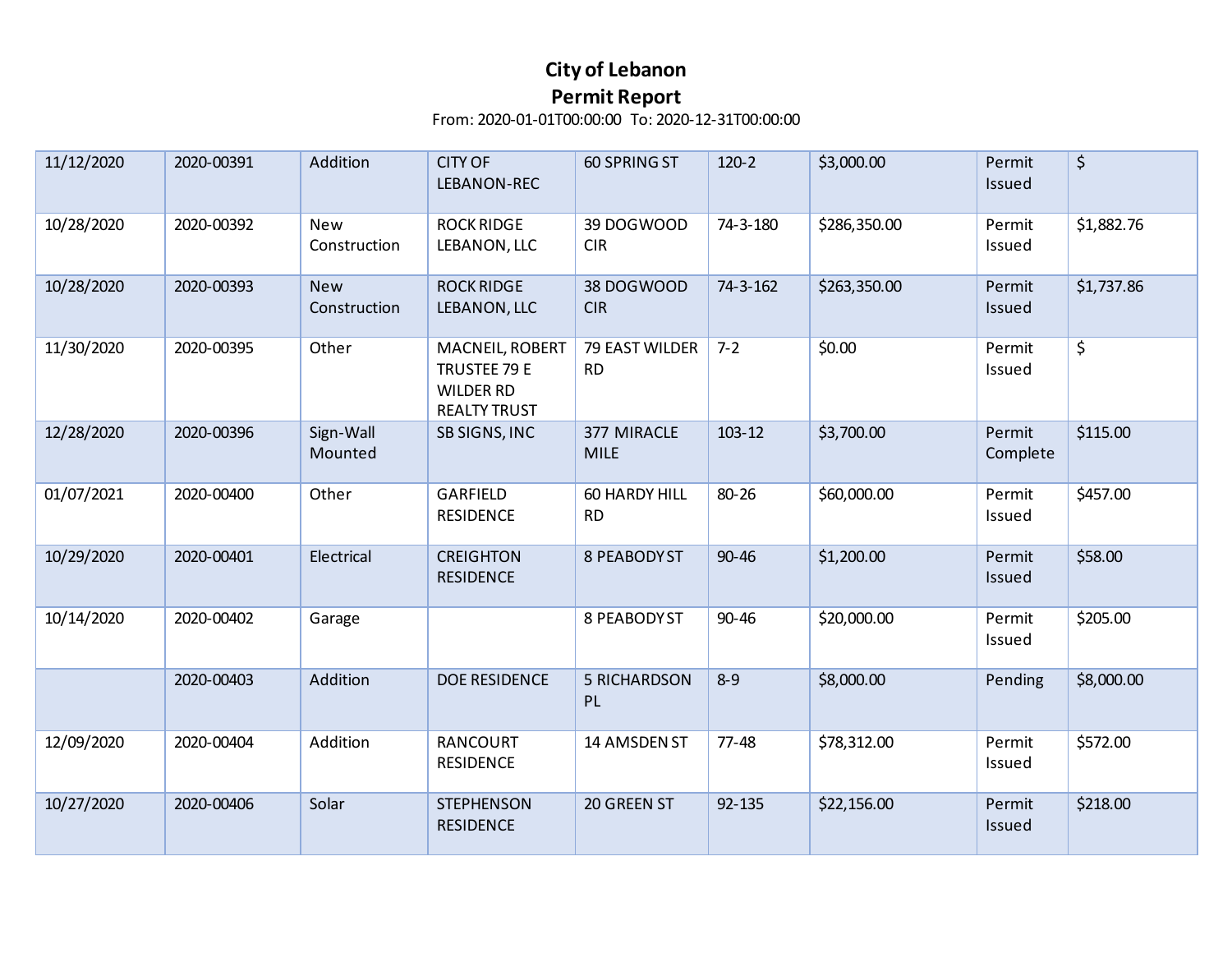| 12/02/2020 | 2020-00407 | Demolish              | <b>DANSBY</b><br><b>RESIDENCE</b>                        | 32 WEST ST                                    | 91-74     | \$10,000.00  | Permit<br>Issued | \$142.00   |
|------------|------------|-----------------------|----------------------------------------------------------|-----------------------------------------------|-----------|--------------|------------------|------------|
|            | 2020-00408 | Sign-Free<br>Standing | <b>LEBANON FARM</b><br><b>STAND</b>                      | 397<br><b>DARTMOUTH</b><br><b>COLLEGE HWY</b> | $111-9$   | \$100.00     | Pending          | \$37.00    |
|            | 2020-00409 | Other                 | <b>LEBANON FARM</b><br><b>STAND</b>                      | 397<br><b>DARTMOUTH</b><br><b>COLLEGE HWY</b> | 111-9     | \$           | Pending          | \$37.00    |
| 12/02/2020 | 2020-00410 | Other                 | <b>LORCAN &amp;</b><br><b>CHELSEA NOLAN</b>              | <b>4 S PARK ST</b>                            | $92 - 8$  | \$35,000.00  | Permit<br>Issued | \$373.00   |
| 01/04/2021 | 2020-00411 | Alteration            | DIV South Main<br>St, LLC                                | 200 S MAIN ST                                 | 114-5     | \$138,757.00 | Permit<br>Issued | \$1,135.00 |
| 11/24/2020 | 2020-00412 | Other                 | <b>FREEDOM RUELS</b><br><b>TRUST</b>                     | 698<br><b>DARTMOUTH</b><br><b>COLLEGE HWY</b> | $85 - 8$  | \$0.00       | Permit<br>Issued | \$31.00    |
|            | 2020-00413 | Sign-Wall<br>Mounted  | DIV South Main<br>St, LLC                                | 200 S MAIN ST                                 | 114-5     | \$5,400.00   | Pending          | \$155.19   |
|            | 2020-00414 | Other                 | <b>MARTIN</b><br><b>RESIDENCE</b>                        | 71 ELM ST                                     | 107-137   | \$0.00       | Pending          | \$31.00    |
| 12/01/2020 | 2020-00415 | Alteration            | RASEELA ALTAF                                            | 59 HANOVER ST                                 | 91-219    | \$1,000.00   | Permit<br>Issued | \$63.00    |
| 11/19/2020 | 2020-00416 | Other                 | <b>EDWARD</b><br><b>EDMOND TERESA</b><br><b>THURSTON</b> | <b>62 MOUNTAIN</b><br><b>VIEW DR</b>          | 108-14-36 | \$4,669.00   | Permit<br>Issued | \$79.00    |
| 01/12/2021 | 2020-00417 | Solar                 | <b>BOARDMAN</b><br><b>RESIDENCE</b>                      | 22 FARNUM<br><b>HILL RD</b>                   | 134-4     | \$16,000.00  | Permit<br>Issued | \$180.00   |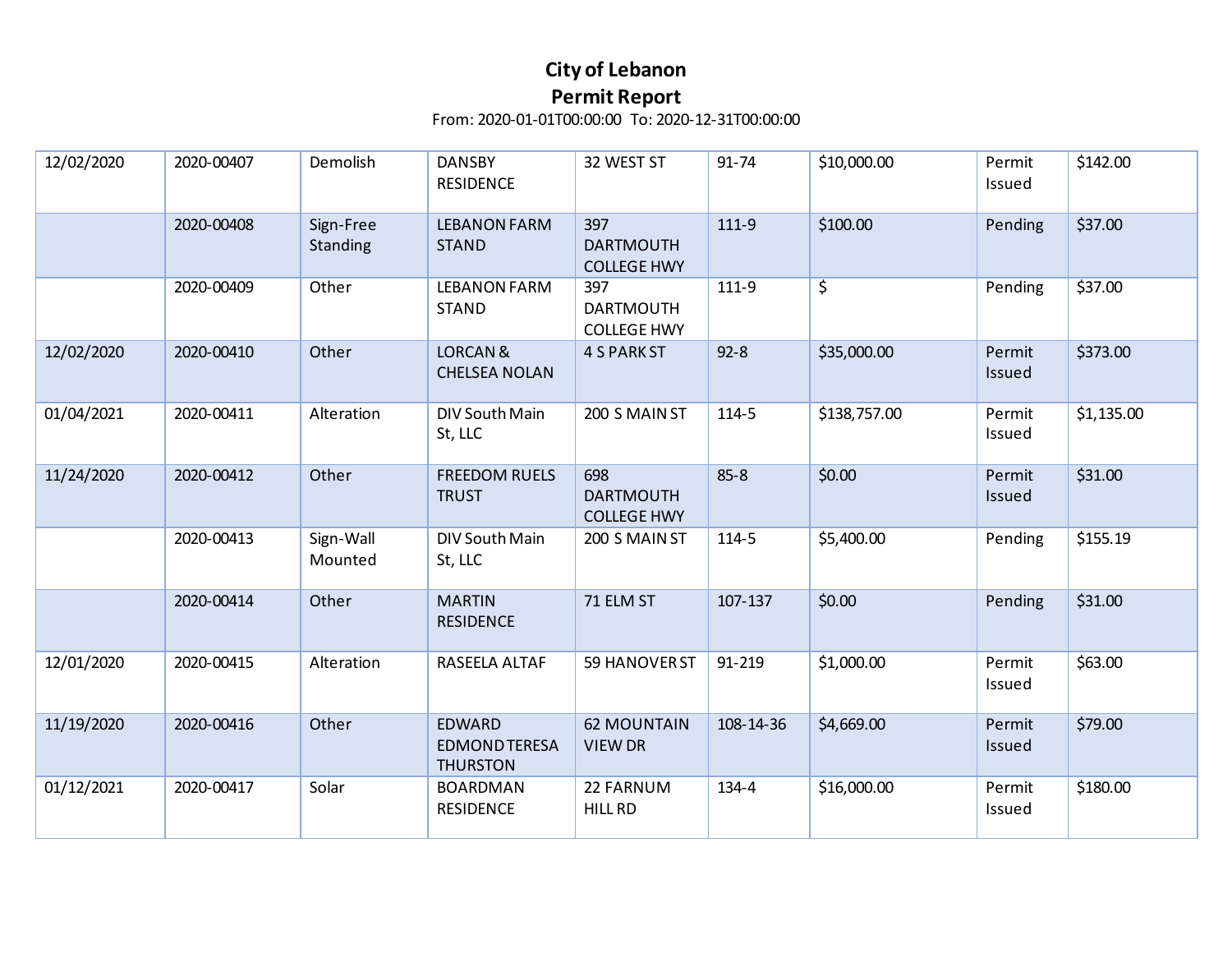| 12/10/2020 | 2020-00418 | Other                  | PACE MAIN ST LLC                             | 12 MAIN ST                            | 72-89             | \$175,000.00 | Permit<br>Issued | \$1,402.00 |
|------------|------------|------------------------|----------------------------------------------|---------------------------------------|-------------------|--------------|------------------|------------|
| 12/03/2020 | 2020-00419 | Alteration             | Morgan Swan                                  | 21 CRAFTS AVE                         | $58-7$            | \$3,000.00   | Permit<br>Issued | \$79.00    |
| 10/21/2020 | 2020-00420 | Repair                 | MILLER, RODNEY<br>& KAREN                    | 19 PEABODY ST                         | $90 - 55$         | \$4,000.00   | Permit<br>Issued | $\zeta$    |
|            | 2020-00421 | Mechanical             | PELLETIER,<br><b>THOMAS &amp; KAREN</b><br>M | 5 BOMHOWER<br><b>ST</b>               | 90-39             | \$12,815.00  | Pending          | \$159.00   |
| 12/10/2020 | 2020-00422 | Electrical             | <b>HOME DEPOT</b>                            | 296 PLAINFIELD<br><b>RD</b>           | $128-3-$<br>70100 | \$6,000.00   | Permit<br>Issued | \$160.00   |
|            | 2020-00423 | Other                  | <b>WHEELER OFFICE</b><br>PARK, LLC           | 1 OAK RIDGE RD                        | $4 - 4$           | \$8,100.00   | Pending          | \$175.00   |
|            | 2020-00424 | Other                  | <b>ALICE PECK DAY</b><br>MEM. HOSPITAL       | <b>10 ALICE PECK</b><br><b>DAY DR</b> | 90-59             | \$88,965.00  | Pending          | \$769.00   |
| 10/21/2020 | 2020-00425 | Electrical             | DUBUQUEII,<br>THOMAS M                       | 29 SLAYTON<br>HILL RD                 | 105-94            | \$300.00     | Permit<br>Issued | \$31.00    |
| 11/23/2020 | 2020-00426 | Alteration             | <b>DVI MIRACLE MILE</b><br><b>LLC</b>        | 422 MIRACLE<br><b>MILE</b>            | $103 - 3$         | \$400.00     | Permit<br>Issued | \$37.00    |
| 10/21/2020 | 2020-00427 | Electrical             | ADLEY, PAULL &<br>NANCYL                     | <b>0 COLLEGE AVE</b>                  | $107 - 10$        | \$1,800.00   | Permit<br>Issued | \$58.00    |
| 12/21/2020 | 2020-00428 | Accessory<br>Structure | Eric Streit                                  | 27<br><b>STAGECOACH</b><br><b>RD</b>  | 134-24            | \$1,000.00   | Permit<br>Issued | \$31.00    |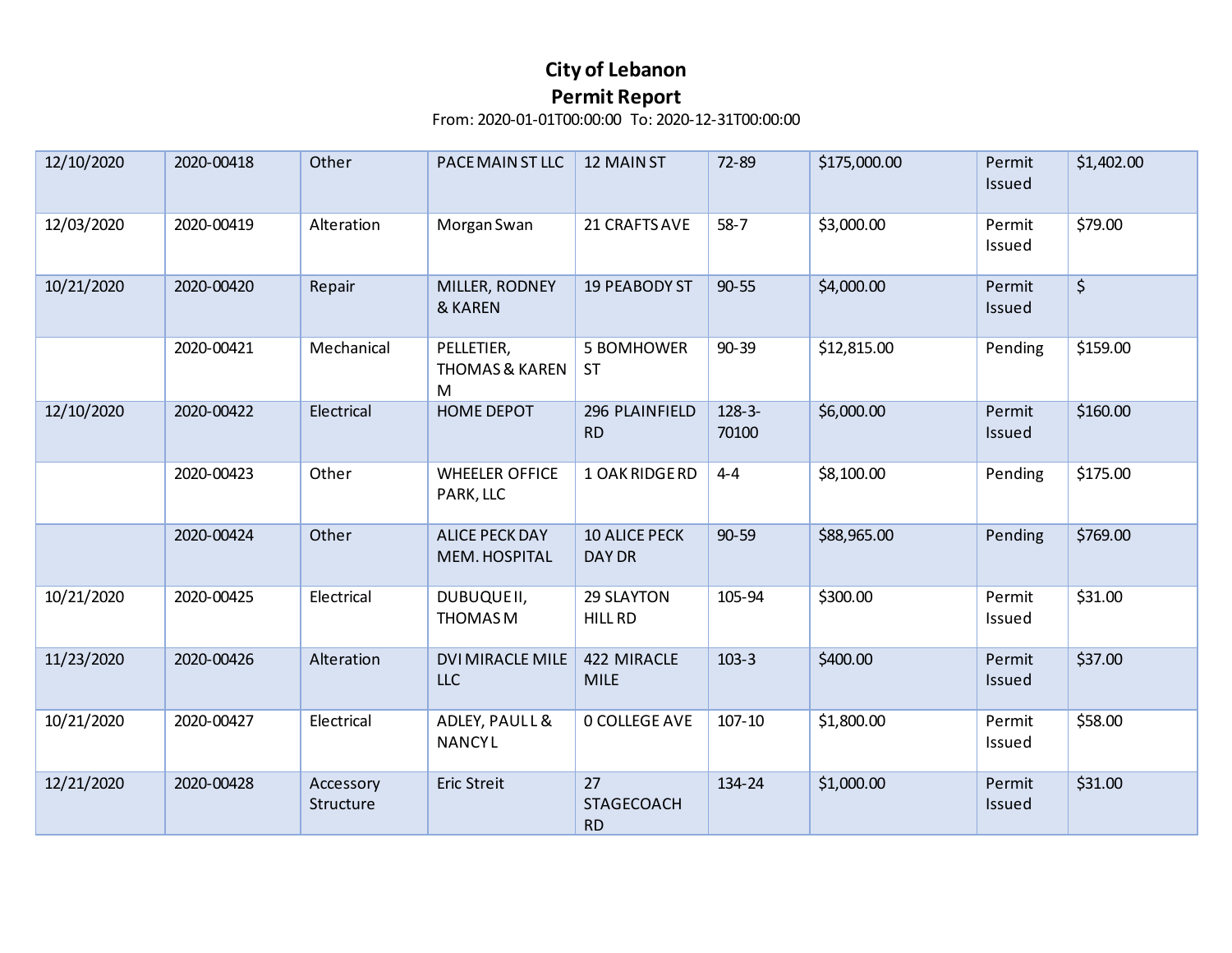| 12/01/2020 | 2020-00429 | Addition                | Kara Wakefield                                   | 9 LARO ST                          | 137-37            | \$9,375.00  | Permit<br>Issued | \$142.00 |
|------------|------------|-------------------------|--------------------------------------------------|------------------------------------|-------------------|-------------|------------------|----------|
| 12/01/2020 | 2020-00429 | Addition                | Kara Wakefield                                   | 9 LARO ST                          | 137-37            | \$9,375.00  | Permit<br>Issued | \$142.00 |
| 11/17/2020 | 2020-00430 | Electrical              | LIND, ELSA TTEE<br>LIND, ELSA REV<br><b>TRST</b> | 1 GOULD RD                         | $4 - 85$          | \$10,000.00 | Permit<br>Issued | \$189.00 |
| 11/19/2020 | 2020-00431 | Solar                   | <b>GEORGE</b><br>PETRESCU-BOBOC<br>PAMELA EASTON | <b>19 EAGLE RIDGE</b><br><b>DR</b> | $52 - 19$         | \$55,300.00 | Permit<br>Issued | \$427.00 |
| 11/19/2020 | 2020-00432 | Alteration              | DIV Miracle Mile                                 | 422 MIRACLE<br><b>MILE</b>         | $103-3$           | \$1,500.00  | Permit<br>Issued | \$84.00  |
| 11/24/2020 | 2020-00434 | Solar                   | <b>SMITH MATTHEW</b><br>P & SOPHIE               | 300 POVERTY LN                     | 188-4             | \$10,000.00 | Permit<br>Issued | $\zeta$  |
| 12/09/2020 | 2020-00435 | Electrical              | Home Depot USA                                   | 296 PLAINFIELD<br><b>RD</b>        | $128-3-$<br>70100 | \$19,000.00 | Permit<br>Issued | \$255.00 |
| 11/19/2020 | 2020-00436 | Other                   | <b>Blue Waters</b><br>Chimney                    | <b>19 PEABODY ST</b>               | $90 - 55$         | \$2,748.30  | Permit<br>Issued | \$58.00  |
| 11/17/2020 | 2020-00437 | Change Of<br>Occupancy  | <b>Triton Realty</b>                             | 1 GLEN RD                          | 101-37            | \$0.00      | Permit<br>Issued | \$37.00  |
| 12/02/2020 | 2020-00438 | Shed 200 sf. or<br>Less | <b>MAVILLE</b><br><b>RESIDENCE</b>               | 7 EXCELSIOR ST                     | 93-90             | \$0.00      | Permit<br>Issued | \$31.00  |
| 12/02/2020 | 2020-00439 | Repair                  | 2022 ELDRIDGE<br>LLC                             | 22 ELDRIDGE ST                     | 91-205            | \$9,000.00  | Permit<br>Issued | \$181.65 |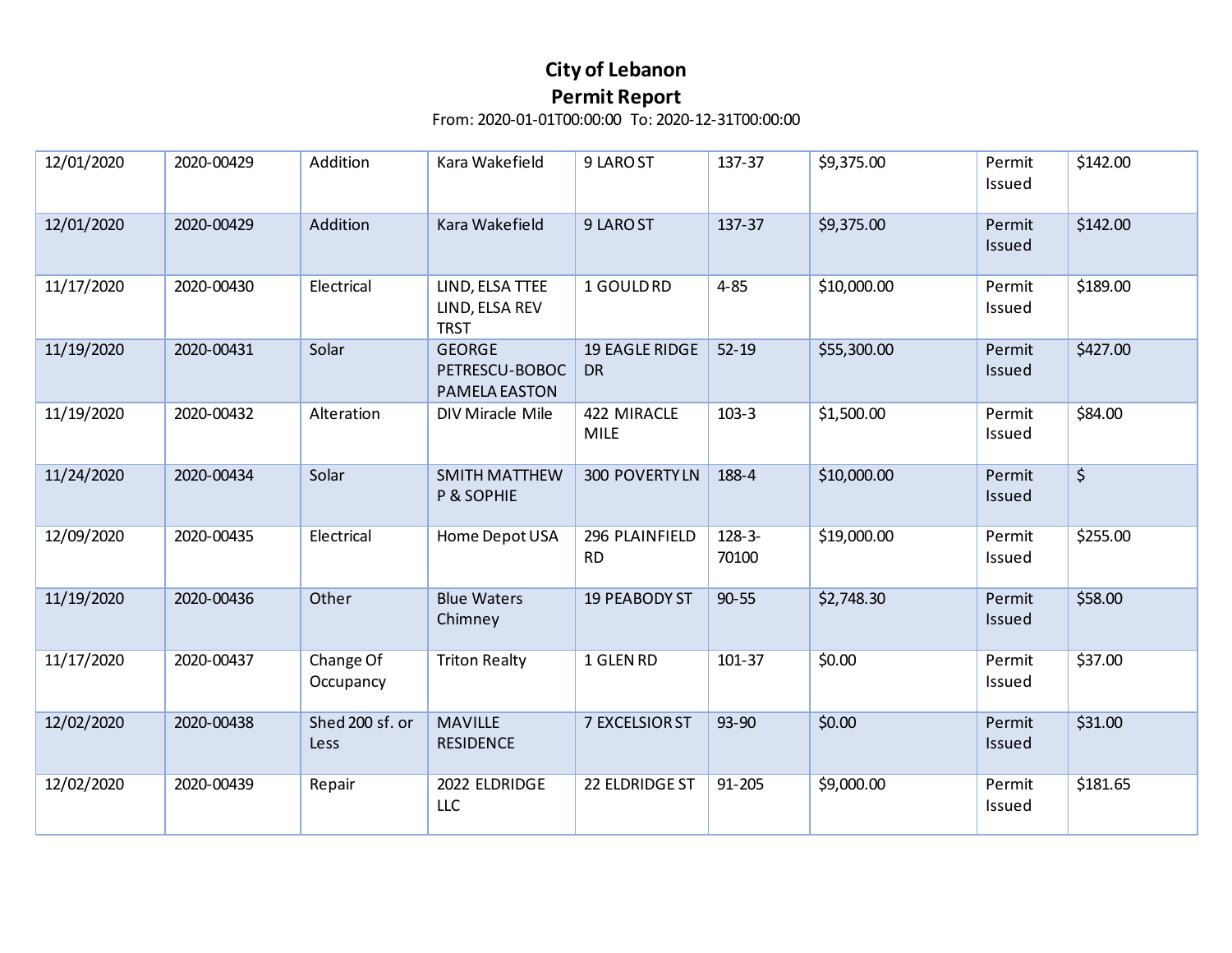| 11/19/2020 | 2020-00440 | Alteration                  | NICHOLS, JASON A<br>& NICHOLS,<br><b>MARGARETS</b>   | <b>26 BATCHELDER</b><br><b>AVE</b> | 87-73     | \$1,600.00   | Permit<br>Issued | \$58.00    |
|------------|------------|-----------------------------|------------------------------------------------------|------------------------------------|-----------|--------------|------------------|------------|
|            | 2020-00441 | <b>Deck</b>                 | <b>LUNNY RESIDENCE</b>                               | <b>6 OAK RIDGE RD</b>              | 4-23-2711 | \$10,000.00  | Pending          | \$142.00   |
| 11/19/2020 | 2020-00442 | Electrical                  | DOWNES,<br><b>ELIZABETH G</b>                        | 263 MERIDEN<br><b>RD</b>           | 138-7     | \$           | Permit<br>Issued | \$148.50   |
| 12/02/2020 | 2020-00443 | Electrical                  | SEACOAST<br><b>MOTORCYCLE</b><br>LEASING CO, INC     | 351 MIRACLE<br><b>MILE</b>         | 103-9     | \$43,295.00  | Permit<br>Issued | \$433.65   |
| 12/02/2020 | 2020-00444 | Sign-Wall<br>Mounted        | ONE COURTST<br><b>ASSOCIATES</b>                     | 1 COURTST                          | 91-244    | \$6,310.00   | Permit<br>Issued | \$161.88   |
| 12/02/2020 | 2020-00445 | Sign-Free<br>Standing       | <b>LEBANON</b><br><b>HOUSING</b><br><b>AUTHORITY</b> | 39 N PARK ST                       | $92 - 12$ | \$4,820.50   | Permit<br>Issued | \$115.00   |
| 01/06/2021 | 2020-00446 | <b>New</b><br>Construction  | Alice & Adam<br>Dansby                               | 32 WEST ST                         | 91-74     | \$275,000.00 | Permit<br>Issued | \$1,811.00 |
| 01/07/2021 | 2020-00451 | Temporary<br>Structures/Use | <b>ALICE PECK DAY</b><br>MEM. HOSPITAL               | <b>5 ALICE PECK</b><br>DAY DR      | 90-59     | \$0.00       | Permit<br>Issued | \$37.00    |
|            | 2020-00452 | Alteration                  | Seale Residence                                      | 56 MASCOMA<br><b>ST</b>            | 91-286    | \$100,000.00 | Pending          | \$37.00    |
| 01/06/2021 | 2020-00453 | Sign-Wall<br>Mounted        | HOCO F, LLC                                          | 8 GLEN RD                          | 115-11    | \$2,700.50   | Permit<br>Issued | \$84.00    |
| 01/06/2021 | 2020-00454 | Other                       | <b>GLOBAL</b><br><b>MONTELLO</b><br><b>GROUP</b>     | 96 HANOVER ST                      | 77-136    | \$200.00     | Permit<br>Issued | \$37.00    |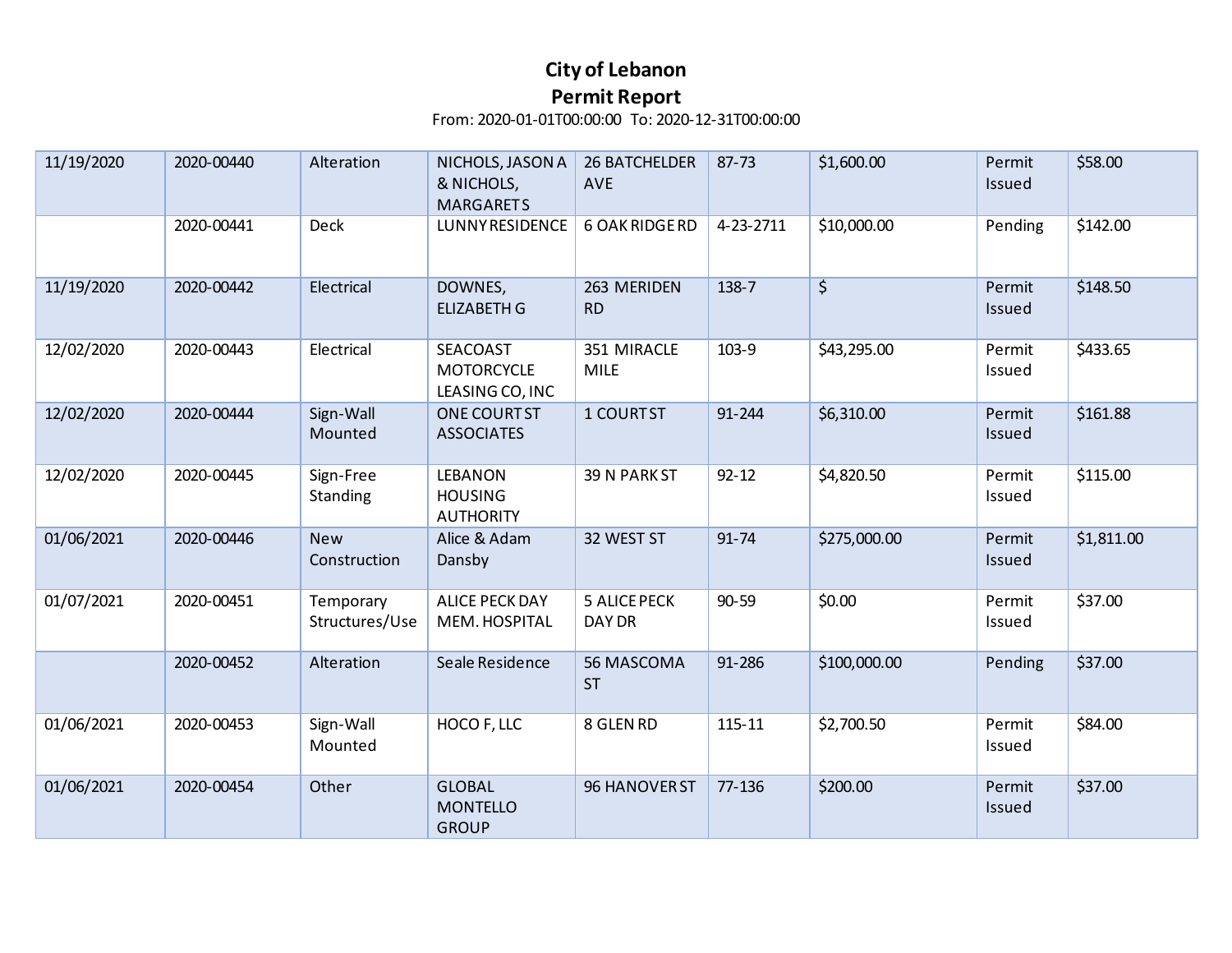| 01/06/2021 | 2020-00455 | Electrical                  | <b>NEW HAMPSHIRE</b><br><b>DEPT OF</b><br><b>TRANSPORTATION</b> | <b>0 NH ROUTE</b><br>120          | $77 - 127$           | \$1,500.00   | Permit<br>Issued | \$84.00    |
|------------|------------|-----------------------------|-----------------------------------------------------------------|-----------------------------------|----------------------|--------------|------------------|------------|
| 12/15/2020 | 2020-00456 | Alteration                  | CP CENTERRA, LLC                                                | <b>12 CENTERRA</b><br><b>PKWY</b> | $10 - 11 - 100$      | \$33,975.00  | Permit<br>Issued | \$365.22   |
| 01/06/2021 | 2020-00457 | Solar                       | <b>BLONGEWICZ,</b><br>MICHAEL& JOY M                            | 229 HARDY HILL<br><b>RD</b>       | $30-3$               | \$9,000.00   | Permit<br>Issued | \$135.45   |
| 01/07/2021 | 2020-00458 | Solar                       | Corja Residence                                                 | 236 HARDY HILL<br><b>RD</b>       | $30 - 12$            | \$9,000.00   | Permit<br>Issued | \$135.45   |
| 11/13/2020 | 2020-00459 | Alteration                  | PETER JOHNSON<br><b>BUILDING AND</b><br><b>SUPPLY</b>           | 254 PLAINFIELD<br><b>RD</b>       | $129 - 1 -$<br>70100 | \$0.00       | Permit<br>Issued | \$37.00    |
| 12/09/2020 | 2020-00460 | Other                       | <b>THOMAS</b><br><b>RESIDENCE</b>                               | 98 EASTMAN<br><b>HILL RD</b>      | 140-10               | \$260,862.00 | Permit<br>Issued | \$1,722.00 |
|            | 2020-00461 | Addition                    | <b>LORCAN &amp;</b><br><b>CHELSEA NOLAN</b>                     | <b>4 S PARK ST</b>                | $92 - 8$             | \$450,000.00 | Pending          | \$3,423.00 |
| 11/13/2020 | 2020-00462 | Temporary<br>Structures/Use | <b>COLONIAL PLAZA</b><br><b>REALTY TRUST</b>                    | <b>5 AIRPORTRD</b>                | 114-8                | \$0.00       | Permit<br>Issued | \$37.00    |
| 01/04/2021 | 2020-00463 | Demolish                    | The Davis<br>Companies                                          | 200 S MAIN ST                     | 114-5                | \$700,000.00 | Permit<br>Issued | \$         |
| 01/06/2021 | 2020-00464 | Mechanical                  | <b>DIV NORTH</b><br>COUNTRY, LLC                                | 267 PLAINFIELD<br><b>RD</b>       | 129-21               | \$13,835.00  | Permit<br>Issued | \$217.00   |
|            | 2020-00467 | Change Of<br>Occupancy      | HOCO F, LLC                                                     | 8 GLEN RD                         | 115-11               | \$0.00       | Pending          | \$37.00    |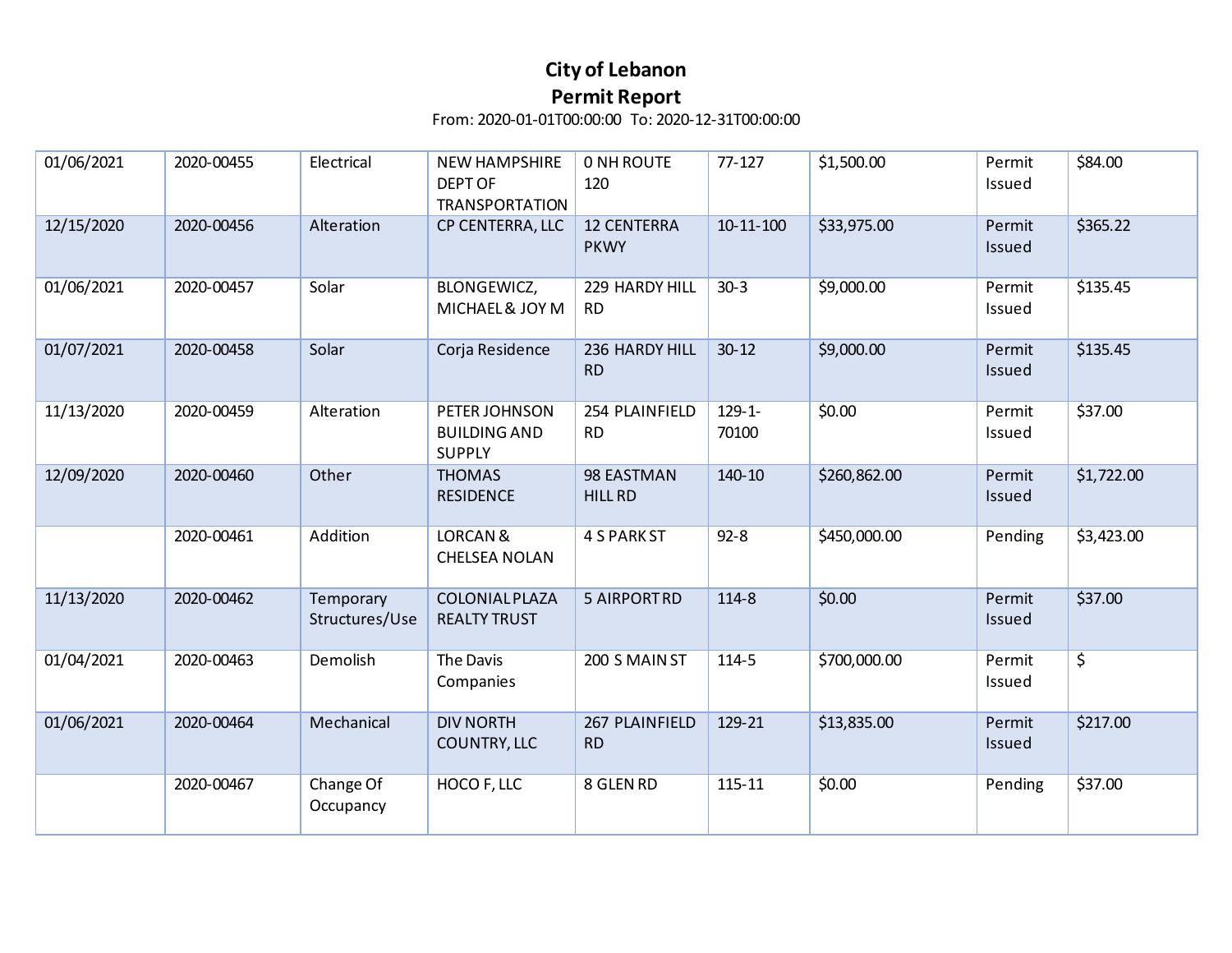|            | 2020-00468 | Alteration                 | <b>GOULD FAMILY</b><br><b>TRUST</b>        | 58 ELM ST                          | 107-123   | \$30,000.00    | Pending          | \$          |
|------------|------------|----------------------------|--------------------------------------------|------------------------------------|-----------|----------------|------------------|-------------|
| 12/15/2020 | 2020-00469 | Alteration                 | <b>NYLUND</b><br>PROPERTIES LLC            | <b>11 TRUES</b><br><b>BROOK RD</b> | $157 - 8$ | \$30,000.00    | Permit<br>Issued | \$268.00    |
| 12/03/2020 | 2020-00470 | Mechanical                 | PACE MAIN ST LLC                           | 12 MAIN ST                         | 72-89     | \$5,000.00     | Permit<br>Issued | \$115.00    |
| 01/04/2021 | 2020-00472 | Alteration                 | The Davis<br>Companies                     | 200 S MAIN ST                      | 114-5     | \$125,000.00   | Permit<br>Issued | \$          |
| 12/02/2020 | 2020-00473 | Alteration                 | <b>JOHNSON</b><br><b>RESIDENCE</b>         | 33 FLOYD AVE                       | 73-77-301 | \$40,000.00    | Permit<br>Issued | \$331.00    |
| 11/25/2020 | 2020-00474 | Repair                     | DIXON INC.                                 | 3 CLARK ST                         | 77-183    | \$4,000.00     | Permit<br>Issued | \$79.00     |
| 01/05/2021 | 2020-00475 | <b>New</b><br>Construction | jesus Zamora                               | 22 CARLTON DR                      | 102-45    | \$1,500.00     | Permit<br>Issued | \$          |
| 12/23/2020 | 2020-00476 | Solar                      | LIN, TIMOTHY J                             | <b>46 EASTMAN</b><br>HILL RD       | 125-19    | \$28,900.00    | Permit<br>Issued | \$261.00    |
|            | 2020-00477 | Demolish                   | 1 MECHANIC ST,<br>LLC                      | 1 MECHANIC ST                      | 91-264    | \$3,000.00     | Pending          | \$84.00     |
|            | 2020-00479 | Alteration                 | <b>ALICE PECK DAY</b><br>MEM. HOSPITAL     | <b>10 ALICE PECK</b><br>DAY DR     | 90-59     | \$1,832,194.00 | Pending          | \$13,582.13 |
|            | 2020-00480 | Other                      | <b>GARDENER'S</b><br><b>SUPPLY</b>         | 220 MECHANIC<br><b>ST</b>          | $105 - 5$ | \$5,200.00     | Pending          | \$154.00    |
| 01/07/2021 | 2020-00481 | Alteration                 | <b>DAVID &amp; GEORGIA</b><br><b>LONEY</b> | 190 HANOVER<br><b>ST EXT</b>       | $48 - 5$  | \$27,000.00    | Permit<br>Issued | \$195.00    |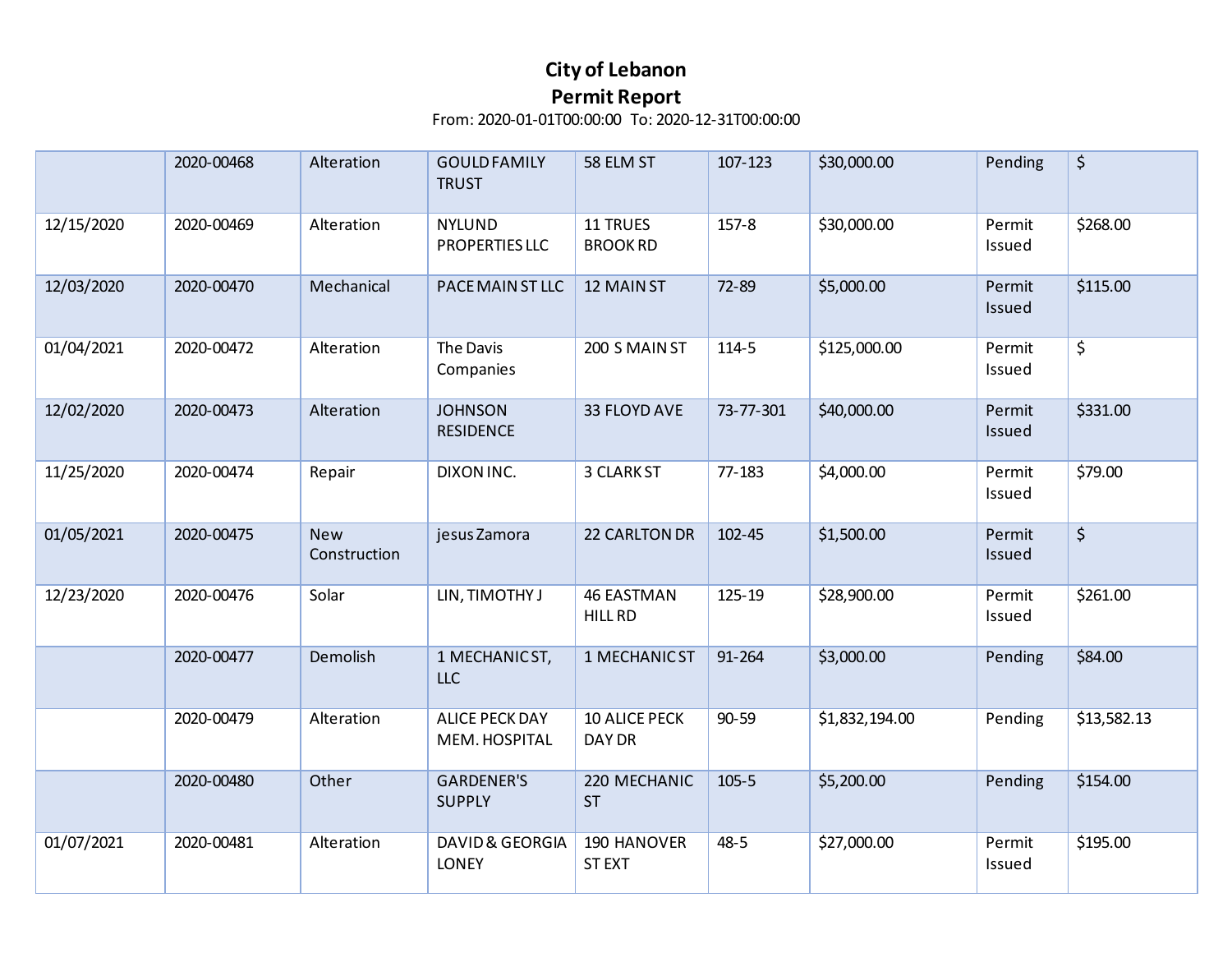| 01/12/2021 | 2020-00482 | <b>New</b><br>Construction | <b>Rock Ridge</b><br>Lebanon LLC                | 43 DOGWOOD<br><b>CIR</b>      | 74-3-181   | \$263,350.00 | Permit<br>Issued | \$1,737.86       |
|------------|------------|----------------------------|-------------------------------------------------|-------------------------------|------------|--------------|------------------|------------------|
| 01/07/2021 | 2020-00483 | Demolish                   | <b>EDWARDS STREET</b><br><b>PROPERTIES</b>      | 19 EDWARDS ST                 | 78-53      | \$15,000.00  | Permit<br>Issued | \$174.00         |
| 01/07/2021 | 2020-00484 | Demolish                   | <b>EDWARDS</b><br><b>PROPERTIES</b>             | 1 EDWARDS ST                  | 78-56      | \$15,000.00  | Permit<br>Issued | \$174.00         |
| 01/11/2021 | 2020-00485 | Other                      |                                                 | 20 APPLE<br><b>BLOSSOM DR</b> | 44-19-3000 | \$5,762.00   | Pending          | \$115.00         |
| 01/14/2021 | 2020-00487 | Alteration                 | <b>ROBERT B STONE</b>                           | <b>11 PASTURE LN</b>          | 59-67      | \$19,375.00  | Permit<br>Issued | \$201.00         |
|            | 2020-00489 | Other                      | <b>LEAH SILBERFARB</b><br><b>KOFF</b>           | 158 STEVENS RD                | 28-10      | \$60,000.00  | Pending          | \$457.00         |
| 01/07/2021 | 2020-00490 | Alteration                 | <b>ERICA GOTOW</b>                              | 29 EVERGREEN<br><b>CT</b>     | 74-3-178   | \$50,500.00  | Permit<br>Issued | \$397.00         |
| 12/30/2020 | 2020-00491 | Other                      | <b>POIRIER</b><br><b>RESIDENCE</b>              | <b>18 TENLEY DR</b>           | 102-31     | \$7,050.00   | Permit<br>Issued | \$123.00         |
|            | 2020-00492 | Shed 200 sf. or<br>Less    | <b>CITY OF</b><br>LEBANON-REC                   | 60 SPRING ST                  | $120-2$    | \$500.00     | Pending          | $\overline{\xi}$ |
| 01/07/2021 | 2020-00493 | Other                      | MURPHY/MARTIN<br><b>RESIDENCE</b>               | 16 YOUNG ST                   | $91 - 11$  | \$3,882.00   | Permit<br>Issued | \$79.00          |
|            | 2020-00494 | Alteration                 | <b>DARTMOUTH</b><br>HITCHCOCK MED<br><b>CTR</b> | 1 MEDICAL<br><b>CENTER DR</b> | $10-8$     | \$100,170.00 | Pending          | \$852.00         |
| 01/07/2021 | 2020-00495 | Electrical                 | <b>PURCELL REAL</b><br><b>ESTATE</b>            | 19 SCHOOL ST                  | 92-220     | \$2,500.00   | Permit<br>Issued | \$84.00          |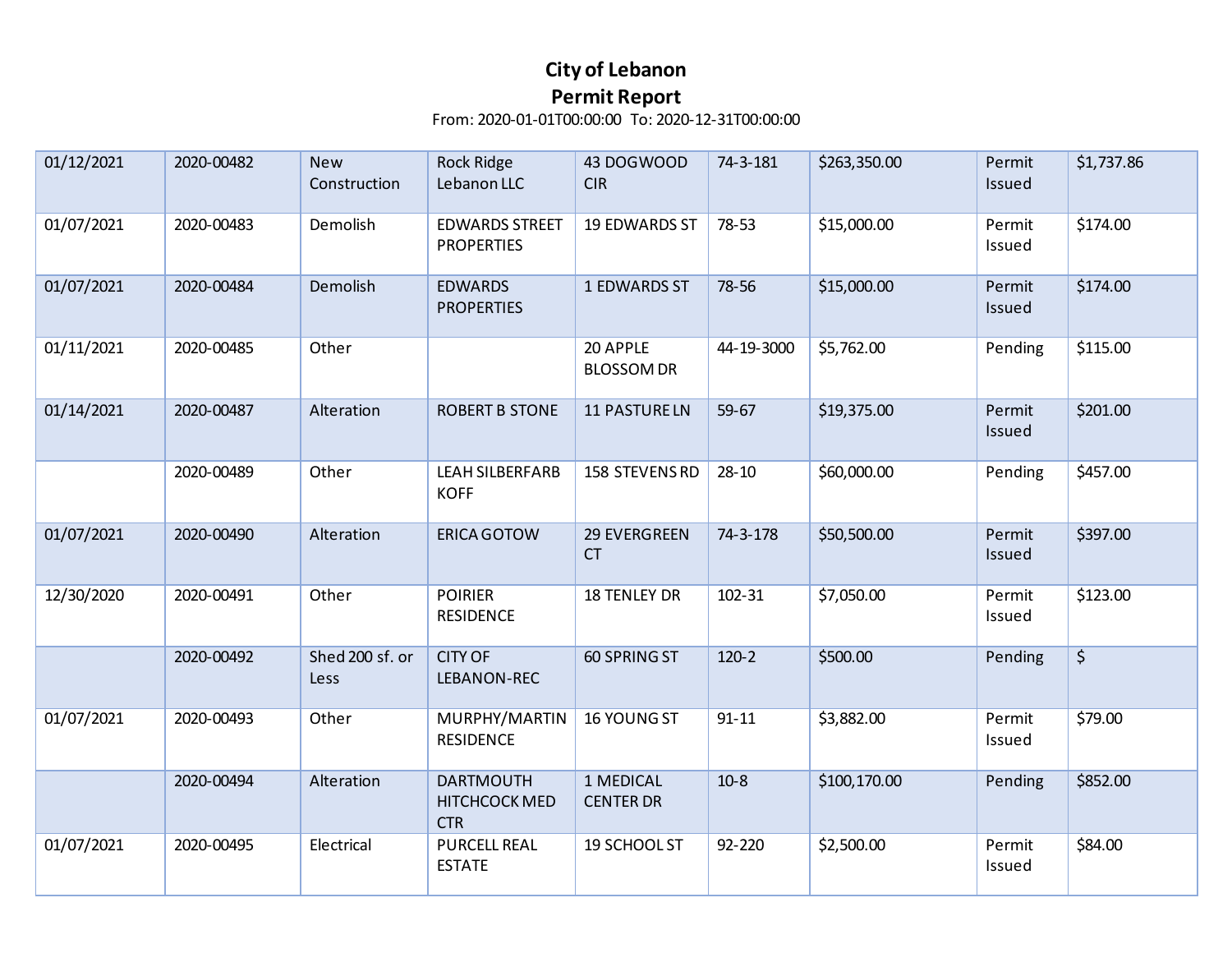|            |            |                      | INVESTMENTLTD<br>PARTNERSHIP                     |                                       |           |             |                  |          |
|------------|------------|----------------------|--------------------------------------------------|---------------------------------------|-----------|-------------|------------------|----------|
| 01/12/2021 | 2020-00496 | Alteration           | <b>TACKLE PARTNERS</b><br><b>LLC</b>             | 37 SPENCER ST                         | $78-5$    | \$15,000.00 | Permit<br>Issued | \$226.00 |
| 12/28/2020 | 2020-00497 | Electrical           | <b>RENIHAN</b><br><b>MEADOW</b><br><b>CONDOS</b> | 220 MASCOMA<br><b>ST</b>              | 89-8      | \$350.00    | Permit<br>Issued | \$37.00  |
| 01/07/2021 | 2020-00499 | Alteration           | LUDWIG A &<br>PEGGYW DIRKSE                      | 20 ELM ST                             | 92-137    | \$3,000.00  | Permit<br>Issued | \$58.00  |
|            | 2020-00500 | Sign-Wall<br>Mounted | THE RICHMOND<br><b>COMPANY</b>                   | 400 MIRACLE<br><b>MILE</b>            | $103 - 4$ | \$200.00    | Pending          | \$37.00  |
|            | 2020-00501 | Other                | <b>BILLIN RESIDENCE</b>                          | 91 MASCOMA<br><b>ST</b>               | 106-82    | \$9,877.00  | Pending          | \$141.00 |
|            | 2020-00503 | Demolish             | 9 EDWARDS INC.                                   | 9 EDWARDS ST                          | 78-54     | \$12,000.00 | Pending          | \$154.00 |
|            | 2021-010   | Other                | <b>ALICE PECK DAY</b><br>MEM. HOSPITAL           | <b>10 ALICE PECK</b><br>DAY DR        | $90 - 59$ | $\zeta$     | Pending          | \$       |
|            | 2021-011   | Other                | <b>ALICE PECK DAY</b><br>MEM. HOSPITAL           | <b>10 ALICE PECK</b><br>DAY DR        | 90-59     | \$          | Pending          | \$       |
|            | 2021-012   | Other                | <b>ALICE PECK DAY</b><br>MEM. HOSPITAL           | <b>10 ALICE PECK</b><br><b>DAY DR</b> | 90-59     | $\zeta$     | Pending          | $\zeta$  |
|            | 2021-013   | Other                | <b>ALICE PECK DAY</b><br>MEM. HOSPITAL           | <b>10 ALICE PECK</b><br>DAY DR        | 90-59     | \$          | Pending          | \$       |
|            | 2021-014   | Other                | <b>ALICE PECK DAY</b><br>MEM. HOSPITAL           | <b>10 ALICE PECK</b><br><b>DAY DR</b> | 90-59     | $\zeta$     | Pending          | $\zeta$  |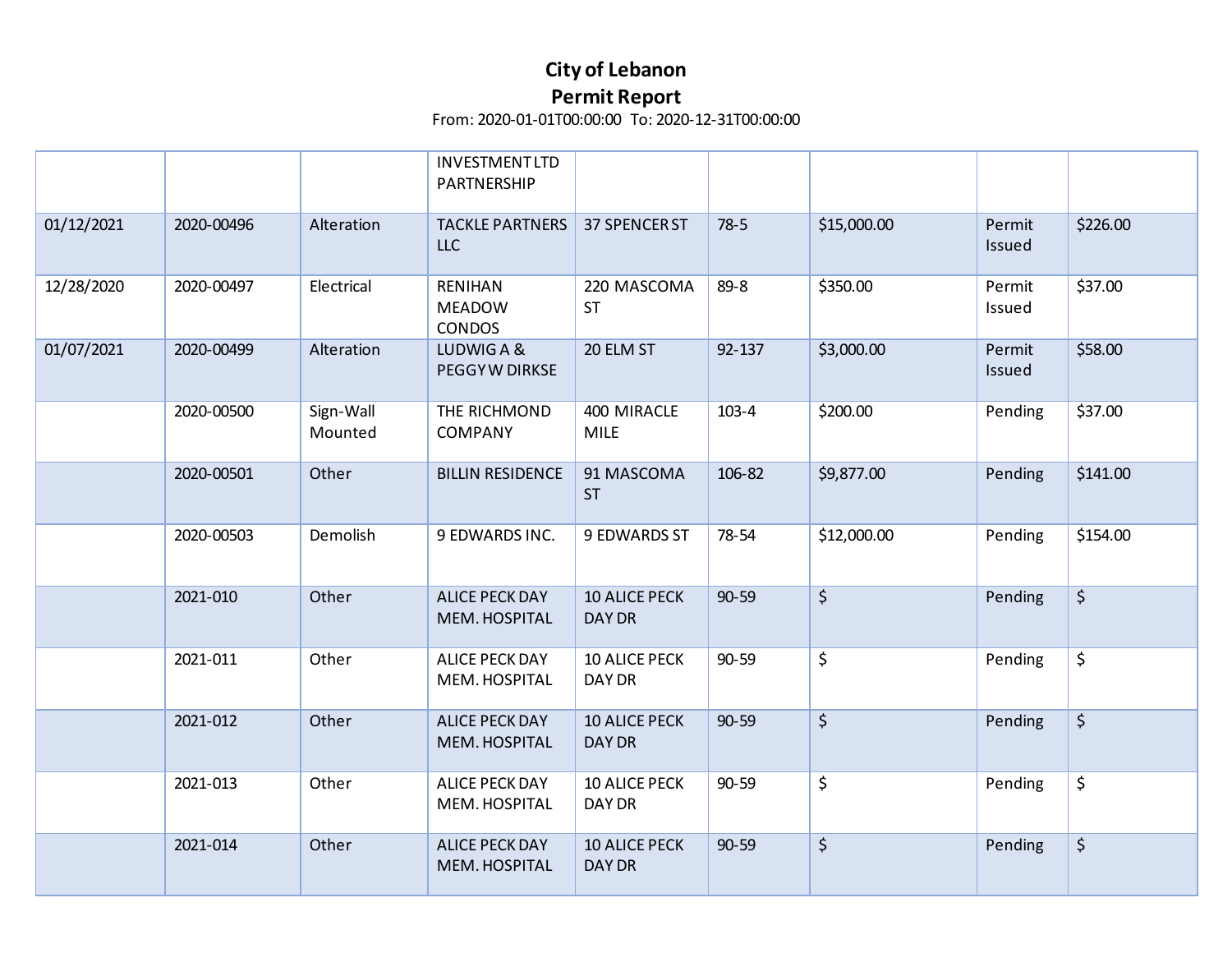|                    | 2021-015    | Other                             | <b>ALICE PECK DAY</b><br>MEM. HOSPITAL | <b>10 ALICE PECK</b><br>DAY DR | $90 - 59$ | \$             | Pending          | \$             |
|--------------------|-------------|-----------------------------------|----------------------------------------|--------------------------------|-----------|----------------|------------------|----------------|
|                    | 2021-016    | Other                             | <b>ALICE PECK DAY</b><br>MEM. HOSPITAL | <b>10 ALICE PECK</b><br>DAY DR | $90 - 59$ | \$             | Pending          | \$             |
| 06/03/2020         | CM-2020-010 | Parade Race<br><b>Walk Permit</b> |                                        | Colburn Park                   |           | \$             | Permit<br>Issued | \$             |
|                    | CM-2020-036 | Parade Race<br><b>Walk Permit</b> | <b>DEVIN R WILKIE</b>                  | <b>Colburn Park</b>            |           | \$             | Pending          | \$             |
| <b>Totals: 437</b> |             |                                   |                                        |                                |           | 269,713,111.42 |                  | \$2,012,546.35 |

| Permit Type                    | Count          | <b>Construction Cost</b> | <b>Fee Total</b> |
|--------------------------------|----------------|--------------------------|------------------|
| <b>Accessory Structure</b>     | 13             | \$1,304,190.00           | \$1,287.00       |
| Addition                       | 22             | \$1,503,938.00           | \$17,701.26      |
| Alteration                     | 73             | \$12,204,660.85          | \$125,494.71     |
| Change Of Occupancy            | 6              | \$7,000.00               | \$378.00         |
| Chickens                       | 4              | \$800.00                 | \$124.00         |
| <b>Deck</b>                    | 10             | \$83,030.00              | \$1,097.00       |
| Demolish                       | 10             | \$945,300.00             | \$950.00         |
| Electrical                     | 45             | \$308,662.28             | \$6,112.15       |
| <b>Fire Protection Systems</b> | $\overline{2}$ | \$5,750.00               | \$178.00         |
| Garage                         | 3              | \$101,592.87             | \$205.00         |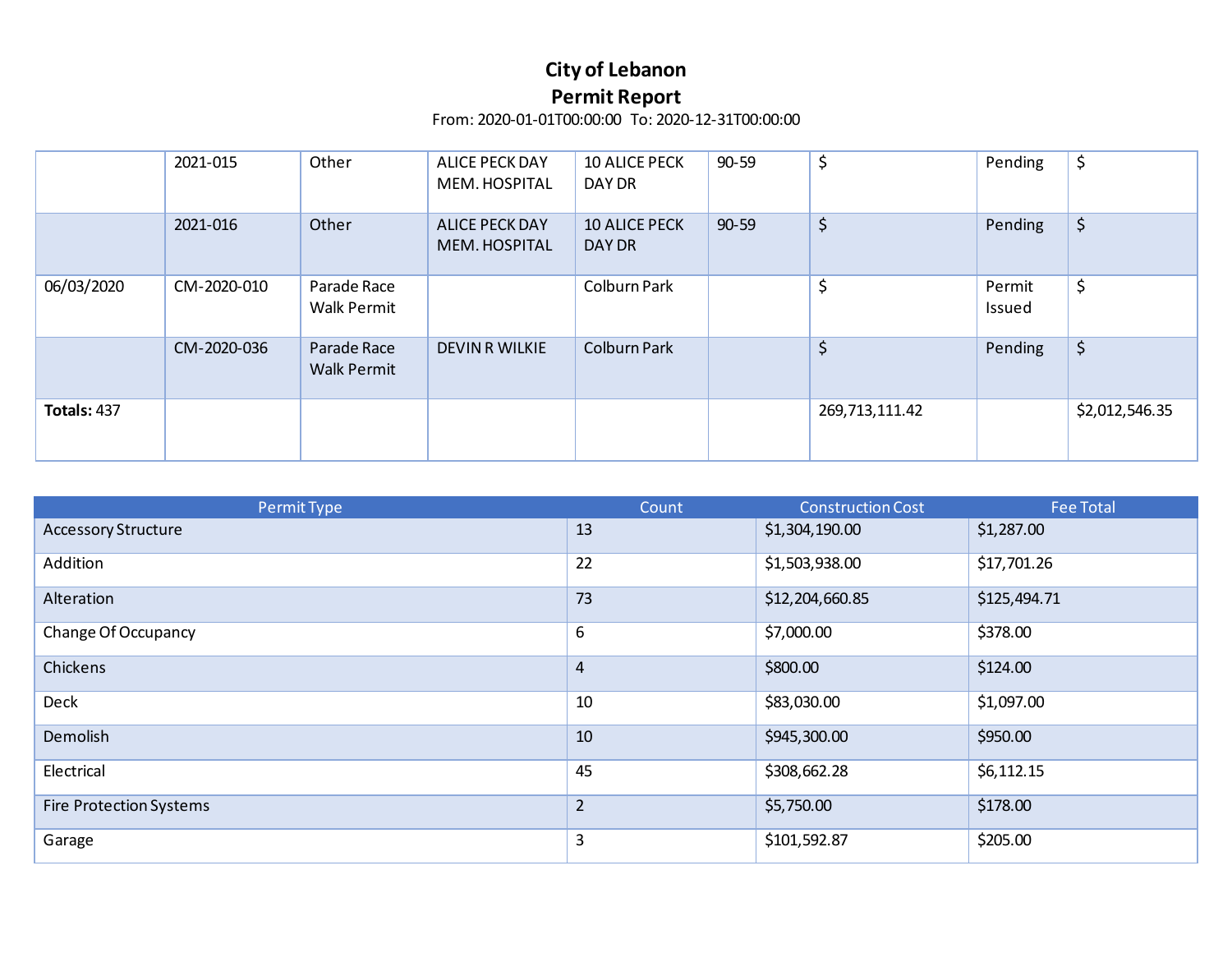| <b>Home Business</b>     | $\mathbf 1$    | \$0.00           | \$31.00        |
|--------------------------|----------------|------------------|----------------|
| Mech Elec Plum           | $\mathbf{1}$   | \$3,900.00       | \$             |
| Mechanical               | 25             | \$351,360.66     | \$4,619.34     |
| <b>New Construction</b>  | 16             | \$247,223,696.00 | \$1,811,868.48 |
| Other                    | 83             | \$4,253,939.30   | \$26,643.34    |
| Parade Race Walk Permit  | $\overline{2}$ | \$               | \$             |
| Plumbing                 | 6              | \$42,272.50      | \$654.00       |
| Pool                     | $\overline{2}$ | \$24,800.00      | \$624.00       |
| Repair                   | 28             | \$765,598.96     | \$7,085.15     |
| Shed 200 sf. or Less     | 20             | \$31,750.00      | \$604.00       |
| Sign-Free Standing       | $\overline{7}$ | \$44,456.50      | \$702.00       |
| Sign-Wall Mounted        | 14             | \$53,910.50      | \$1,203.07     |
| Solar                    | 23             | \$452,503.00     | \$4,453.85     |
| Temporary Structures/Use | 16             | \$0.00           | \$401.00       |
| Tent/Special Event       | $\mathbf 1$    | \$0.00           | \$37.00        |
| Zoning Only              | 4              | \$0.00           | \$93.00        |

| <b>Permit Status</b> | Count | <b>Construction Cost</b> | <b>Fee Total</b> |
|----------------------|-------|--------------------------|------------------|
| Denied               |       | \$5,500,000.00           | \$40,541.00      |
| Pending              | 86    | \$5,504,777.92           | \$42,241.38      |
| Permit Complete      | 17    | \$2,438,076.36           | \$10,542.81      |
| Permit Issued        | 328   | \$256,265,689.14         | \$1,895,689.16   |
| Withdrawn            | 4     | \$4,568.00               | \$23,532.00      |